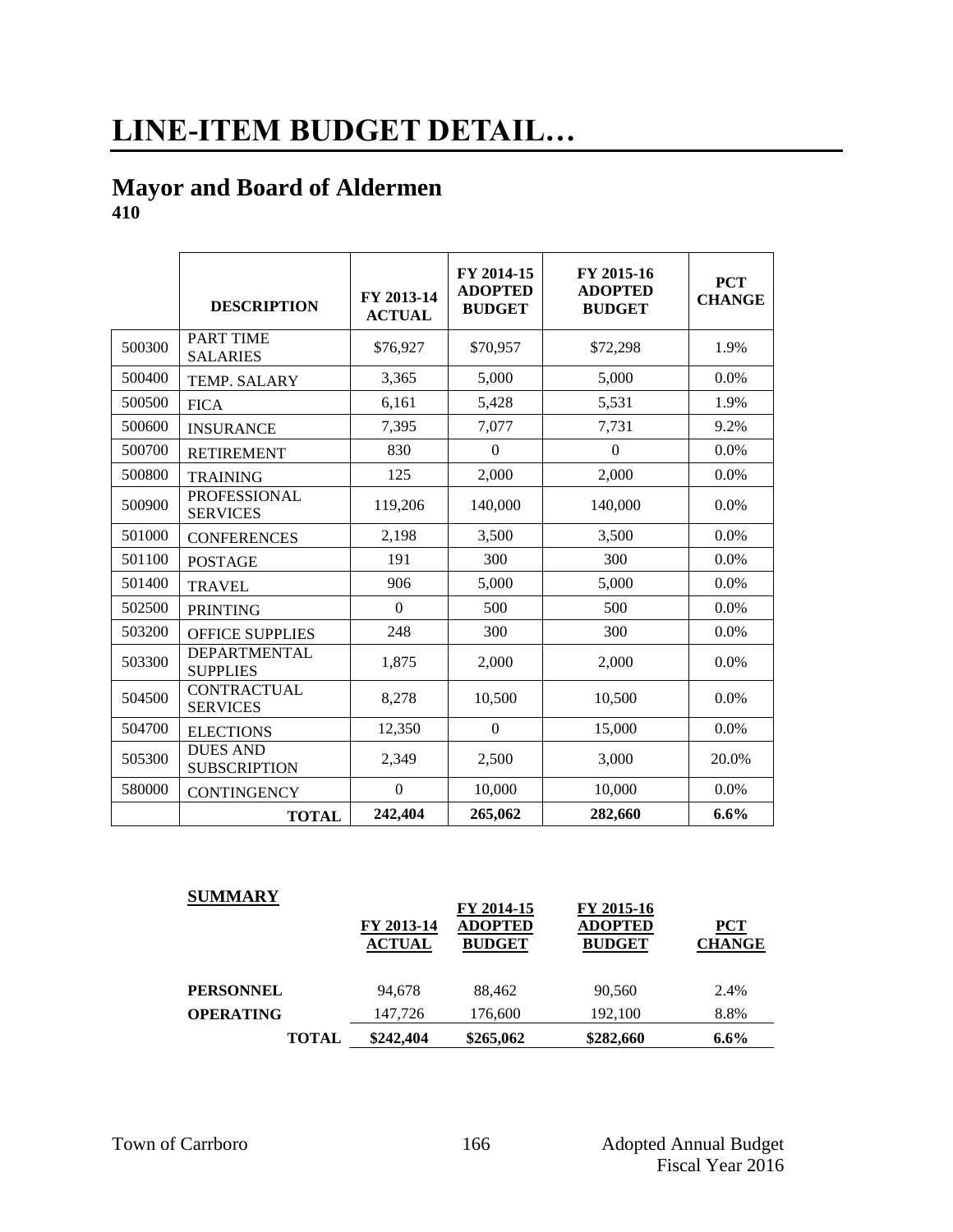#### **Advisory Boards 415**

|        | <b>DESCRIPTION</b>                                            | FY 2013-14<br><b>ACTUAL</b> | 2014-15<br><b>ADOPTED</b><br><b>BUDGET</b> | 2015-16<br><b>ADOPTED</b><br><b>BUDGET</b> | <b>PCT</b><br><b>CHANGE</b> |
|--------|---------------------------------------------------------------|-----------------------------|--------------------------------------------|--------------------------------------------|-----------------------------|
| 500800 | <b>TRAINING</b>                                               | \$0                         | \$500                                      | \$500                                      | 0.0%                        |
| 505701 | APPEARANCE COMMITTEE                                          | $-25$                       | 400                                        | 200                                        | $-50.0\%$                   |
| 505702 | PLANNING BOARD                                                | 163                         | 500                                        | 500                                        | 0.0%                        |
| 505703 | <b>BOARD OF ADJUSTMENT</b>                                    | 18                          | 200                                        | 200                                        | $0.0\%$                     |
| 505704 | <b>PARKS &amp; RECREATION</b><br><b>COMMITTEE</b>             | 1,539                       | 2,400                                      | 2,400                                      | 0.0%                        |
| 505705 | <b>TRANSPORTATION BOARD</b>                                   | 345                         | 500                                        | 500                                        | $0.0\%$                     |
| 505707 | <b>HUMAN SERVICES</b><br><b>COMMISSION</b>                    | 300                         | 300                                        | 300                                        | $0.0\%$                     |
| 505708 | <b>NORTHERN AREA</b><br><b>TRANSITION BOARD</b>               | $\Omega$                    | 150                                        | 200                                        | 33.3%                       |
| 505710 | <b>RECOGNITION BANQUET</b>                                    | 2,360                       | 3,500                                      | 3,500                                      | $0.0\%$                     |
| 505711 | <b>ECONOMIC</b><br><b>SUSTAINABILITY</b><br><b>COMMISSION</b> | 83                          | 500                                        | 500                                        | 0.0%                        |
| 505712 | <b>GREENWAY COMMISSION</b>                                    | $\theta$                    | 500                                        | 500                                        | $0.0\%$                     |
| 505716 | <b>SAFE ROUTES TO SCHOOL</b>                                  | $\Omega$                    | 250                                        | 250                                        | $0.0\%$                     |
| 505718 | <b>ART COMMITTEE</b>                                          | 282                         | 7,000                                      | 7,000                                      | 0.0%                        |
| 505719 | <b>ENVIORNMENTAL</b><br><b>ADVISORY BOARD</b>                 | $\Omega$                    | 500                                        | 500                                        | 0.0%                        |
|        | <b>TOTAL</b>                                                  | 5,065                       | 17,200                                     | 17,050                                     | $-0.9\%$                    |

| <b>SUMMARY</b>   |              | FY 2013-14<br><b>ACTUAL</b> | FY 2014-15<br><b>ADOPTED</b><br><b>BUDGET</b> | 2015-16<br><b>ADOPTED</b><br><b>BUDGET</b> | <u>PCT</u><br><b>CHANGE</b> |
|------------------|--------------|-----------------------------|-----------------------------------------------|--------------------------------------------|-----------------------------|
| <b>OPERATING</b> |              | 5,065                       | 17.200                                        | 17,050                                     | $-0.9\%$                    |
|                  | <b>TOTAL</b> | \$5,065                     | \$17,200                                      | \$17,050                                   | $-0.9\%$                    |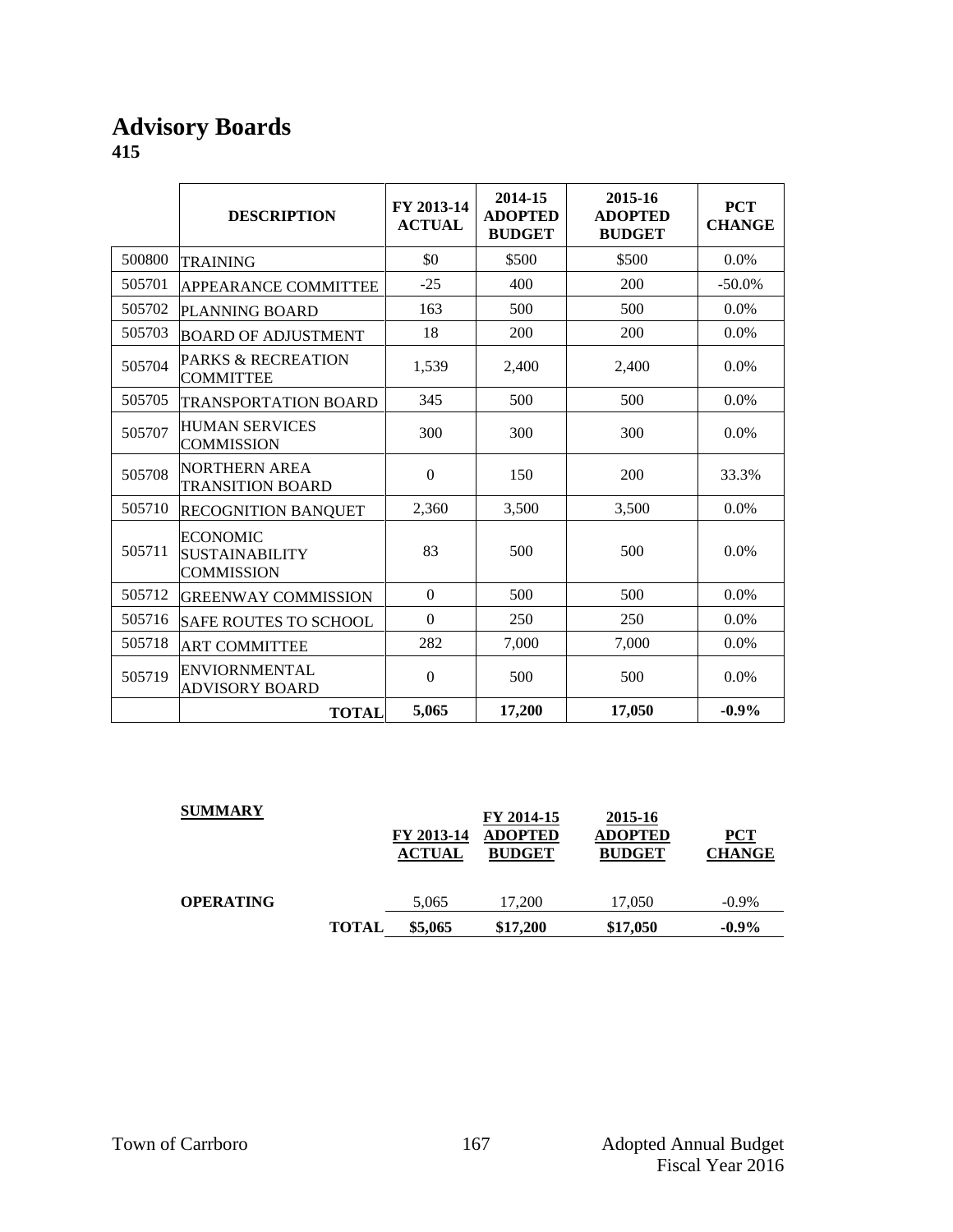#### **Governance Support 418**

|        | <b>DESCRIPTION</b>                                                    | FY 2013-14<br><b>ACTUAL</b> | FY 2014-15<br><b>ADOPTED</b><br><b>BUDGET</b> | FY 2015-16<br><b>ADOPTED</b><br><b>BUDGET</b> | <b>PCT</b><br><b>CHANGE</b> |
|--------|-----------------------------------------------------------------------|-----------------------------|-----------------------------------------------|-----------------------------------------------|-----------------------------|
| 504501 | TRIANGLE J COUNCIL                                                    | \$7,763                     | \$8,137                                       | \$8,700                                       | 6.9%                        |
| 504502 | <b>NC LEAGUE OF</b><br><b>MUNICIPALITIES</b>                          | 15,173                      | 14,822                                        | 17,960                                        | 21.2%                       |
| 504504 | <b>INSTITUTE OF</b><br><b>GOVERNMENT</b>                              | 2,209                       | 2,275                                         | 2,450                                         | 7.7%                        |
| 504505 | <b>ART CENTER</b>                                                     | 15,000                      | 15,300                                        | 15,300                                        | 0.0%                        |
| 504506 | <b>HUMAN SERVICES</b><br><b>GRANTS</b>                                | 175,000                     | 200,000                                       | 220,000                                       | 10.0%                       |
| 504507 | <b>EMPOWERMENT, INC</b>                                               | 2,500                       | $\boldsymbol{0}$                              | $\mathbf{0}$                                  | 0.0%                        |
| 504508 | <b>LEAGUE OF WOMEN</b><br><b>VOTERS</b>                               | $\mathbf{0}$                | 250                                           | 250                                           | 0.0%                        |
| 504510 | <b>COMMUNITY DINNER</b>                                               | 500                         | 500                                           | 500                                           | 0.0%                        |
| 504512 | <b>ORANGE COUNTY</b><br><b>HOUSING</b>                                | 35,000                      | 35,000                                        | 64,000                                        | 82.9%                       |
| 504513 | ORANGE COUNTY                                                         | 29,524                      | $\Omega$                                      | $\Omega$                                      | 0.0%                        |
| 504517 | <b>LIBRARY PROJECT</b>                                                | 4,000                       | 4,000                                         | 4,000                                         | 0.0%                        |
| 504531 | THE PEOPLES<br><b>CHANNEL</b>                                         | 16,049                      | 32,000                                        | 32,000                                        | 0.0%                        |
| 504533 | METROLPOLITAN<br><b>COALITION</b>                                     | 2,435                       | 2,679                                         | 7,853                                         | 193.1%                      |
| 504535 | <b>COMMUNITY</b><br><b>OUTREACH</b>                                   | 28,638                      | 36,970                                        | 36,970                                        | 0.0%                        |
| 504546 | HOME CONSORTIUM<br><b>MATCH</b>                                       | $\Omega$                    | 12,943                                        | 10,525                                        | $-18.7%$                    |
| 504548 | CD & MEMORABILIA<br><b>SHOW</b>                                       | 986                         | 2,400                                         | $\boldsymbol{0}$                              | 0.0%                        |
| 504600 | <b>ALLIANCE FOR</b><br><b>INNOVATION</b>                              | 1,825                       | 1,880                                         | 2,000                                         | 6.4%                        |
| 504601 | PARTNERSHIP TO END<br><b>HOMELESS</b>                                 | $\boldsymbol{0}$            | 15,531                                        | 16,068                                        | 3.5%                        |
| 504620 | <b>CARRBORO TOURISM</b><br><b>AND DEVELOPMENT</b><br><b>AUTHORITY</b> | 100,551                     | 111,180                                       | 116,280                                       | 4.6%                        |
| 504621 | <b>FOLKLORE SOCIETY</b>                                               | 1,500                       | $\boldsymbol{0}$                              | $\boldsymbol{0}$                              | 0.0%                        |
| 504622 | <b>COMM SCHOOL FOR</b><br>PEOPLE UNDER 6                              | 11,818                      | $\boldsymbol{0}$                              | $\boldsymbol{0}$                              | 0.0%                        |
|        | <b>TOTAL</b>                                                          | 450,471                     | 495,867                                       | 554,856                                       | 11.9%                       |

| <b>SUMMARY</b>   |              | FY 2013-14<br><b>ACTUAL</b> | FY 2014-15<br><b>ADOPTED</b><br><b>BUDGET</b> | FY 2015-16<br><b>ADOPTED</b><br><b>BUDGET</b> | PCT<br><b>CHANGE</b> |
|------------------|--------------|-----------------------------|-----------------------------------------------|-----------------------------------------------|----------------------|
| <b>OPERATING</b> |              | 450,471                     | 495,867                                       | 554,526                                       | 11.9%                |
|                  | <b>TOTAL</b> | \$450,471                   | \$495,867                                     | \$554,856                                     | 11.9%                |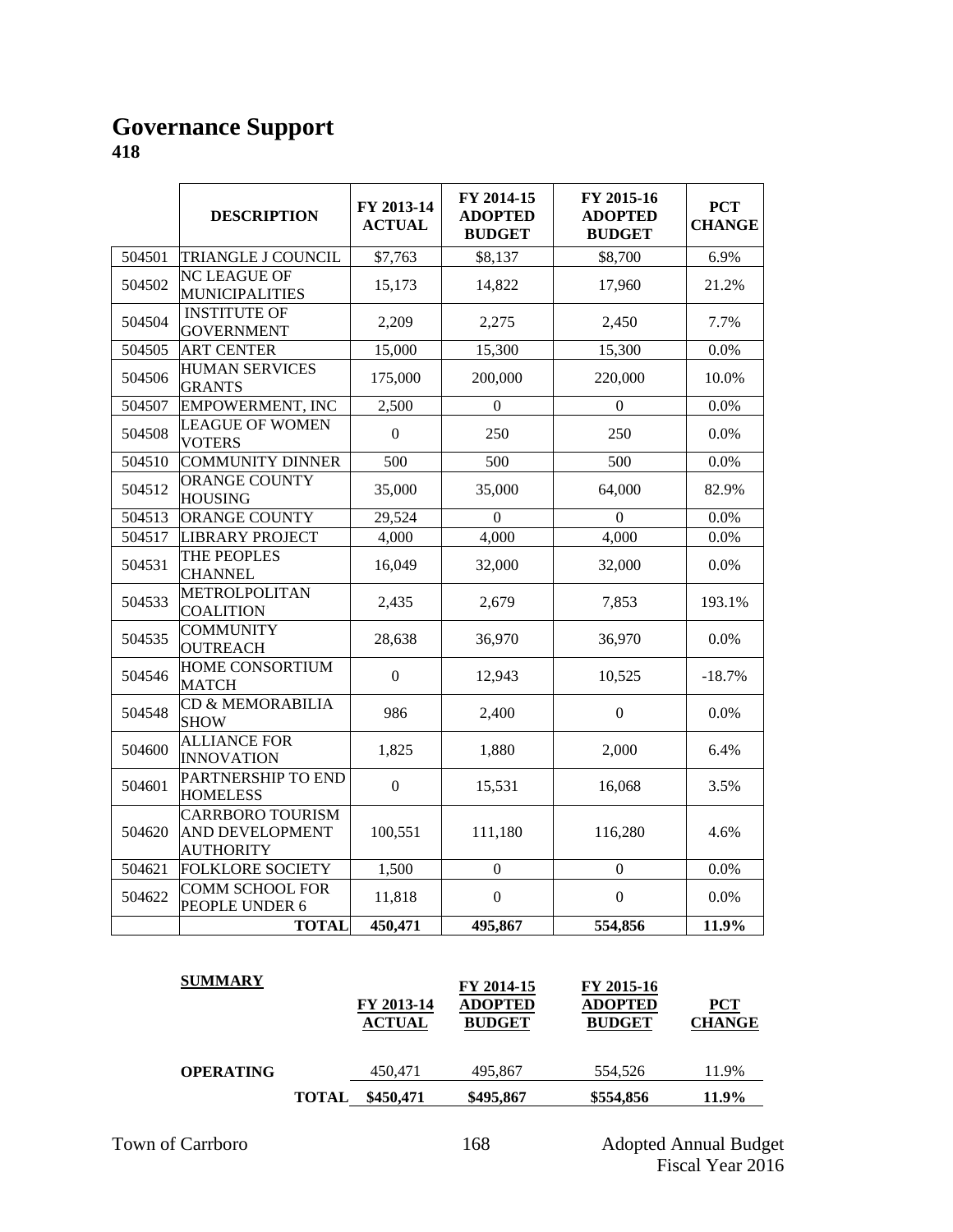#### **Town Manager**

|        | <b>DESCRIPTION</b>                      | FY 2013-14<br><b>ACTUAL</b> | FY 2014-15<br><b>ADOPTED</b><br><b>BUDGET</b> | FY 2015-16<br><b>ADOPTED</b><br><b>BUDGET</b> | <b>PCT</b><br><b>CHANGE</b> |
|--------|-----------------------------------------|-----------------------------|-----------------------------------------------|-----------------------------------------------|-----------------------------|
| 500200 | <b>SALARIES</b>                         | \$184,596                   | \$242,319                                     | \$242,096                                     | $-0.1%$                     |
| 500202 | <b>SERVICE BENEFIT</b>                  | 868                         | 868                                           | 868                                           | 0.0%                        |
| 500400 | TEMP. SALARY                            | 7,316                       | 6,800                                         | $\Omega$                                      | $-100.0\%$                  |
| 500500 | <b>FICA</b>                             | 12,365                      | 16,498                                        | 16,305                                        | $-1.2%$                     |
| 500600 | <b>INSURANCE</b>                        | 18,647                      | 28,349                                        | 26,518                                        | $-6.5%$                     |
| 500601 | <b>DISABILITY INS</b>                   | 218                         | 237                                           | 237                                           | 0.0%                        |
| 500700 | <b>RETIREMENT</b>                       | 13,506                      | 17,374                                        | 16,148                                        | $-7.1%$                     |
| 500701 | <b>SUPPLMENTAL</b><br><b>RETIREMENT</b> | 5,731                       | 7,270                                         | 7,263                                         | $-0.1%$                     |
| 500710 | <b>CAR ALLOWANCE</b>                    | 7,049                       | 6,000                                         | 6,000                                         | 0.0%                        |
| 500800 | <b>TRAINING</b>                         | 2,480                       | 2,000                                         | 4,030                                         | 101.5%                      |
| 501000 | <b>CONFERENCES</b>                      | 2,260                       | 2,775                                         | 3,400                                         | 22.5%                       |
| 501100 | <b>POSTAGE</b>                          | 31                          | 100                                           | 100                                           | 0.0%                        |
| 501400 | <b>TRAVEL</b>                           | 1,509                       | 2,550                                         | 5,000                                         | 96.1%                       |
| 502500 | <b>PRINTING</b>                         | 50                          | 100                                           | 100                                           | 0.0%                        |
| 503200 | <b>OFFICE SUPPLIES</b>                  | 233                         | 1,000                                         | 500                                           | $-50.0%$                    |
| 503300 | <b>DEPARTMENTAL</b><br><b>SUPPLIES</b>  | 4,758                       | 1,200                                         | 1,200                                         | 0.0%                        |
| 504500 | <b>CONTRACTUAL</b><br><b>SERVICES</b>   | $\overline{0}$              | 3,000                                         | 2,000                                         | $-33.3%$                    |
| 505300 | <b>DUES AND</b><br><b>SUBSCRIPTION</b>  | 2,390                       | 1,860                                         | 2,240                                         | 20.4%                       |
| 580000 | <b>CONTINGENCY</b>                      | $\boldsymbol{0}$            | $\boldsymbol{0}$                              | 25,000                                        | 0.0%                        |
|        | <b>TOTAL</b>                            | 264,006                     | 340,300                                       | 359,005                                       | 5.5%                        |

| <b>SUMMARY</b>   | FY 2013-14<br><b>ACTUAL</b> | FY 2014-15<br><b>ADOPTED</b><br><b>BUDGET</b> | FY 2015-16<br><b>ADOPTED</b><br><b>BUDGET</b> | ${PCT}$<br><b>CHANGE</b> |
|------------------|-----------------------------|-----------------------------------------------|-----------------------------------------------|--------------------------|
| <b>PERSONNEL</b> | 250,295                     | 325,715                                       | 315,435                                       | $-3.2\%$                 |
| <b>OPERATING</b> | 13.711                      | 14.585                                        | 43.570                                        | 198.7%                   |
| <b>TOTAL</b>     | \$264,006                   | \$340,300                                     | \$359,005                                     | $5.5\%$                  |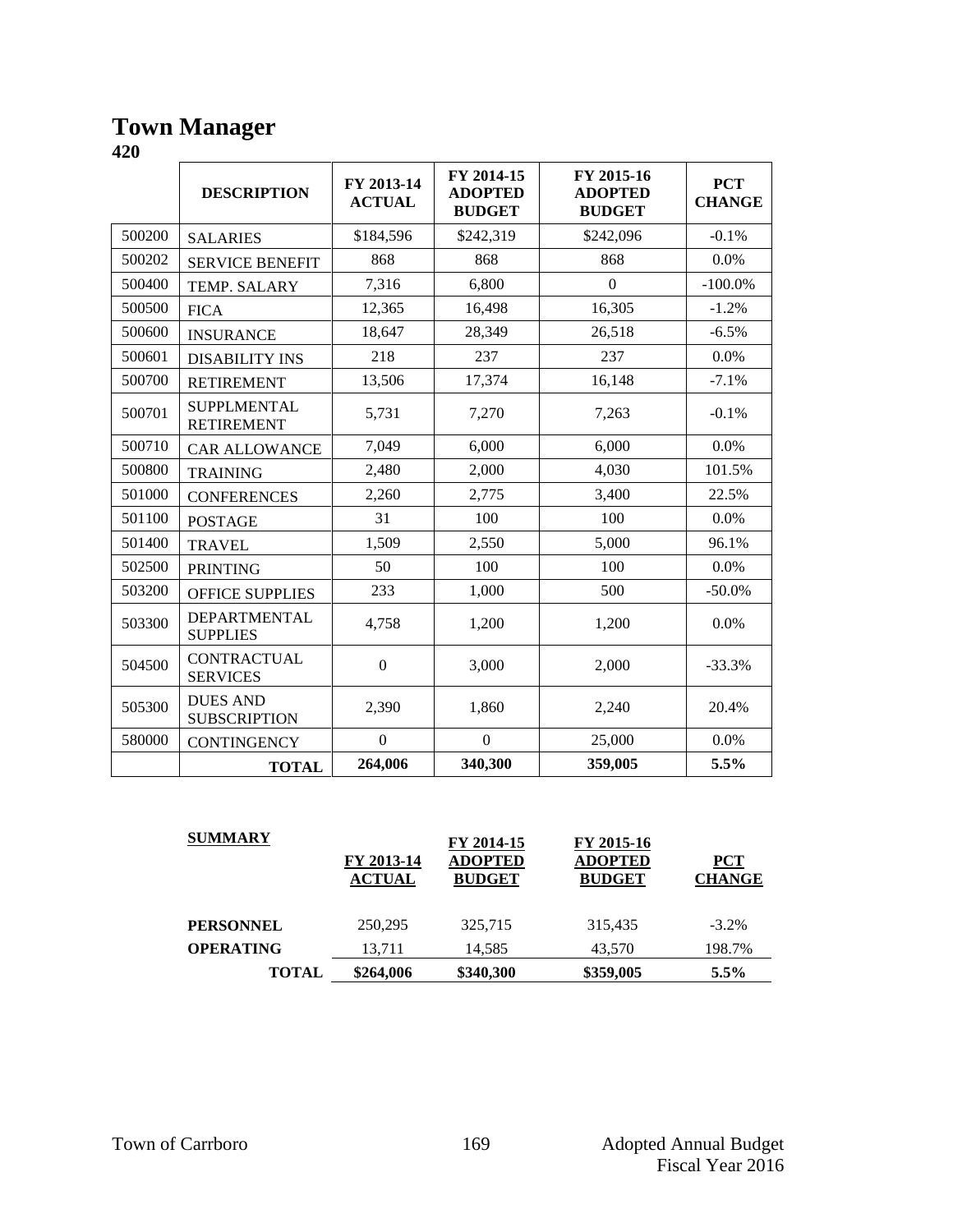#### **Economic and Community Development**

|        | <b>DESCRIPTION</b>                                         | FY 2013-14<br><b>ACTUAL</b> | FY 2014-15<br><b>ADOPTED</b><br><b>BUDGET</b> | FY 2015-16<br><b>ADOPTED</b><br><b>BUDGET</b> | <b>PCT</b><br><b>CHANGE</b> |
|--------|------------------------------------------------------------|-----------------------------|-----------------------------------------------|-----------------------------------------------|-----------------------------|
| 500200 | <b>SALARIES</b>                                            | \$79,788                    | \$79,598                                      | \$81,072                                      | 1.9%                        |
| 500300 | PART TIME SALARIES                                         | 17,596                      | 17,596                                        | 18,374                                        | 4.4%                        |
| 500500 | <b>FICA</b>                                                | 7,430                       | 7,435                                         | 7,622                                         | 2.5%                        |
| 500600 | <b>INSURANCE</b>                                           | 6,888                       | 6,712                                         | 7,366                                         | 9.7%                        |
| 500601 | <b>DISABILITY INS</b>                                      | $\overline{127}$            | 180                                           | 180                                           | 0.0%                        |
| 500700 | <b>RETIREMENT</b>                                          | 6,896                       | 6,843                                         | 6,529                                         | $-4.6%$                     |
| 500701 | <b>SUPPLMENTAL</b><br><b>RETIREMENT</b>                    | 2,396                       | 2,384                                         | 2,432                                         | 2.0%                        |
| 500800 | <b>TRAINING</b>                                            | 1,167                       | 2,000                                         | 2,000                                         | 0.0%                        |
| 501000 | <b>CONFERENCES</b>                                         | 259                         | $\boldsymbol{0}$                              | $\boldsymbol{0}$                              | 0.0%                        |
| 501100 | <b>POSTAGE</b>                                             | 118                         | 600                                           | 600                                           | 0.0%                        |
| 501400 | <b>TRAVEL</b>                                              | 763                         | 1,000                                         | 1,000                                         | 0.0%                        |
| 502500 | <b>PRINTING</b>                                            | 62                          | 600                                           | 600                                           | $0.0\%$                     |
| 502600 | <b>ADVERTISING</b>                                         | 6,392                       | 1,000                                         | 1,000                                         | 0.0%                        |
| 503200 | <b>OFFICE SUPPLIES</b>                                     | $\overline{375}$            | 600                                           | 600                                           | 0.0%                        |
| 503300 | <b>DEPARTMENTAL</b><br><b>SUPPLIES</b>                     | 701                         | 2,050                                         | 2,050                                         | 0.0%                        |
| 504500 | <b>CONTRACTUAL</b><br><b>SERVICES</b>                      | 5,805                       | 12,000                                        | 49,800                                        | 315.0%                      |
| 504546 | <b>HOME CONSORTIUM</b><br><b>MATCH</b>                     | 13,116                      | $\boldsymbol{0}$                              | $\boldsymbol{0}$                              | 0.0%                        |
| 504549 | <b>LOCAL LIVING</b><br><b>ECONOMY</b><br><b>INITIATIVE</b> | 164                         | 13,000                                        | 10,000                                        | $-23.1%$                    |
| 504560 | <b>ENTREPRENEURIAL</b><br><b>INITIATIVE</b>                | $\boldsymbol{0}$            | $\boldsymbol{0}$                              | 4,000                                         | 0.0%                        |
| 504548 | CD & MEMORABILIA<br><b>SHOW</b>                            | $\overline{0}$              | $\boldsymbol{0}$                              | 2,400                                         | 0.0%                        |
| 504570 | <b>ECONOMIC</b><br><b>DEVELOPMENT</b><br><b>INCENTIVE</b>  | $\boldsymbol{0}$            | $\mathbf{0}$                                  | $\boldsymbol{0}$                              | 0.0%                        |
| 504630 | 300 E MAIN PARKING                                         | 95,425                      | 60,000                                        | 46,630                                        | $-22.3%$                    |
| 505300 | <b>DUES AND</b><br><b>SUBSCRIPTION</b>                     | 900                         | 1,000                                         | 1,000                                         | 0.0%                        |
|        | <b>TOTAL</b>                                               | 246,364                     | 214,598                                       | 245,255                                       | 14.3%                       |

| <b>SUMMARY</b>   |              | FY 2013-14<br><b>ACTUAL</b> | FY 2014-15<br><b>ADOPTED</b><br><b>BUDGET</b> | FY 2015-16<br><b>ADOPTED</b><br><b>BUDGET</b> | <b>PCT</b><br><b>CHANGE</b> |
|------------------|--------------|-----------------------------|-----------------------------------------------|-----------------------------------------------|-----------------------------|
| <b>PERSONNEL</b> |              | 121,119                     | 120.748                                       | 123,575                                       | 2.3%                        |
| <b>OPERATING</b> |              | 125,245                     | 93,850                                        | 121,680                                       | 29.7%                       |
|                  | <b>TOTAL</b> | \$246,364                   | \$214,598                                     | \$245,255                                     | 14.3%                       |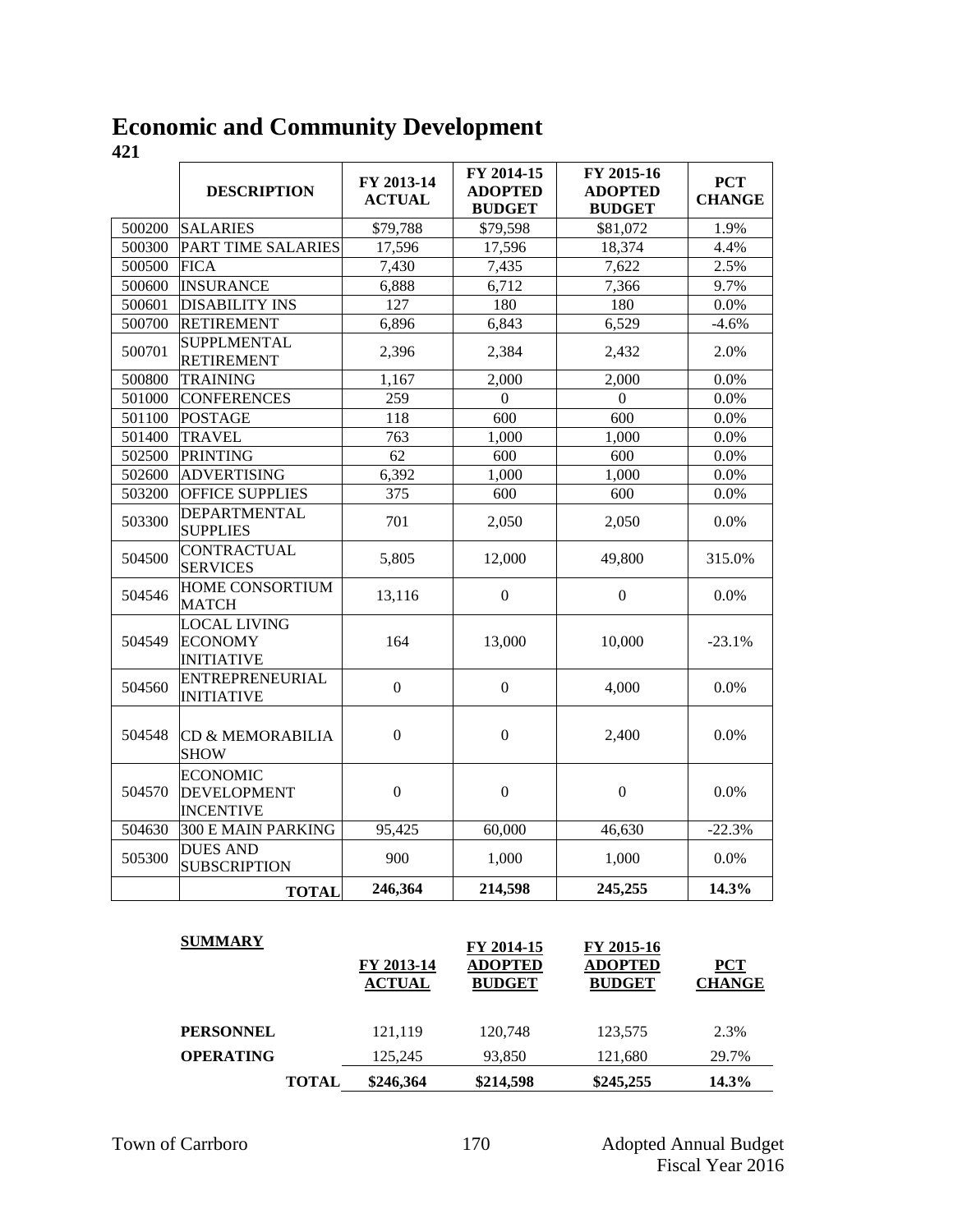## **Town Clerk**

|        | <b>DESCRIPTION</b>                      | FY 2013-14<br><b>ACTUAL</b> | FY 2014-15<br><b>ADOPTED</b><br><b>BUDGET</b> | FY 2015-16<br><b>ADOPTED</b><br><b>BUDGET</b> | <b>PCT</b><br><b>CHANGE</b> |
|--------|-----------------------------------------|-----------------------------|-----------------------------------------------|-----------------------------------------------|-----------------------------|
| 500200 | <b>SALARIES</b>                         | \$59,607                    | \$59,376                                      | \$61,640                                      | 3.8%                        |
| 500300 | <b>PART TIME</b><br><b>SALARIES</b>     | 14,578                      | 25,261                                        | 26,443                                        | 4.7%                        |
| 500500 | <b>FICA</b>                             | 5,623                       | 6,484                                         | 6,738                                         | 3.9%                        |
| 500600 | <b>INSURANCE</b>                        | 6,887                       | 6,816                                         | 7,470                                         | 9.6%                        |
| 500601 | <b>DISABILITY INS</b>                   | 29                          | 29                                            | 29                                            | 0.0%                        |
| 500700 | <b>RETIREMENT</b>                       | 5,252                       | 5,913                                         | 5,722                                         | $-3.2%$                     |
| 500701 | <b>SUPPLMENTAL</b><br><b>RETIREMENT</b> | 1,791                       | 2,474                                         | 2,574                                         | 4.0%                        |
| 500800 | <b>TRAINING</b>                         | 2,600                       | 1,200                                         | 1,200                                         | $0.0\%$                     |
| 501000 | <b>CONFERENCES</b>                      | $\boldsymbol{0}$            | 1,300                                         | 1,300                                         | 0.0%                        |
| 501100 | <b>POSTAGE</b>                          | 102                         | 250                                           | 250                                           | $0.0\%$                     |
| 501400 | <b>TRAVEL</b>                           | 112                         | 900                                           | 900                                           | $0.0\%$                     |
| 502500 | <b>PRINTING</b>                         | $\boldsymbol{0}$            | 500                                           | 500                                           | 0.0%                        |
| 502600 | <b>ADVERTISING</b>                      | 5,354                       | 9,350                                         | 8,350                                         | $0.0\%$                     |
| 503200 | <b>OFFICE</b><br><b>SUPPLIES</b>        | 480                         | 750                                           | 750                                           | $0.0\%$                     |
| 503300 | <b>DEPARTMENTAL</b><br><b>SUPPLIES</b>  | 2,339                       | 2,750                                         | 2,750                                         | 0.0%                        |
| 504500 | <b>CONTRACTUAL</b><br><b>SERVICES</b>   | 2,860                       | 3,000                                         | 3,000                                         | $0.0\%$                     |
| 505300 | <b>DUES AND</b><br><b>SUBSCRIPTION</b>  | 320                         | 400                                           | 400                                           | 0.0%                        |
|        | <b>TOTAL</b>                            | 107,934                     | 126,753                                       | 130,016                                       | 3.4%                        |

| <b>SUMMARY</b>   |                             | FY 2014-15                      | FY 2015-16                      |                             |
|------------------|-----------------------------|---------------------------------|---------------------------------|-----------------------------|
|                  | FY 2013-14<br><b>ACTUAL</b> | <b>ADOPTED</b><br><b>BUDGET</b> | <b>ADOPTED</b><br><b>BUDGET</b> | <b>PCT</b><br><b>CHANGE</b> |
| <b>PERSONNEL</b> | 93.767                      | 106,353                         | 110,616                         | 4.0%                        |
| <b>OPERATING</b> | 14,167                      | 20,400                          | 19,400                          | $0.0\%$                     |
| <b>TOTAL</b>     | \$107,934                   | \$126,753                       | \$130,016                       | 3.4%                        |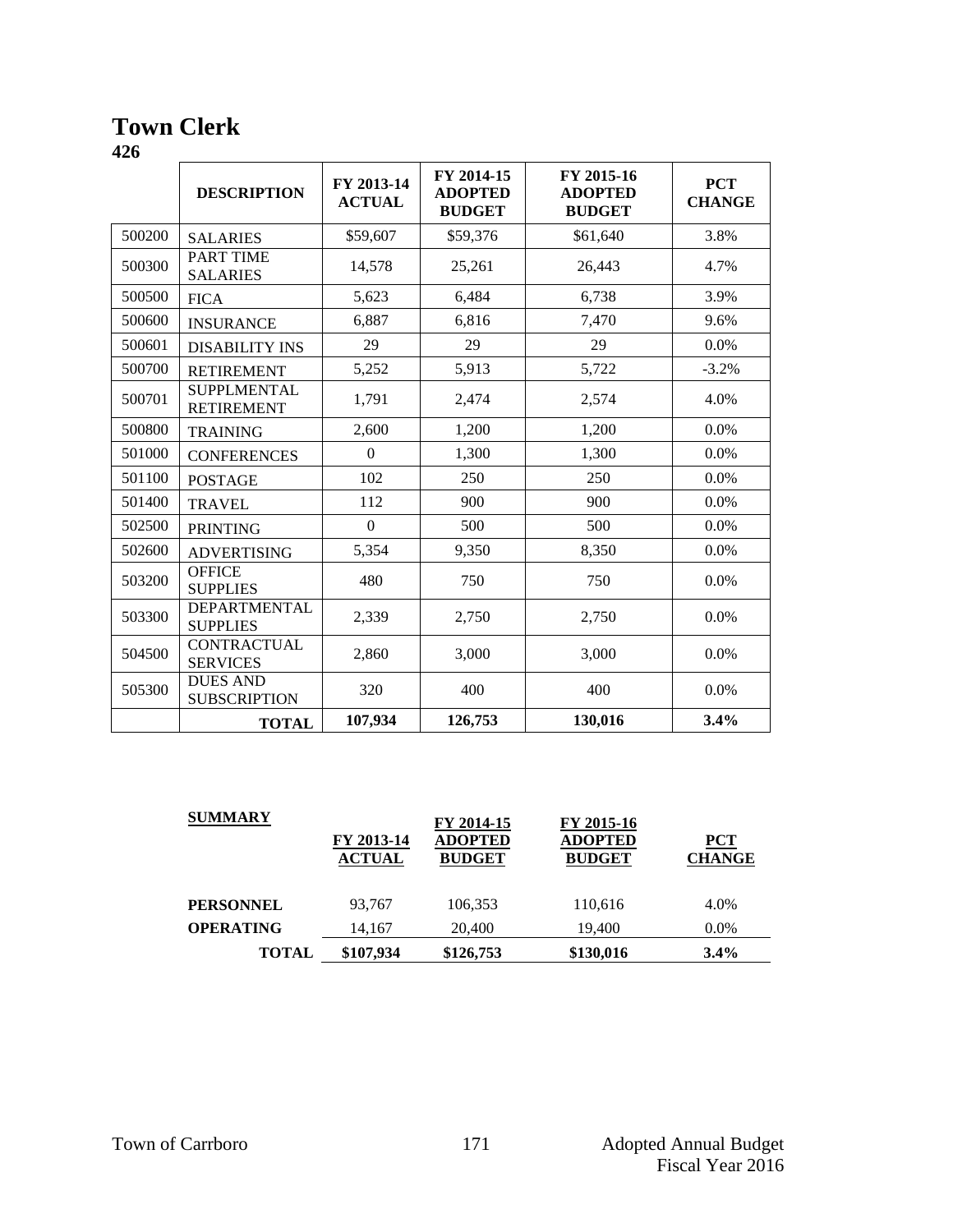## **Finance**

|        | <b>DESCRIPTION</b>                             | FY 2013-14<br><b>ACTUAL</b> | FY 2014-15<br><b>ADOPTED</b><br><b>BUDGET</b> | FY 2015-16<br><b>ADOPTED</b><br><b>BUDGET</b> | <b>PCT</b><br><b>CHANGE</b> |
|--------|------------------------------------------------|-----------------------------|-----------------------------------------------|-----------------------------------------------|-----------------------------|
| 500200 | <b>SALARIES</b>                                | \$341,293                   | \$380,119                                     | \$388,619                                     | 2.2%                        |
| 500201 | <b>OVERTIME</b>                                | 311                         | 1,035                                         | 1,035                                         | 0.0%                        |
| 500202 | <b>SERVICE BENEFIT</b>                         | 704                         | 704                                           | 1,204                                         | 71.0%                       |
| 500300 | PART TIME SALARIES                             | 24,761                      | 33,686                                        | 23,868                                        | $-29.1%$                    |
| 500405 | SEPARATION PAY                                 | $-7,500$                    | $\mathbf{0}$                                  | $\mathbf{0}$                                  | 0.0%                        |
| 500500 | <b>FICA</b>                                    | 27,159                      | 29,079                                        | 29,651                                        | 2.0%                        |
| 500600 | <b>INSURANCE</b>                               | 49,574                      | 56,975                                        | 63,027                                        | 10.6%                       |
| 500601 | <b>DISABILITY INS</b>                          | 625                         | 510                                           | 510                                           | 0.0%                        |
| 500606 | <b>UNEMPLOYMENT INS</b><br><b>RESERVE</b>      | 36,032                      | $\boldsymbol{0}$                              | $\boldsymbol{0}$                              | 0.0%                        |
| 500700 | <b>RETIREMENT</b>                              | $\overline{25,455}$         | 27,148                                        | 25,800                                        | $-5.0%$                     |
| 500701 | <b>SUPPLMENTAL</b><br><b>RETIREMENT</b>        | 10,031                      | 10,395                                        | 11,604                                        | 11.6%                       |
| 500800 | <b>TRAINING</b>                                | 1,087                       | 4,000                                         | 4,000                                         | 0.0%                        |
| 501000 | <b>CONFERENCES</b>                             | 691                         | 4,297                                         | 4,500                                         | 4.7%                        |
| 501100 | <b>POSTAGE</b>                                 | 3,808                       | 3,760                                         | 3,760                                         | 0.0%                        |
| 501400 | <b>TRAVEL</b>                                  | 729                         | 500                                           | 500                                           | 0.0%                        |
| 502100 | <b>RENT</b>                                    | 9,278                       | 10,000                                        | 10,000                                        | 0.0%                        |
| 502500 | <b>PRINTING</b>                                | 822                         | 1,870                                         | 1,870                                         | 0.0%                        |
| 502600 | <b>ADVERTISING</b>                             | 466                         | 2,000                                         | 2,000                                         | 0.0%                        |
| 503200 | <b>OFFICE SUPPLIES</b>                         | 2,355                       | 2,000                                         | 2,000                                         | 0.0%                        |
| 503300 | <b>DEPARTMENTAL</b><br><b>SUPPLIES</b>         | 7,491                       | 8,000                                         | 8,000                                         | 0.0%                        |
| 504500 | <b>CONTRACTUAL</b><br><b>SERVICES</b>          | 167,033                     | 163,012                                       | 160,012                                       | $-1.8%$                     |
| 504704 | <b>BANK SERVICE</b><br><b>CHARGES</b>          | 7,667                       | $\boldsymbol{0}$                              | $\boldsymbol{0}$                              | 0.0%                        |
| 504705 | PENALTIES AND<br><b>INTEREST</b>               | 7,658                       | $\boldsymbol{0}$                              | $\overline{0}$                                | 0.0%                        |
| 505300 | <b>DUES AND</b><br><b>SUBSCRIPTION</b>         | 1,747                       | 2,100                                         | 2,100                                         | 0.0%                        |
| 505700 | <b>MISCELLANEOUS</b>                           | 568                         | 700                                           | 700                                           | 0.0%                        |
| 506000 | <b>GENERAL INSURANCE</b>                       | 254,428                     | 319,737                                       | 300,737                                       | $-5.9%$                     |
| 506001 | PUBLIC OFFICIALS<br><b>LIABILITY INSURANCE</b> | 27,685                      | 35,833                                        | 35,000                                        | $-2.3%$                     |
|        | <b>TOTAL</b>                                   | 1,001,959                   | 1,097,460                                     | 1,080,497                                     | $-1.5%$                     |

| <b>SUMMARY</b>   |              |                             | FY 2014-15                      | FY 2015-16                      |                      |
|------------------|--------------|-----------------------------|---------------------------------|---------------------------------|----------------------|
|                  |              | FY 2013-14<br><b>ACTUAL</b> | <b>ADOPTED</b><br><b>BUDGET</b> | <b>ADOPTED</b><br><b>BUDGET</b> | PCT<br><b>CHANGE</b> |
| <b>PERSONNEL</b> |              | 508,446                     | 539,651                         | 545.318                         | 1.1%                 |
| <b>OPERATING</b> |              | 493.513                     | 557,809                         | 535,179                         | $-4.1\%$             |
|                  | <b>TOTAL</b> | \$1,001,959                 | \$1,097,460                     | \$1,080,497                     | $-1.5\%$             |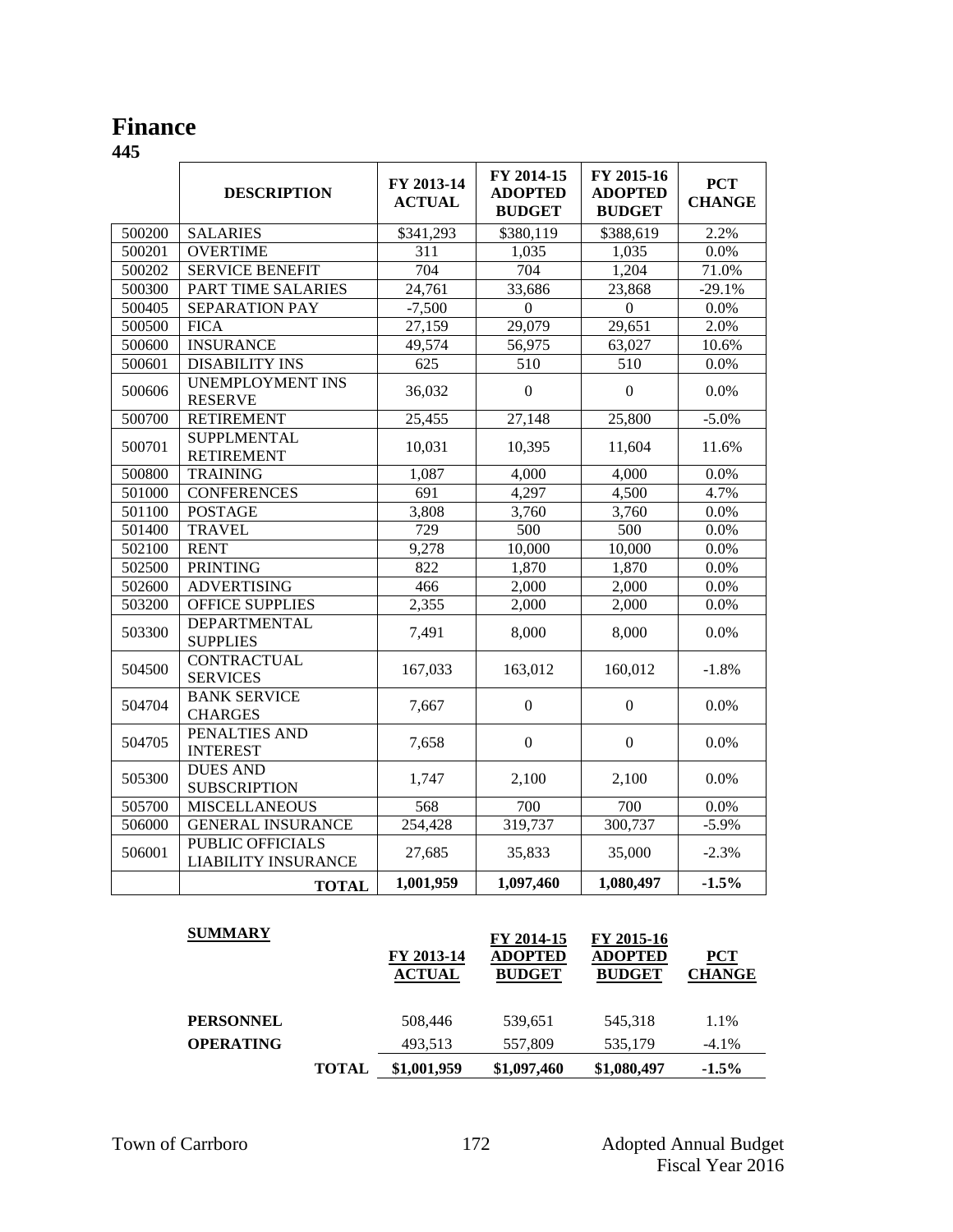### **Human Resources**

**446**

|            | <b>DESCRIPTION</b>                           | FY 2013-14<br><b>ACTUAL</b> | FY 2014-15<br><b>ADOPTED</b><br><b>BUDGET</b> | FY 2015-16<br><b>ADOPTED</b><br><b>BUDGET</b> | <b>PCT</b><br><b>CHANGE</b> |
|------------|----------------------------------------------|-----------------------------|-----------------------------------------------|-----------------------------------------------|-----------------------------|
| 500200     | <b>SALARIES</b>                              | \$86,765                    | \$129,000                                     | \$130,674                                     | 1.3%                        |
| 500202     | <b>SERVICE BENEFIT</b>                       | 659                         | $\Omega$                                      | $\Omega$                                      | 0.0%                        |
| 500300     | PART TIME SALARIES                           | 43,500                      | $\theta$                                      | $\Omega$                                      | 0.0%                        |
| 500400     | <b>TEMP. SALARY</b>                          | 8,261                       | $\boldsymbol{0}$                              | 15,600                                        | 0.0%                        |
| 500405     | <b>SEPERATION PAY</b>                        | 1,968                       | $\overline{0}$                                | $\Omega$                                      | 0.0%                        |
| 500500     | <b>FICA</b>                                  | 10,369                      | 9,885                                         | 11,206                                        | 13.4%                       |
| 500600     | <b>INSURANCE</b>                             | 14,570                      | 19,842                                        | 20,496                                        | 3.3%                        |
| 500601     | <b>DISABILITY INS</b>                        | $\overline{124}$            | 102                                           | 102                                           | 0.0%                        |
| 500602     | <b>RETIREE INSURANCE</b>                     | 204,961                     | 276,000                                       | 276,000                                       | 0.0%                        |
| 500604     | <b>UNEMPLOYMENT</b><br><b>INSURANCE</b>      | 1,820                       | 5,000                                         | 5,000                                         | 0.0%                        |
| 500605     | <b>EARLY RETIREE</b><br><b>REINSURANCE</b>   | 60,368                      | $\Omega$                                      | $\overline{0}$                                | 0.0%                        |
| 500700     | <b>RETIREMENT</b>                            | 6,186                       | 9,249                                         | 8,716                                         | $-5.8%$                     |
| 500701     | <b>SUPPLMENTAL</b><br><b>RETIREMENT</b>      | 2,626                       | 3,870                                         | 3,870                                         | 0.0%                        |
| 500710     | <b>CAR ALLOWANCE</b>                         | 3,600                       | $\overline{0}$                                | $\overline{0}$                                | 0.0%                        |
| 500800     | <b>TRAINING</b>                              | 630                         | 2,500                                         | 2,000                                         | $-20.0\%$                   |
| 500801     | <b>EMPLOYEE TUITION</b><br><b>ASSISTANCE</b> | 1,500                       | 5,250                                         | 2,250                                         | $-57.1%$                    |
| 500810     | ORGANIZATIONAL<br><b>DEVELOPMENT</b>         | 2,756                       | 10,000                                        | 15,000                                        | 50.0%                       |
| 501000     | <b>CONFERENCES</b>                           | 904                         | 2,580                                         | 2,580                                         | 0.0%                        |
| 501100     | <b>POSTAGE</b>                               | 244                         | 525                                           | 300                                           | $-42.9%$                    |
| 501400     | <b>TRAVEL</b>                                | 512                         | $\Omega$                                      | 500                                           | $0.0\%$                     |
| 502100     | <b>RENT</b>                                  | 332                         | 1,500                                         | $\Omega$                                      | $-100.0\%$                  |
| 502500     | <b>PRINTING</b>                              | 943                         | 375                                           | 300                                           | $-20.0\%$                   |
| 502600     | <b>ADVERTISING</b>                           | 9,132                       | 7,500                                         | 10,000                                        | 33.3%                       |
| 503200     | <b>OFFICE SUPPLIES</b>                       | 815                         | $\Omega$                                      | 500                                           | 0.0%                        |
| 503300     | <b>DEPARTMENTAL</b><br><b>SUPPLIES</b>       | 1,676                       | 1,650                                         | 1,500                                         | $-9.1%$                     |
| 504500     | CONTRACTUAL SERVICES                         | 40,598                      | 23,307                                        | 20,000                                        | $-14.2%$                    |
| 505300     | DUES AND SUBSCRIPTION                        | 364                         | 820                                           | 500                                           | $-39.0%$                    |
| 505709     | <b>EMPLOYEE WELLNESS</b>                     | $\boldsymbol{0}$            | 10,000                                        | 5,000                                         | $-50.0\%$                   |
| 505710     | <b>EMPLOYEE RECOGNITION</b>                  | 12,102                      | 10,800                                        | 10,000                                        | $-7.4%$                     |
| <b>TBD</b> | <b>GO PASSES</b>                             | $\boldsymbol{0}$            | $\boldsymbol{0}$                              | 2,500                                         | 0.0%                        |
|            | <b>TOTAL</b>                                 | 518,283                     | 529,755                                       | 544,594                                       | 2.8%                        |

#### **SUMMARY**

|                  |              | FY 2013-14<br><b>ACTUAL</b> | FY 2014-15<br><b>ADOPTED</b><br><b>BUDGET</b> | FY 2015-16<br><b>ADOPTED</b><br><b>BUDGET</b> | $PCT$<br><b>CHANGE</b> |
|------------------|--------------|-----------------------------|-----------------------------------------------|-----------------------------------------------|------------------------|
| <b>PERSONNEL</b> |              | 445,776                     | 452.948                                       | 471.664                                       | 4.1%                   |
| <b>OPERATING</b> |              | 72,507                      | 76,807                                        | 72,930                                        | $-5.0\%$               |
|                  | <b>TOTAL</b> | \$518,283                   | \$529,755                                     | \$544,594                                     | $2.8\%$                |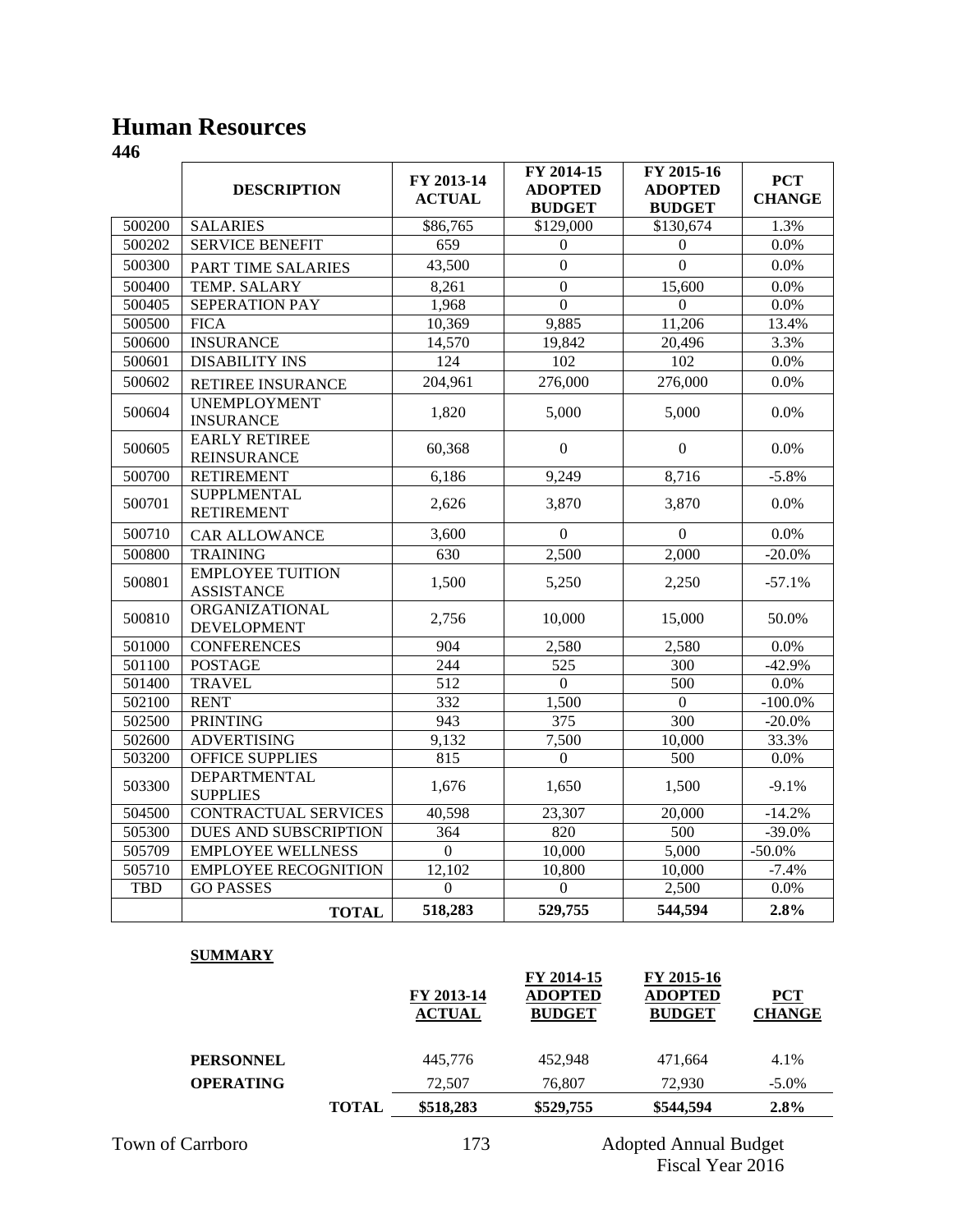# **Information Technology**

|        | <b>DESCRIPTION</b>                          | FY 2013-14<br><b>ACTUAL</b> | FY 2014-15<br><b>ADOPTED</b><br><b>BUDGET</b> | FY 2015-16<br><b>ADOPTED</b><br><b>BUDGET</b> | <b>PCT</b><br><b>CHANGE</b> |
|--------|---------------------------------------------|-----------------------------|-----------------------------------------------|-----------------------------------------------|-----------------------------|
| 500200 | <b>SALARIES</b>                             | \$198,362                   | \$197,601                                     | \$202,554                                     | 2.5%                        |
| 500202 | <b>SERVICE</b><br><b>BENEFIT</b>            | 1,363                       | 1,774                                         | 1,774                                         | 0.0%                        |
| 500500 | <b>FICA</b>                                 | 14,752                      | 15,269                                        | 15,648                                        | 2.5%                        |
| 500600 | <b>INSURANCE</b>                            | 25,617                      | 24,321                                        | 26,675                                        | 9.7%                        |
| 500601 | <b>DISABILITY INS</b>                       | 361                         | 433                                           | 433                                           | 0.0%                        |
| 500700 | <b>RETIREMENT</b>                           | 14,137                      | 14,168                                        | 13,510                                        | $-4.6%$                     |
| 500701 | <b>SUPPLMENTAL</b><br><b>RETIREMENT</b>     | 6,003                       | 5,928                                         | 6,077                                         | 2.5%                        |
| 500705 | <b>FIREMENS</b><br><b>PENSION</b>           | 120                         | $\boldsymbol{0}$                              | $\boldsymbol{0}$                              | 0.0%                        |
| 500800 | <b>TRAINING</b>                             | 10,614                      | 7,200                                         | 7,200                                         | 0.0%                        |
| 501000 | <b>CONFERENCES</b>                          | 1,178                       | 750                                           | 750                                           | 0.0%                        |
| 501200 | <b>TELEPHONE</b>                            | 53,071                      | 75,580                                        | 75,580                                        | 0.0%                        |
| 501400 | <b>TRAVEL</b>                               | $\Omega$                    | 500                                           | 500                                           | 0.0%                        |
| 501600 | M & R<br><b>EQUIPMENT</b>                   | 28,681                      | 32,050                                        | 32,050                                        | 0.0%                        |
| 501700 | <b>MOTOR VEHICLE</b><br><b>REPAIR</b>       | 428                         | 350                                           | 350                                           | 0.0%                        |
| 503100 | <b>FUEL</b>                                 | 475                         | 543                                           | 543                                           | 0.0%                        |
| 503200 | <b>OFFICE SUPPLIES</b>                      | 1,217                       | 1,000                                         | 1,000                                         | 0.0%                        |
| 503300 | DEPARTMENTAL<br><b>SUPPLIES</b>             | 23,548                      | 25,125                                        | 25,125                                        | 0.0%                        |
| 503305 | <b>COMPUTER &amp;</b><br><b>PERIPHERALS</b> | 252,948                     | 236,300                                       | 298,300                                       | 26.2%                       |
| 504500 | <b>CONTRACTUAL</b><br><b>SERVICES</b>       | 491,920                     | 464,300                                       | 480,810                                       | 3.6%                        |
| 505300 | <b>DUES AND</b><br><b>SUBSCRIPTION</b>      | 3,104                       | 4,100                                         | 4,100                                         | 0.0%                        |
| 507400 | <b>EQUIPMENT</b>                            | 38,471                      | 193,935                                       | 63,750                                        | $-67.1%$                    |
|        | <b>TOTAL</b>                                | 1,166,369                   | 1,301,227                                     | 1,256,729                                     | $-3.4%$                     |

| <b>SUMMARY</b>                     | FY 2013-14<br><b>ACTUAL</b> | FY 2014-15<br><b>ADOPTED</b><br><b>BUDGET</b> | FY 2015-16<br><b>ADOPTED</b><br><b>BUDGET</b> | <b>PCT</b><br><b>CHANGE</b> |
|------------------------------------|-----------------------------|-----------------------------------------------|-----------------------------------------------|-----------------------------|
| <b>PERSONNEL</b>                   | 260,714                     | 259,494                                       | 266,671                                       | 2.8%                        |
| <b>OPERATING</b><br><b>CAPITAL</b> | 867,184                     | 847,798                                       | 926,308                                       | 9.3%                        |
| <b>OUTLAY</b>                      | 38,471                      | 193,935                                       | 63,750                                        | $-67.1\%$                   |
| <b>TOTAL</b>                       | \$1,166,369                 | \$1,301,227                                   | \$1,256,729                                   | $-3.4\%$                    |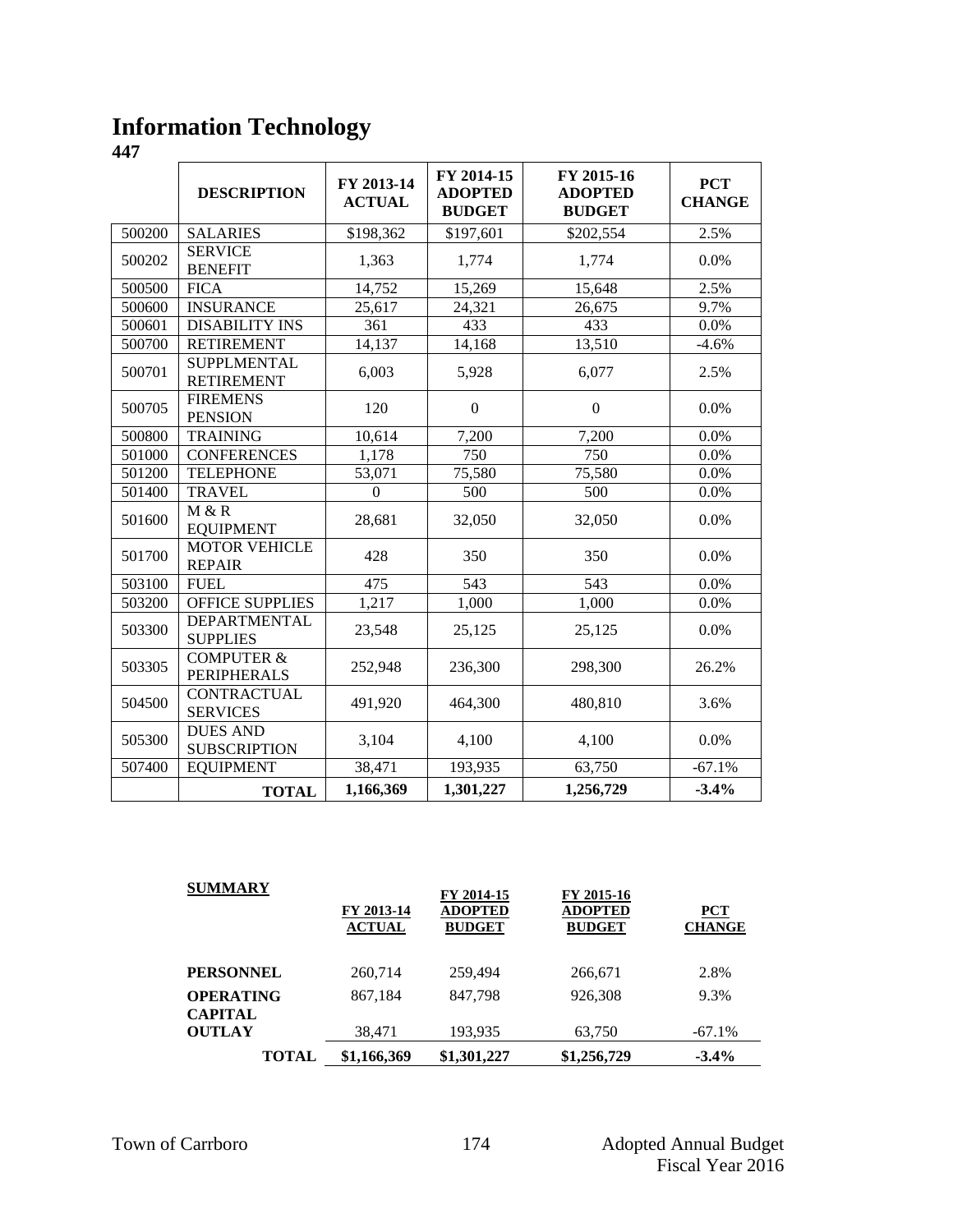# **Police Department**

## *Administrative Support*

|        | <b>DESCRIPTION</b>                                    | FY 2013-14<br><b>ACTUAL</b> | FY 2014-15<br><b>ADOPTED</b><br><b>BUDGET</b> | FY 2015-16<br><b>ADOPTED</b><br><b>BUDGET</b> | <b>PCT</b><br><b>CHANGE</b> |
|--------|-------------------------------------------------------|-----------------------------|-----------------------------------------------|-----------------------------------------------|-----------------------------|
| 500200 | <b>SALARIES</b>                                       | \$319,165                   | \$341,959                                     | \$344,290                                     | 0.7%                        |
| 500202 | <b>SERVICE BENEFIT</b>                                | 2,642                       | 2,845                                         | 2,845                                         | 0.0%                        |
| 500400 | <b>TEMP. SALARY</b>                                   | 13,415                      | $\overline{0}$                                | $\mathbf{0}$                                  | 0.0%                        |
| 500500 | <b>FICA</b>                                           | 32,913                      | 26,423                                        | 26,556                                        | 0.5%                        |
| 500600 | <b>INSURANCE</b>                                      | 44,400                      | 51,536                                        | 55,969                                        | 8.6%                        |
| 500601 | <b>DISABILITY INS</b>                                 | 260                         | 520                                           | 662                                           | 27.3%                       |
| 500700 | <b>RETIREMENT</b>                                     | 23,282                      | 24,909                                        | 23,730                                        | $-4.7%$                     |
| 500701 | <b>SUPPLMENTAL</b><br><b>RETIREMENT</b>               | 14,584                      | 16,780                                        | 15,090                                        | $-10.1%$                    |
| 500703 | <b>EARLY</b><br><b>SEPARATION</b><br><b>ALLOWANCE</b> | 108,461                     | 63,598                                        | 63,796                                        | 0.3%                        |
| 500800 | <b>TRAINING</b>                                       | 7,287                       | 8,563                                         | 9,500                                         | 10.9%                       |
| 501000 | <b>CONFERENCES</b>                                    | 150                         | 600                                           | 600                                           | 0.0%                        |
| 501100 | <b>POSTAGE</b>                                        | 741                         | 650                                           | 650                                           | 0.0%                        |
| 501200 | <b>TELEPHONE</b>                                      | 3,129                       | 2,892                                         | 3,326                                         | 15.0%                       |
| 501600 | M & R EQUIPMENT                                       | $\overline{0}$              | 800                                           | 800                                           | 0.0%                        |
| 501700 | <b>MOTOR VEHICLE</b><br><b>REPAIR</b>                 | 1,156                       | 2,045                                         | 2,045                                         | 0.0%                        |
| 502100 | <b>RENT</b>                                           | 1,728                       | 1,680                                         | 2,024                                         | 20.5%                       |
| 502500 | <b>PRINTING</b>                                       | 256                         | 1,300                                         | 1,140                                         | $-12.3%$                    |
| 503100 | <b>FUEL</b>                                           | 5,536                       | 9,499                                         | 9,499                                         | 0.0%                        |
| 503200 | <b>OFFICE SUPPLIES</b>                                | 340                         | 2,000                                         | 2,000                                         | 0.0%                        |
| 503300 | <b>DEPARTMENTAL</b><br><b>SUPPLIES</b>                | 4,518                       | 5,136                                         | 5,650                                         | 10.0%                       |
| 503307 | <b>VEHICLE SUPPLIES</b>                               | 1,066                       | $\boldsymbol{0}$                              | $\mathbf{0}$                                  | 0.0%                        |
| 503600 | <b>UNIFORMS</b>                                       | 2,265                       | 2,596                                         | 2,596                                         | 0.0%                        |
| 504200 | <b>SEIZURE EXPENSES</b>                               | 14,514                      | $\mathbf{0}$                                  | $\boldsymbol{0}$                              | 0.0%                        |
| 504201 | <b>FEDERAL SEIZURE</b><br><b>EXPENSES</b>             | $\overline{0}$              | $\mathbf{0}$                                  | $\boldsymbol{0}$                              | 0.0%                        |
| 505300 | <b>DUES AND</b><br><b>SUBSCRIPTION</b>                | 540                         | 600                                           | 1,020                                         | 70.0%                       |
| 505600 | <b>CASH OVER/SHORT</b>                                | 11                          | $\mathbf{0}$                                  | $\boldsymbol{0}$                              | 0.0%                        |
| 507401 | <b>VEHICLES</b>                                       | 35,452                      | $\overline{0}$                                | $\overline{0}$                                | $0.0\%$                     |
|        | <b>TOTAL</b>                                          | 637,811                     | 566,931                                       | 573,788                                       | 1.2%                        |

| <b>SUMMARY</b>   | FY 2013-14<br><b>ACTUAL</b> | FY 2014-15<br><b>ADOPTED</b><br><b>BUDGET</b> | FY 2015-16<br><b>ADOPTED</b><br><b>BUDGET</b> | <b>PCT</b><br><b>CHANGE</b> |
|------------------|-----------------------------|-----------------------------------------------|-----------------------------------------------|-----------------------------|
| <b>PERSONNEL</b> | 559.122.01                  | 528,570                                       | 532.938                                       | 0.8%                        |
| <b>OPERATING</b> | 78.689                      | 38,361                                        | 40.850                                        | 6.5%                        |
| <b>TOTAL</b>     | \$637,811                   | \$566,931                                     | \$573,788                                     | $1.2\%$                     |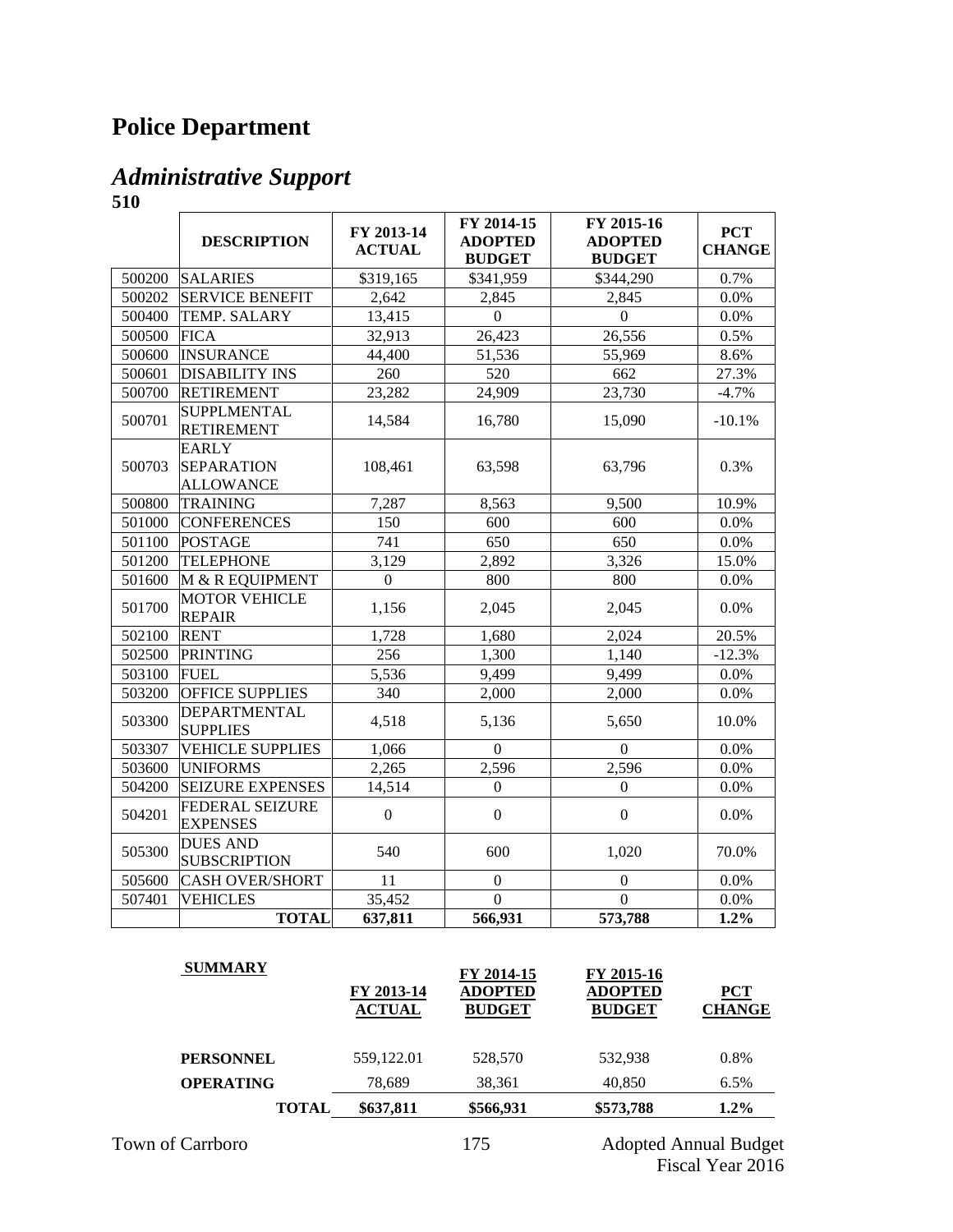#### *Patrol* **511**

|        | <b>DESCRIPTION</b>                                    | FY 2013-14<br><b>ACTUAL</b> | FY 2014-15<br><b>ADOPTED</b><br><b>BUDGET</b> | FY 2015-16<br><b>ADOPTED</b><br><b>BUDGET</b> | <b>PCT</b><br><b>CHANGE</b> |
|--------|-------------------------------------------------------|-----------------------------|-----------------------------------------------|-----------------------------------------------|-----------------------------|
| 500200 | <b>SALARIES</b>                                       | \$1,118,968                 | \$1,102,709                                   | \$1,061,351                                   | $-3.8%$                     |
| 500201 | <b>OVERTIME</b>                                       | 20,597                      | 21,970                                        | 25,000                                        | 13.8%                       |
| 500202 | <b>SERVICE BENEFIT</b>                                | 3,515                       | 3,684                                         | 4,140                                         | 12.4%                       |
| 500500 | <b>FICA</b>                                           | 85,566                      | 84,743                                        | 81,510                                        | $-3.8%$                     |
| 500600 | <b>INSURANCE</b>                                      | 219,588                     | 214,314                                       | 218,560                                       | 2.0%                        |
| 500601 | <b>DISABILITY INS</b>                                 | 1,156                       | 1,105                                         | 984                                           | $-11.0%$                    |
| 500700 | <b>RETIREMENT</b>                                     | 83,260                      | 84,357                                        | 75,800                                        | $-10.1%$                    |
| 500701 | <b>SUPPLMENTAL</b><br><b>RETIREMENT</b>               | 57,186                      | 55,135                                        | 53,007                                        | $-3.9%$                     |
| 500703 | <b>EARLY SEPARATION</b><br><b>ALLOWANCE</b>           | 30,423                      | 65,684                                        | 62,846                                        | $-4.3%$                     |
| 500800 | <b>TRAINING</b>                                       | 23,733                      | 36,527                                        | 40,000                                        | 9.5%                        |
| 501200 | <b>TELEPHONE</b>                                      | 4,399                       | 5,740                                         | 6,601                                         | 15.0%                       |
| 501600 | M & R EQUIPMENT                                       | 62,499                      | 4,376                                         | 4,500                                         | 2.8%                        |
| 501700 | <b>MOTOR VEHICLE</b><br><b>REPAIR</b>                 | 24,838                      | 26,580                                        | 33,225                                        | 25.0%                       |
| 503100 | <b>FUEL</b>                                           | 61,214                      | 74,044                                        | 75,000                                        | 1.3%                        |
| 503200 | <b>OFFICE SUPPLIES</b>                                | 320                         | 585                                           | 585                                           | 0.0%                        |
| 503250 | <b>CANINE SUPPLIES</b>                                | 30                          | 3,500                                         | 3,500                                         | 0.0%                        |
| 503300 | <b>DEPARTMENTAL</b><br><b>SUPPLIES</b>                | 44,927                      | 26,109                                        | 26,109                                        | 0.0%                        |
| 503300 | <b>DEPARTMENTAL</b><br><b>SUPPLIES (ABC</b><br>Grant) | 9,211                       | $\boldsymbol{0}$                              | $\mathbf{0}$                                  | 0.0%                        |
| 503307 | <b>VEHICLE SUPPLIES</b>                               | 3,650                       | 9,525                                         | 9,525                                         | 0.0%                        |
| 503600 | <b>UNIFORMS</b>                                       | 25,621                      | 31,526                                        | 43,526                                        | 38.1%                       |
| 504500 | <b>CONTRACTUAL</b><br><b>SERVICES</b>                 | 26,148                      | 26,920                                        | 26,920                                        | 0.0%                        |
| 505300 | <b>DUES AND</b><br><b>SUBSCRIPTION</b>                | 135                         | 164                                           | 240                                           | 46.3%                       |
| 505800 | MEDICAL EXAMS                                         | $\boldsymbol{0}$            | 9,165                                         | 9,165                                         | 0.0%                        |
| 507400 | <b>EQUIPMENT</b>                                      | $\overline{0}$              | 8,200                                         | $\mathbf{0}$                                  | $-100.0\%$                  |
| 507401 | <b>VEHICLES</b>                                       | 170,043                     | 216,225                                       | 239,412                                       | 10.7%                       |
|        | <b>TOTAL</b>                                          | 2,077,027                   | 2,112,887                                     | 2,101,506                                     | $-0.5%$                     |

| <b>SUMMARY</b>        | FY 2013-14<br><b>ACTUAL</b> | FY 2014-15<br><b>ADOPTED</b><br><b>BUDGET</b> | FY 2015-16<br><b>ADOPTED</b><br><b>BUDGET</b> | <b>PCT</b><br><b>CHANGE</b> |
|-----------------------|-----------------------------|-----------------------------------------------|-----------------------------------------------|-----------------------------|
| <b>PERSONNEL</b>      | 1,620,258                   | 1,633,701                                     | 1,583,198                                     | $-3.1\%$                    |
| <b>OPERATING</b>      | 286,725                     | 254,761                                       | 278,896                                       | 9.5%                        |
| <b>CAPITAL OUTLAY</b> | 170,043                     | 224,425                                       | 239,412                                       | 6.7%                        |
| <b>TOTAL</b>          | \$2,077,027                 | \$2,112,887                                   | \$2,101,506                                   | $-0.5\%$                    |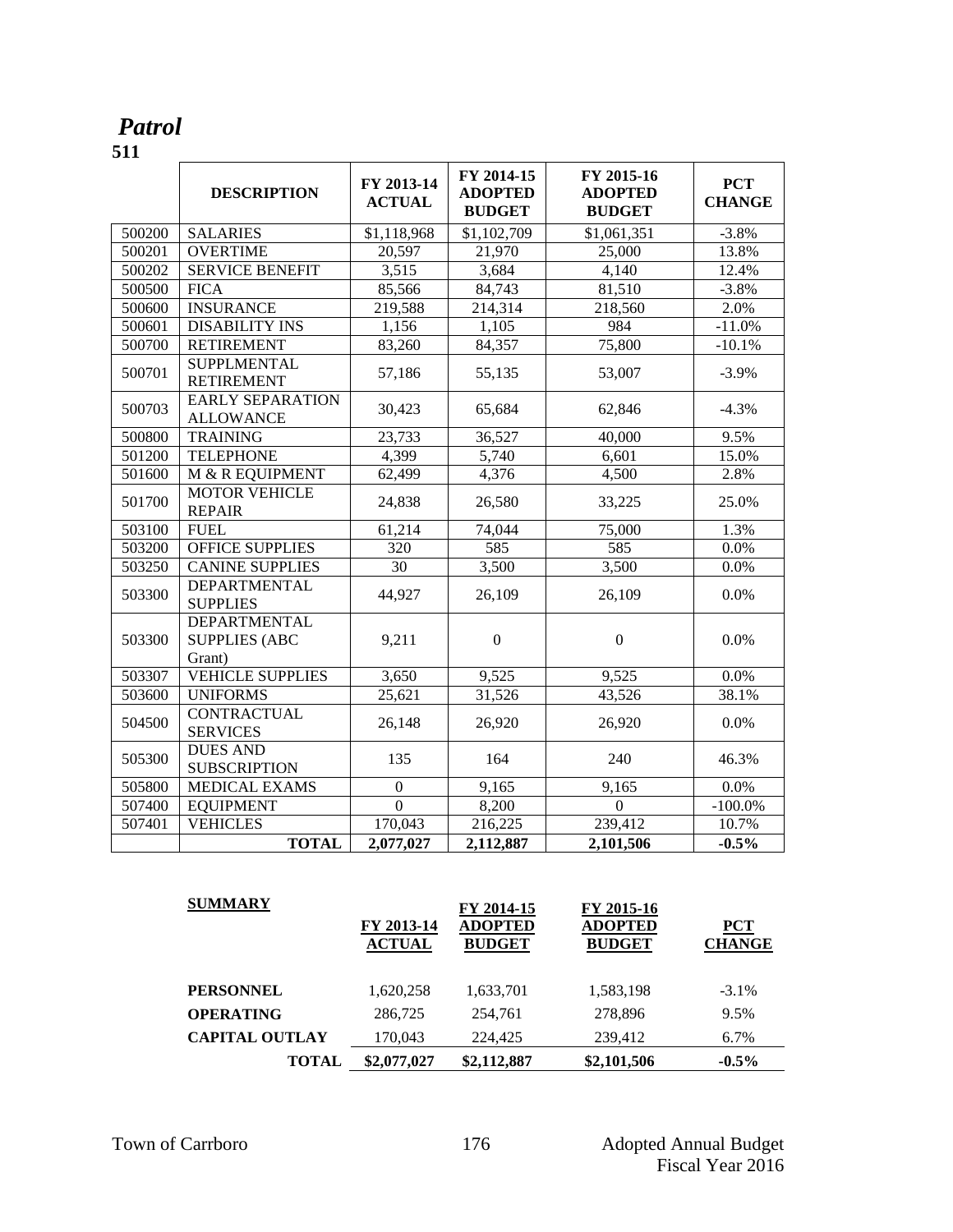#### *Community Services*

|        | <b>DESCRIPTION</b>                                    | FY 2013-14<br><b>ACTUAL</b> | FY 2014-15<br><b>ADOPTED</b><br><b>BUDGET</b> | FY 2015-16<br><b>ADOPTED</b><br><b>BUDGET</b> | <b>PCT</b><br><b>CHANGE</b> |
|--------|-------------------------------------------------------|-----------------------------|-----------------------------------------------|-----------------------------------------------|-----------------------------|
| 500200 | <b>SALARIES</b>                                       | \$236,154                   | \$244,141                                     | \$325,104                                     | 33.2%                       |
| 500201 | <b>OVERTIME</b>                                       | 3,788                       | 3,030                                         | 3,500                                         | 15.5%                       |
| 500202 | <b>SERVICE BENEFIT</b>                                | 1,864                       | 2,072                                         | 1,616                                         | $-22.0%$                    |
| 500500 | <b>FICA</b>                                           | 18,307                      | 18,846                                        | 24,994                                        | 32.6%                       |
| 500600 | <b>INSURANCE</b>                                      | 32,865                      | 33,560                                        | 55,447                                        | 65.2%                       |
| 500601 | <b>DISABILITY INS</b>                                 | 248                         | 261                                           | 309                                           | 18.4%                       |
| 500700 | <b>RETIREMENT</b>                                     | 17,533                      | 18,677                                        | 23,224                                        | 24.3%                       |
| 500701 | <b>SUPPLMENTAL</b><br><b>RETIREMENT</b>               | 12,100                      | 12,207                                        | 16,241                                        | 33.0%                       |
| 500703 | <b>EARLY</b><br><b>SEPARATION</b><br><b>ALLOWANCE</b> | $\boldsymbol{0}$            | 15,115                                        | 15,115                                        | 0.0%                        |
| 500800 | <b>TRAINING</b>                                       | 3,520                       | 3,780                                         | 4,500                                         | 19.0%                       |
| 501000 | <b>CONFERENCES</b>                                    | 50                          | 1,700                                         | 1,700                                         | 0.0%                        |
| 501200 | <b>TELEPHONE</b>                                      | 3,007                       | 3,593                                         | 3,593                                         | 0.0%                        |
| 501600 | M & R EQUIPMENT                                       | 393                         | 1,140                                         | 1,140                                         | 0.0%                        |
| 501700 | <b>MOTOR VEHICLE</b><br><b>REPAIR</b>                 | 2,796                       | 4,400                                         | 4,400                                         | 0.0%                        |
| 503100 | <b>FUEL</b>                                           | 8,582                       | 10,694                                        | 10,694                                        | 0.0%                        |
| 503200 | OFFICE SUPPLIES                                       | 200                         | 316                                           | 474                                           | 50.0%                       |
| 503300 | <b>DEPARTMENTAL</b><br><b>SUPPLIES</b>                | 4,156                       | 4,495                                         | 4.495                                         | 0.0%                        |
| 503600 | <b>UNIFORMS</b>                                       | 1,889                       | 4,000                                         | 4,000                                         | 0.0%                        |
| 504211 | <b>COFFEE WITH A COP</b>                              | 74                          | 500                                           | 500                                           | 0.0%                        |
| 504500 | CONTRACTUAL<br><b>SERVICES</b>                        | $-194$                      | $\overline{0}$                                | $\boldsymbol{0}$                              | 0.0%                        |
| 505300 | <b>DUES AND</b><br><b>SUBSCRIPTION</b>                | 3,718                       | 3,216                                         | 3,216                                         | 0.0%                        |
|        | <b>TOTAL</b>                                          | 351,051                     | 385,743                                       | 504,262                                       | 30.7%                       |

| <b>SUMMARY</b>   | FY 2013-14<br><b>ACTUAL</b> | FY 2014-15<br><b>ADOPTED</b><br><b>BUDGET</b> | FY 2015-16<br><b>ADOPTED</b><br><b>BUDGET</b> | <b>PCT</b><br><b>CHANGE</b> |
|------------------|-----------------------------|-----------------------------------------------|-----------------------------------------------|-----------------------------|
| <b>PERSONNEL</b> | 322,860                     | 347,909                                       | 465,550                                       | 33.8%                       |
| <b>OPERATING</b> | 28.192                      | 37,834                                        | 38,712                                        | 2.3%                        |
| <b>TOTAL</b>     | \$351,051                   | \$385,743                                     | \$504,262                                     | $30.7\%$                    |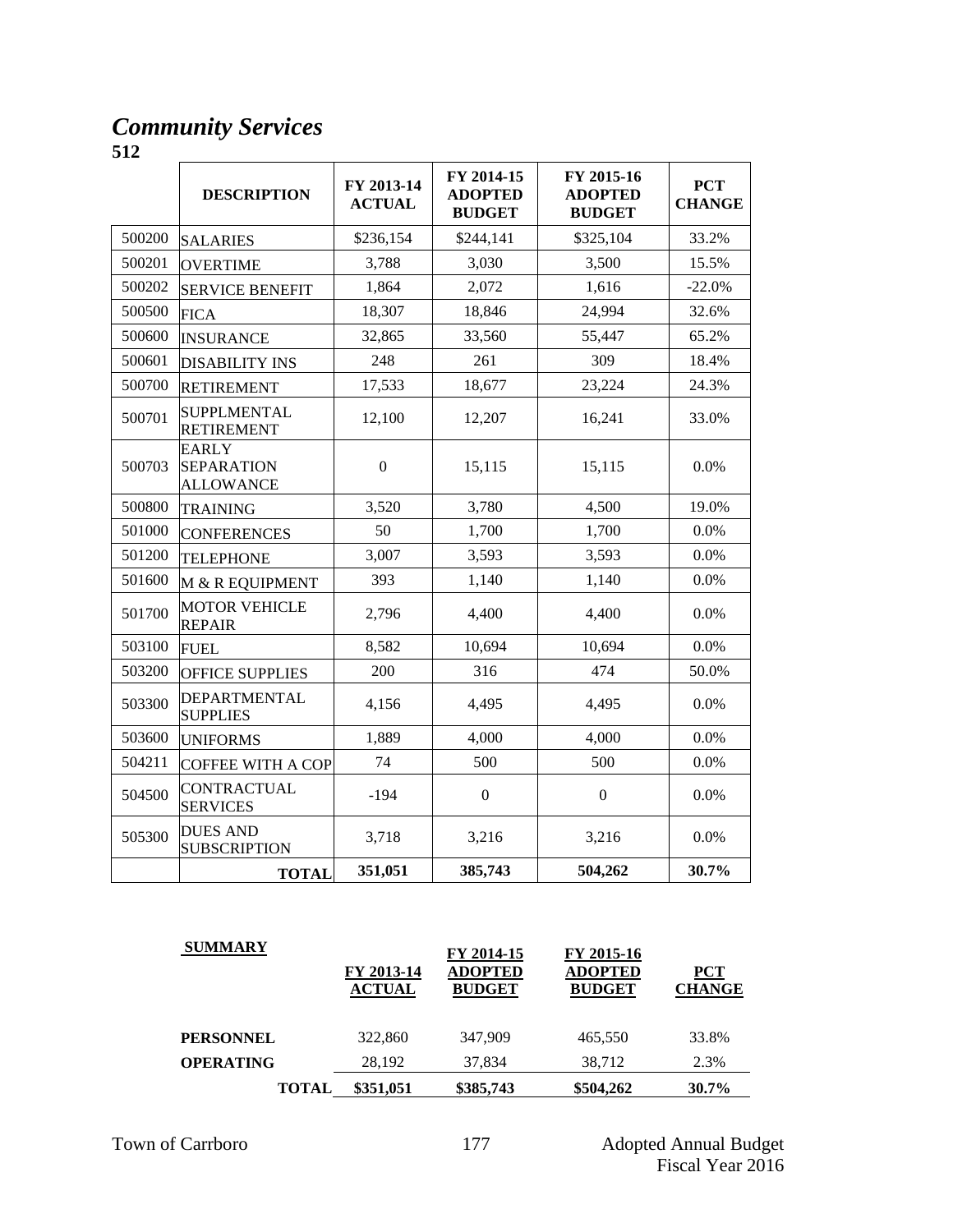#### *Investigations*

|        | <b>DESCRIPTION</b>                      | FY 2013-14<br><b>ACTUAL</b> | 2014-15<br><b>ADOPTED</b><br><b>BUDGET</b> | FY 2015-16<br><b>ADOPTED</b><br><b>BUDGET</b> | <b>PCT</b><br><b>CHANGE</b> |
|--------|-----------------------------------------|-----------------------------|--------------------------------------------|-----------------------------------------------|-----------------------------|
| 500200 | <b>SALARIES</b>                         | \$261,105                   | \$273,270                                  | \$281,059                                     | 2.9%                        |
| 500201 | <b>OVERTIME</b>                         | 1,711                       | 13,125                                     | 13,125                                        | 0.0%                        |
| 500202 | <b>SERVICE BENEFIT</b>                  | 2,275                       | 2,275                                      | 2,275                                         | 0.0%                        |
| 500500 | <b>FICA</b>                             | 18,534                      | 21,104                                     | 21,675                                        | 2.7%                        |
| 500600 | <b>INSURANCE</b>                        | 50,662                      | 52,814                                     | 58,214                                        | 10.2%                       |
| 500601 | <b>DISABILITY INS</b>                   | 382                         | 285                                        | 285                                           | 0.0%                        |
| 500700 | <b>RETIREMENT</b>                       | 19,507                      | 20,905                                     | 20,072                                        | $-4.0%$                     |
| 500701 | <b>SUPPLMENTAL</b><br><b>RETIREMENT</b> | 13,406                      | 13,663                                     | 14,037                                        | 2.7%                        |
| 500800 | <b>TRAINING</b>                         | 4,372                       | 4,400                                      | 4,400                                         | 0.0%                        |
| 501200 | <b>TELEPHONE</b>                        | 3,211                       | 2,320                                      | 2,500                                         | 7.8%                        |
| 501400 | <b>TRAVEL</b>                           | $\overline{0}$              | 250                                        | 250                                           | 0.0%                        |
| 501600 | M & R EQUIPMENT                         | 726                         | 1,230                                      | 1,230                                         | 0.0%                        |
| 501700 | <b>MOTOR VEHICLE</b><br><b>REPAIR</b>   | 4,409                       | 3,000                                      | 3,000                                         | 0.0%                        |
| 503100 | <b>FUEL</b>                             | 13,268                      | 9,605                                      | 9,605                                         | 0.0%                        |
| 503200 | <b>OFFICE SUPPLIES</b>                  | 923                         | 1,000                                      | 1,000                                         | 0.0%                        |
| 503300 | <b>DEPARTMENTAL</b><br><b>SUPPLIES</b>  | 8,094                       | 7,500                                      | 7,500                                         | 0.0%                        |
| 503600 | <b>UNIFORMS</b>                         | 2,714                       | 3,000                                      | 3,000                                         | 0.0%                        |
| 504500 | <b>CONTRACTUAL</b><br><b>SERVICES</b>   | $\boldsymbol{0}$            | 2,600                                      | 2,600                                         | 0.0%                        |
| 505700 | <b>MISCELLANEOUS</b>                    | 4,450                       | 5,500                                      | 5,500                                         | 0.0%                        |
|        | <b>TOTAL</b>                            | 409,750                     | 437,846                                    | 451,327                                       | 3.1%                        |

| <b>SUMMARY</b>   | FY 2013-14<br><b>ACTUAL</b> | FY 2014-15<br><b>ADOPTED</b><br><b>BUDGET</b> | FY 2015-16<br><b>ADOPTED</b><br><b>BUDGET</b> | PCT<br><b>CHANGE</b> |
|------------------|-----------------------------|-----------------------------------------------|-----------------------------------------------|----------------------|
| <b>PERSONNEL</b> | 367,583                     | 397.441                                       | 410.742                                       | 3.3%                 |
| <b>OPERATING</b> | 42.167                      | 40.405                                        | 40,585                                        | 0.4%                 |
| <b>TOTAL</b>     | \$409,750                   | \$437,846                                     | \$451,327                                     | $3.1\%$              |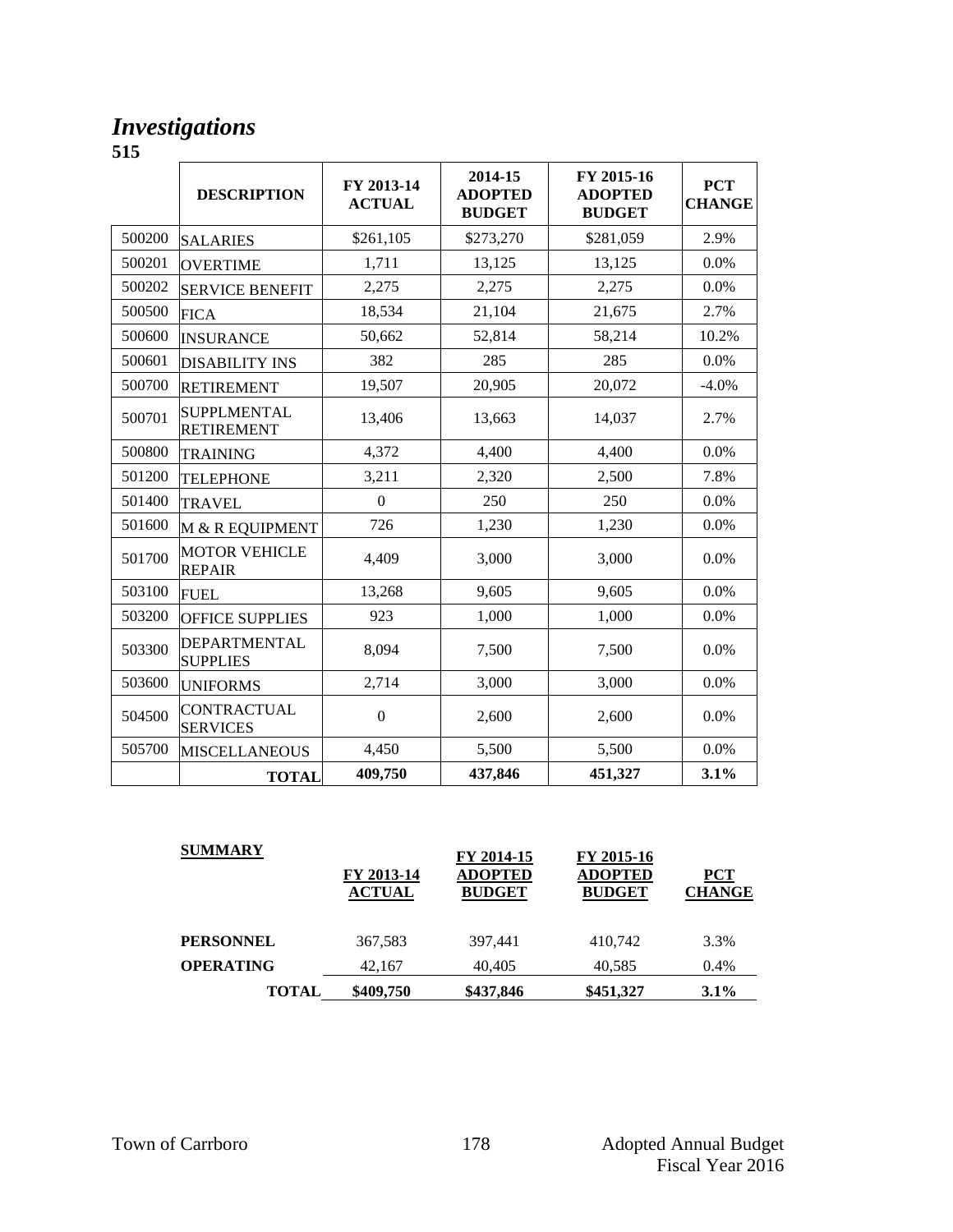### *Animal Control*

|        | <b>DESCRIPTION</b>                    | FY 2013-14<br><b>ACTUAL</b> | FY 2014-15<br><b>ADOPTED</b><br><b>BUDGET</b> | FY 2015-16<br><b>ADOPTED</b><br><b>BUDGET</b> | <b>PCT</b><br><b>CHANGE</b> |
|--------|---------------------------------------|-----------------------------|-----------------------------------------------|-----------------------------------------------|-----------------------------|
| 504500 | <b>CONTRACTUAL</b><br><b>SERVICES</b> | \$58,222                    | \$73,662                                      | \$79,305                                      | 7.7%                        |
|        | <b>TOTAL</b>                          | 58,222                      | 73,662                                        | 79,305                                        | $7.7\%$                     |

| <b>SUMMARY</b>   | FY 2013-14<br><b>ACTUAL</b> | FY 2014-15<br><b>ADOPTED</b><br><b>BUDGET</b> | FY 2015-16<br><b>ADOPTED</b><br><b>BUDGET</b> | $PCT$<br><b>CHANGE</b> |
|------------------|-----------------------------|-----------------------------------------------|-----------------------------------------------|------------------------|
| <b>OPERATING</b> | 58,222                      | 73,662                                        | 79,305                                        | 7.7%                   |
| <b>TOTAL</b>     | \$58,222                    | \$73,662                                      | \$79,305                                      | $7.7\%$                |

| <b>DEPARTMENT</b><br><b>SUMMARY</b> | FY 2013-14<br><b>ACTUAL</b> | FY 2014-15<br><b>ADOPTED</b><br><b>BUDGET</b> | FY 2015-16<br><b>ADOPTED</b><br><b>BUDGET</b> | <b>PCT</b><br><b>CHANGE</b> |
|-------------------------------------|-----------------------------|-----------------------------------------------|-----------------------------------------------|-----------------------------|
| <b>PERSONNEL</b>                    | 2,869,822                   | 2,907,621                                     | 2,992,428                                     | 2.9%                        |
| <b>OPERATING</b>                    | 493.995                     | 445,023                                       | 478.348                                       | 7.5%                        |
| <b>CAPITAL</b>                      |                             |                                               |                                               |                             |
| <b>OUTLAY</b>                       | 170,043                     | 224,425                                       | 239,412                                       | 6.7%                        |
| <b>TOTAL</b>                        | \$3,533,861                 | \$3,577,069                                   | \$3,710,188                                   | 3.7%                        |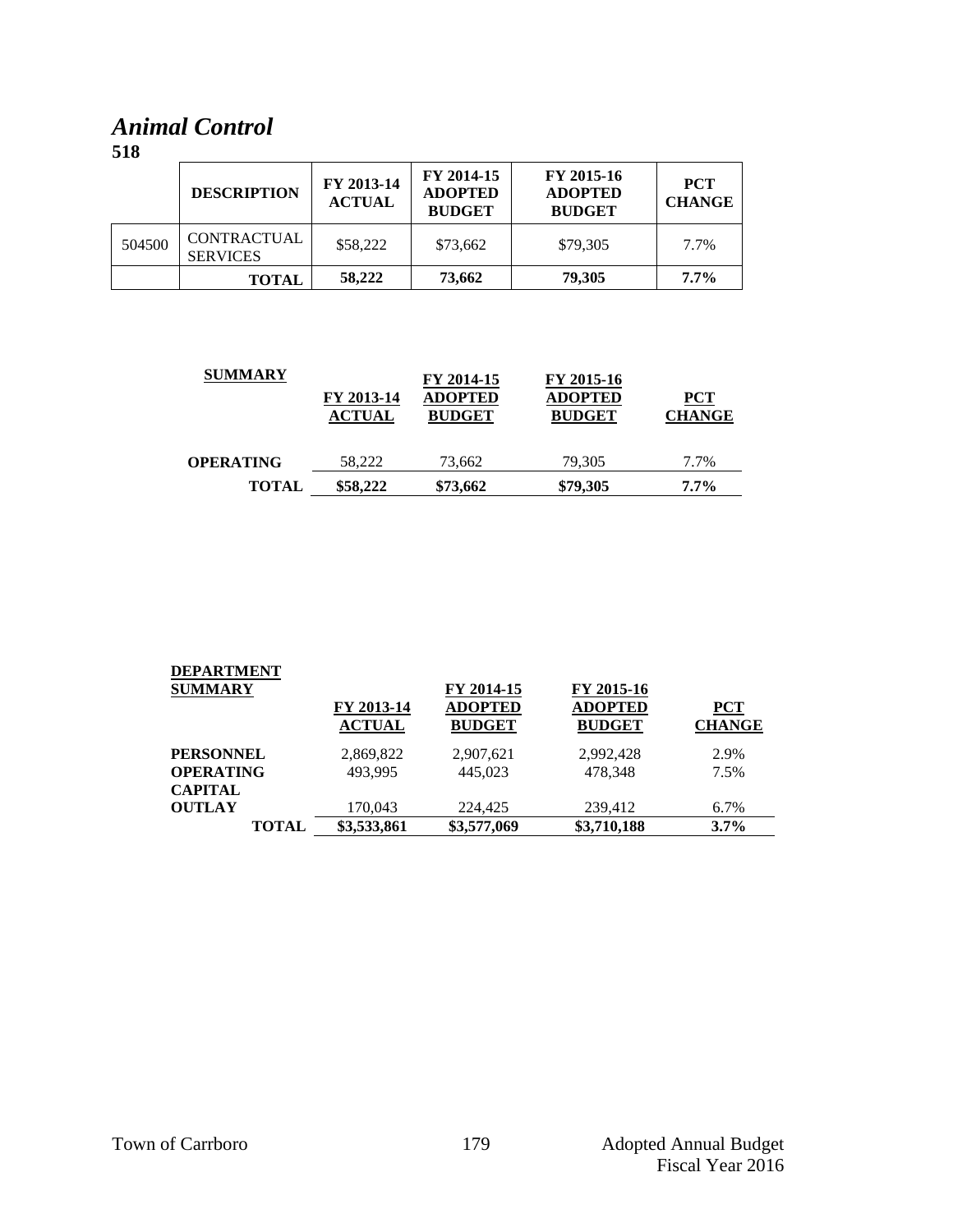## **Fire and Rescue**

### *Supervision*

|             | <b>DESCRIPTION</b>                                                    | FY 2013-14<br><b>ACTUAL</b> | FY 2014-15<br><b>ADOPTED</b><br><b>BUDGET</b> | FY 2015-16<br><b>ADOPTED</b><br><b>BUDGET</b> | <b>PCT</b><br><b>CHANGE</b> |
|-------------|-----------------------------------------------------------------------|-----------------------------|-----------------------------------------------|-----------------------------------------------|-----------------------------|
|             | 500200 SALARIES                                                       | \$83,320                    | \$112,280                                     | \$112,038                                     | $-0.2%$                     |
|             | 500202 SERVICE BENEFIT                                                | 248                         | 248                                           | $\Omega$                                      | $-100.0\%$                  |
| 500300      | <b>PART TIME</b><br><b>SALARIES</b>                                   | 17,560                      | $\boldsymbol{0}$                              | $\overline{0}$                                | 0.0%                        |
| 500500 FICA |                                                                       | 7,444                       | 8,616                                         | 8,590                                         | $-0.3%$                     |
|             | 500600 INSURANCE                                                      | 10,244                      | 16,736                                        | 19,256                                        | 15.1%                       |
|             | 500601 DISABILITY INS                                                 | 48                          | 102                                           | 57                                            | $-44.1%$                    |
|             | 500700 RETIREMENT                                                     | 7,160                       | 8,045                                         | 7,461                                         | $-7.3%$                     |
| 500701      | <b>SUPPLMENTAL</b><br><b>RETIREMENT</b>                               | 2,510                       | 3,366                                         | 3,356                                         | $-0.3%$                     |
|             | 501000 CONFERENCES                                                    | 1,889                       | 1,500                                         | 1,500                                         | 0.0%                        |
|             | 501100 POSTAGE                                                        | 392                         | 320                                           | 320                                           | 0.0%                        |
|             | 501200 TELEPHONE                                                      | 4,123                       | 5,250                                         | 5,250                                         | 0.0%                        |
|             | 501600 M & R EQUIPMENT                                                | 44                          | 250                                           | 250                                           | 0.0%                        |
| 501700      | <b>MOTOR VEHICLE</b><br><b>REPAIR</b>                                 | 274                         | 1,800                                         | 1,800                                         | 0.0%                        |
|             | 502500 PRINTING                                                       | $\overline{0}$              | 400                                           | 400                                           | 0.0%                        |
| 503100 FUEL |                                                                       | 2,573                       | 2,714                                         | 2,714                                         | 0.0%                        |
|             | 503200 OFFICE SUPPLIES                                                | 2,112                       | 3,000                                         | 3,000                                         | 0.0%                        |
|             | <b>FURNITURE &amp;</b><br>503308 EQUIPMENT NON-<br><b>CAPITALIZED</b> | 2,790                       | $\Omega$                                      | 3,000                                         | 0.0%                        |
|             | 503600 UNIFORMS                                                       | $\mathbf{0}$                | $\Omega$                                      | 1,000                                         | 0.0%                        |
| 504500      | <b>CONTRACTUAL</b><br><b>SERVICES</b>                                 | 15,325                      | 14,897                                        | 14,029                                        | $-5.8%$                     |
| 505300      | <b>DUES AND</b><br><b>SUBSCRIPTION</b>                                | 4,657                       | 3,610                                         | 5,000                                         | 38.5%                       |
|             | 507400 EQUIPMENT                                                      | $\theta$                    | 1,500                                         | $\Omega$                                      | $-100.0\%$                  |
|             | <b>TOTAL</b>                                                          | 162,714                     | 184,634                                       | 189,021                                       | 2.4%                        |

| <b>SUMMARY</b>   | FY 2013-14<br><b>ACTUAL</b> | FY 2014-15<br><b>ADOPTED</b><br><b>BUDGET</b> | FY 2015-16<br><b>ADOPTED</b><br><b>BUDGET</b> | <b>PCT</b><br><b>CHANGE</b> |
|------------------|-----------------------------|-----------------------------------------------|-----------------------------------------------|-----------------------------|
| <b>PERSONNEL</b> | 128,535                     | 149,393                                       | 150,758                                       | $0.9\%$                     |
| <b>OPERATING</b> | 34,180                      | 35,241                                        | 38,263                                        | 8.6%                        |
| <b>TOTAL</b>     | 162,714                     | 184,634                                       | 189,021                                       | $2.4\%$                     |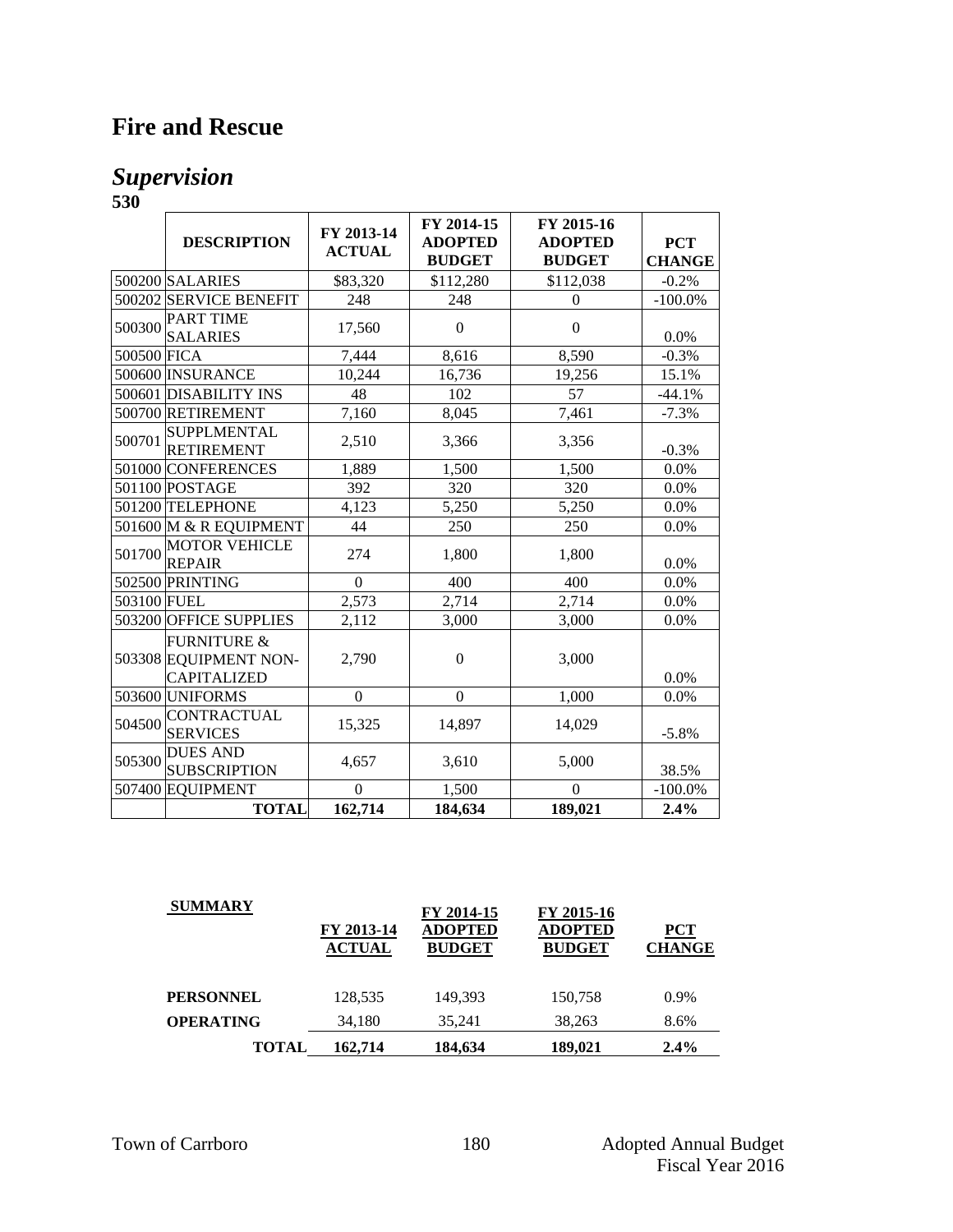### *Fire Suppression*

|        | <b>DESCRIPTION</b>                                     | FY 2013-14<br><b>ACTUAL</b> | FY 2014-15<br><b>ADOPTED</b><br><b>BUDGET</b> | FY 2015-16<br><b>ADOPTED</b><br><b>BUDGET</b> | <b>PCT</b><br><b>CHANGE</b> |
|--------|--------------------------------------------------------|-----------------------------|-----------------------------------------------|-----------------------------------------------|-----------------------------|
| 500200 | <b>SALARIES</b>                                        | \$1,475,245                 | \$1,510,515                                   | \$1,470,804                                   | $-2.6%$                     |
| 500201 | <b>OVERTIME</b>                                        | 32,292                      | 32,000                                        | 32,000                                        | $0.0\%$                     |
| 500202 | <b>SERVICE BENEFIT</b>                                 | 10,417                      | 10,620                                        | 10,620                                        | 0.0%                        |
| 500210 | <b>SHIFT WAGES</b>                                     | 96,404                      | 32,000                                        | 79,987                                        | 150.0%                      |
| 500500 | <b>FICA</b>                                            | 116,889                     | 114,115                                       | 113,321                                       | $-0.7%$                     |
| 500600 | <b>INSURANCE</b>                                       | 300,246                     | 296,615                                       | 310,866                                       | 4.8%                        |
| 500601 | <b>DISABILITY INS</b>                                  | 1,662                       | 1,308                                         | 1,279                                         | $-2.2%$                     |
| 500700 | <b>RETIREMENT</b>                                      | 114,291                     | 106,010                                       | 97,932                                        | $-7.6%$                     |
| 500701 | <b>SUPPLMENTAL</b><br><b>RETIREMENT</b>                | 48,506                      | 44,355                                        | 44,047                                        | $-0.7%$                     |
| 500705 | <b>FIREMENS</b><br><b>PENSION</b>                      | 1,601                       | 2,610                                         | 2,610                                         | 0.0%                        |
| 500800 | <b>TRAINING</b>                                        | 32,470                      | 33,040                                        | 33,040                                        | 0.0%                        |
| 501100 | <b>POSTAGE</b>                                         | 10                          | $\boldsymbol{0}$                              | $\mathbf{0}$                                  | 0.0%                        |
| 501200 | <b>TELEPHONE</b>                                       | $\theta$                    | $\theta$                                      | $\Omega$                                      | 0.0%                        |
| 501600 | M & R EQUIPMENT                                        | 54,455                      | 35,586                                        | 37,365                                        | 5.0%                        |
| 501700 | <b>MOTOR VEHICLE</b><br><b>REPAIR</b>                  | 22,601                      | 26,925                                        | 28,250                                        | 4.9%                        |
| 503100 | <b>FUEL</b>                                            | 33,125                      | 32,517                                        | 35,768                                        | 10.0%                       |
| 503300 | <b>DEPARTMENTAL</b><br><b>SUPPLIES</b>                 | 49,736                      | 59,326                                        | 59,326                                        | 0.0%                        |
| 503300 | <b>DEPT SUPPLIES-</b><br>CAR SEATS                     | 1,053                       | 2,500                                         | 2,500                                         | 0.0%                        |
| 503300 | DEPARTMENTAL<br><b>SUPPLIES</b>                        | 1,551                       | 12,000                                        | $\boldsymbol{0}$                              | $-100.0\%$                  |
| 503307 | <b>VEHICLE SUPPLIES</b>                                | $\overline{0}$              | $\overline{0}$                                | $\boldsymbol{0}$                              | 0.0%                        |
| 503308 | <b>FURNITURE &amp;</b><br><b>EQUIPMENT NON-</b><br>CAP | $\boldsymbol{0}$            | $\boldsymbol{0}$                              | 1,500                                         | 0.0%                        |
| 503310 | <b>MEDICAL</b><br><b>SUPPLIES</b>                      | 8,587                       | $\overline{0}$                                | 13,560                                        | 0.0%                        |
| 503600 | <b>UNIFORMS</b>                                        | 35,449                      | 45,622                                        | 45,622                                        | 0.0%                        |
| 505800 | <b>MEDICAL EXAMS</b>                                   | 9,094                       | 10,080                                        | 10,080                                        | 0.0%                        |
| 506002 | <b>PROGRAM</b><br><b>INSURANCE</b>                     | 120                         | 3,044                                         | 3,044                                         | 0.0%                        |
| 507400 | <b>EQUIPMENT</b>                                       | $\overline{0}$              | 1,500                                         | $\theta$                                      | $-100.0\%$                  |
|        | <b>TOTAL</b>                                           | 2,445,806                   | 2,412,288                                     | 2,433,521                                     | 0.9%                        |

| <b>SUMMARY</b>   | FY 2013-14<br><b>ACTUAL</b> | FY 2014-15<br><b>ADOPTED</b><br><b>BUDGET</b> | FY 2015-16<br><b>ADOPTED</b><br><b>BUDGET</b> | <b>PCT</b><br><b>CHANGE</b> |
|------------------|-----------------------------|-----------------------------------------------|-----------------------------------------------|-----------------------------|
| <b>PERSONNEL</b> | 2, 197, 555                 | 2,150,148                                     | 2,163,466                                     | $0.6\%$                     |
| <b>OPERATING</b> | 248,251                     | 262,140                                       | 270,055                                       | 3.0%                        |
| <b>TOTAL</b>     | \$2,445,806                 | \$2,412,288                                   | \$2,433,521                                   | $0.9\%$                     |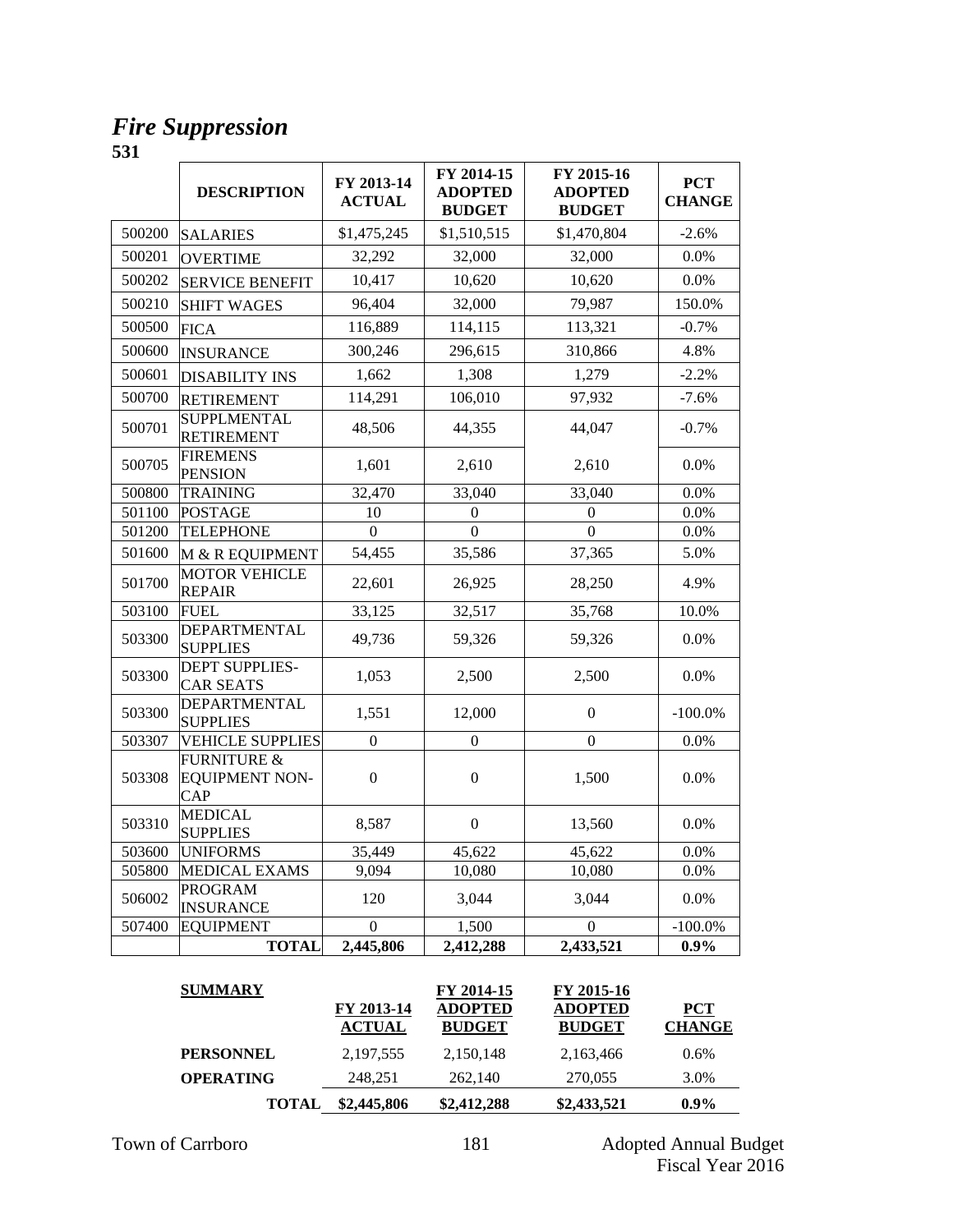*Fire Prevention and Safety*

|             | <b>DESCRIPTION</b>                      | FY 2013-14<br><b>ACTUAL</b> | FY 2014-15<br><b>ADOPTED</b><br><b>BUDGET</b> | FY 2015-16<br><b>ADOPTED</b><br><b>BUDGET</b> | <b>PCT</b><br><b>CHANGE</b> |
|-------------|-----------------------------------------|-----------------------------|-----------------------------------------------|-----------------------------------------------|-----------------------------|
|             | 500200 SALARIES                         | \$65,070                    | \$64,820                                      | \$67,144                                      | 3.6%                        |
|             | 500202 SERVICE BENEFIT                  | 868                         | 868                                           | 868                                           | $0.0\%$                     |
| 500500 FICA |                                         | 5,003                       | 5,027                                         | 5,203                                         | 3.5%                        |
|             | 500600 INSURANCE                        | 6,887                       | 6,712                                         | 7,418                                         | 10.5%                       |
| 500601      | <b>DISABILITY INS</b>                   | 73                          | 48                                            | 48                                            | 0.0%                        |
|             | 500700 RETIREMENT                       | 4,662                       | 4,648                                         | 4,477                                         | $-3.7\%$                    |
| 500701      | <b>SUPPLMENTAL</b><br><b>RETIREMENT</b> | 1,979                       | 1,945                                         | 2,014                                         | 3.5%                        |
| 500800      | <b>TRAINING</b>                         | 2,160                       | 2,500                                         | 2,500                                         | 0.0%                        |
| 501700      | <b>MOTOR VEHICLE</b><br><b>REPAIR</b>   | 1,331                       | 1,700                                         | 1,700                                         | $0.0\%$                     |
| 502500      | <b>PRINTING</b>                         | 38                          | 750                                           | 750                                           | 0.0%                        |
| 503100 FUEL |                                         | 2,919                       | 3,211                                         | 3,211                                         | 0.0%                        |
| 503200      | <b>OFFICE SUPPLIES</b>                  | 756                         | 2,000                                         | 2,000                                         | 0.0%                        |
| 503300      | <b>DEPARTMENTAL</b><br><b>SUPPLIES</b>  | 5,182                       | 12,000                                        | 12,000                                        | 0.0%                        |
|             | <b>TOTAL</b>                            | 96,927                      | 106,229                                       | 109,333                                       | 2.9%                        |

| <b>SUMMARY</b>   | FY 2013-14<br><b>ACTUAL</b> | FY 2014-15<br><b>ADOPTED</b><br><b>BUDGET</b> | FY 2015-16<br><b>ADOPTED</b><br><b>BUDGET</b> | <b>PCT</b><br><b>CHANGE</b> |
|------------------|-----------------------------|-----------------------------------------------|-----------------------------------------------|-----------------------------|
| <b>PERSONNEL</b> | 84.543                      | 84.068                                        | 87,172                                        | 3.7%                        |
| <b>OPERATING</b> | 12.385                      | 22.161                                        | 22.161                                        | $0.0\%$                     |
| <b>TOTAL</b>     | \$96,927                    | \$106,229                                     | \$109,333                                     | $2.9\%$                     |

| <b>DEPARTMENT</b><br><b>SUMMARY</b> | FY 2013-14    | FY 2014-15<br><b>ADOPTED</b> | FY 2015-16<br><b>ADOPTED</b> | <b>PCT</b>    |
|-------------------------------------|---------------|------------------------------|------------------------------|---------------|
|                                     | <b>ACTUAL</b> | <b>BUDGET</b>                | <b>BUDGET</b>                | <b>CHANGE</b> |
| <b>PERSONNEL</b>                    | 2,410,632     | 2,351,609                    | 2,401,396                    | 2.1%          |
| <b>OPERATING</b>                    | 294,816       | 319,542                      | 330,479                      | 3.4%          |
| <b>TOTAL</b>                        | \$2,705,447   | \$2,671,151                  | \$2,731,875                  | 2.3%          |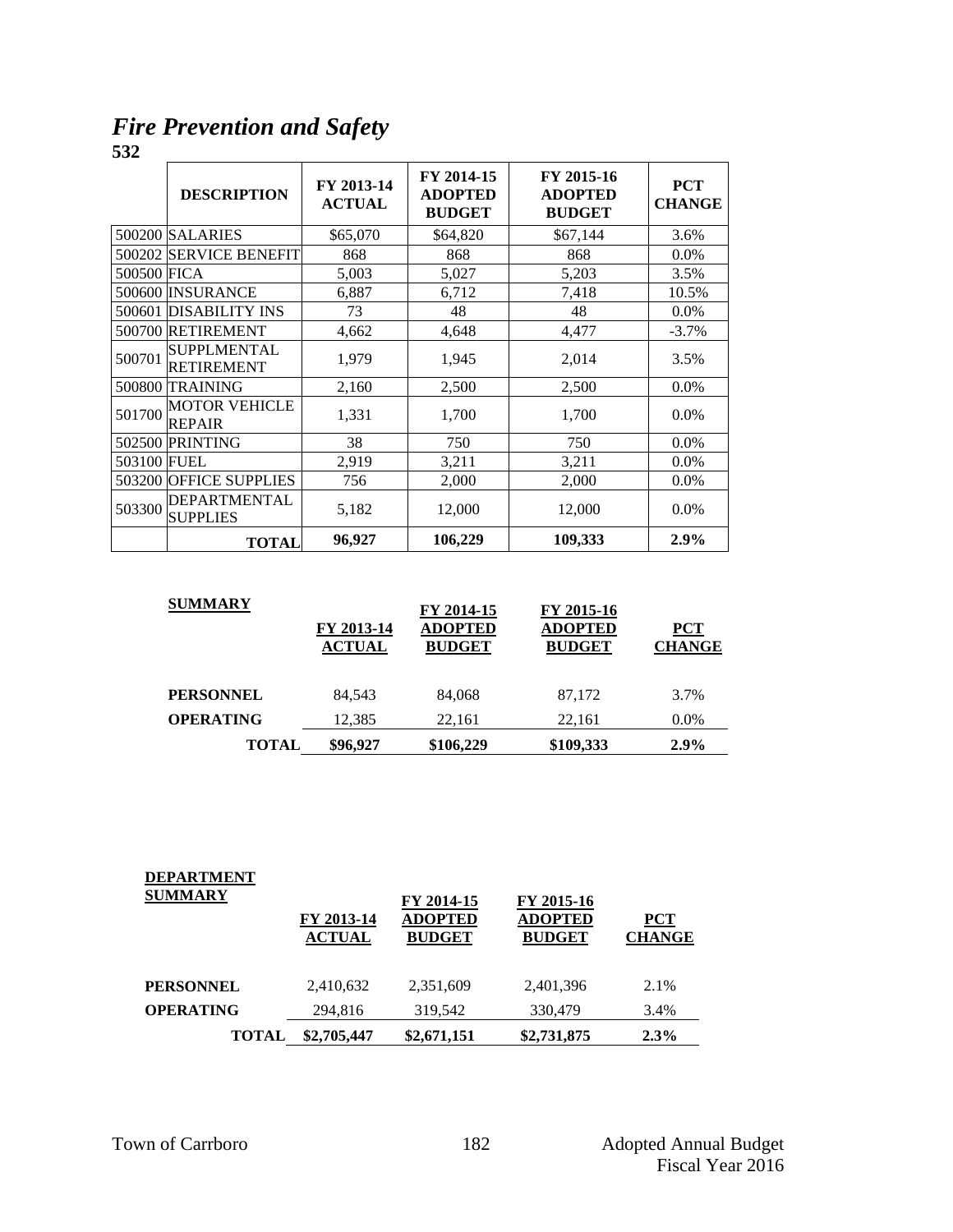# **Planning**

### *Supervision*

| 540    |                                         |                             |                                               |                                               |                             |
|--------|-----------------------------------------|-----------------------------|-----------------------------------------------|-----------------------------------------------|-----------------------------|
|        | <b>DESCRIPTION</b>                      | FY 2013-14<br><b>ACTUAL</b> | FY 2014-15<br><b>ADOPTED</b><br><b>BUDGET</b> | FY 2015-16<br><b>ADOPTED</b><br><b>BUDGET</b> | <b>PCT</b><br><b>CHANGE</b> |
| 500200 | <b>SALARIES</b>                         | \$359,293                   | \$357,817                                     | \$366,551                                     | 2.4%                        |
| 500202 | <b>SERVICE BENEFIT</b>                  | 2,022                       | 2,225                                         | 2,225                                         | 0.0%                        |
| 500500 | <b>FICA</b>                             | 26,260                      | 27,581                                        | 28,211                                        | 2.3%                        |
| 500600 | <b>INSURANCE</b>                        | 51,271                      | 50,211                                        | 54,757                                        | 9.1%                        |
| 500601 | <b>DISABILITY INS</b>                   | 715                         | 608                                           | 608                                           | 0.0%                        |
| 500700 | <b>RETIREMENT</b>                       | 25,565                      | 25,655                                        | 24,416                                        | $-4.8%$                     |
| 500701 | <b>SUPPLMENTAL</b><br><b>RETIREMENT</b> | 10,854                      | 10,735                                        | 10,982                                        | 2.3%                        |
| 500800 | <b>TRAINING</b>                         | 1,661                       | 4.000                                         | 2,750                                         | $-31.3%$                    |
| 501000 | <b>CONFERENCES</b>                      | 1,129                       | 4,500                                         | 4,000                                         | $-11.1%$                    |
| 501100 | <b>POSTAGE</b>                          | 1,211                       | 1,500                                         | 500                                           | $-66.7%$                    |
| 501400 | <b>TRAVEL</b>                           | 56                          | 700                                           | 750                                           | 7.1%                        |
| 501600 | M & R EQUIPMENT                         | $\Omega$                    | 100                                           | 100                                           | 0.0%                        |
| 501700 | <b>MOTOR VEHICLE</b><br><b>REPAIR</b>   | 6                           | $\boldsymbol{0}$                              | 100                                           | 0.0%                        |
| 502100 | <b>RENT</b>                             | 3,763                       | 4,000                                         | 5,500                                         | 37.5%                       |
| 502500 | <b>PRINTING</b>                         | 2,033                       | 2,050                                         | 2,000                                         | $-2.4%$                     |
| 502600 | <b>ADVERTISING</b>                      | 1,717                       | 2,300                                         | 2,400                                         | 4.3%                        |
| 503100 | <b>FUEL</b>                             | 292                         | $\Omega$                                      | 200                                           | 0.0%                        |
| 503200 | <b>OFFICE SUPPLIES</b>                  | $-81$                       | 1,000                                         | 1,000                                         | 0.0%                        |
| 503300 | <b>DEPARTMENTAL</b><br><b>SUPPLIES</b>  | 4,667                       | 5,000                                         | 5,000                                         | 0.0%                        |
| 503600 | <b>UNIFORMS</b>                         | $\boldsymbol{0}$            | 100                                           | 100                                           | 0.0%                        |
| 504500 | <b>CONTRACTUAL</b><br><b>SERVICES</b>   | 28,419                      | 57,122                                        | 53,650                                        | $-6.1%$                     |
| 504536 | <b>ENGINEERING</b><br><b>SERVICES</b>   | 66,428                      | 100,000                                       | 100,000                                       | 0.0%                        |
| 505300 | <b>DUES AND</b><br><b>SUBSCRIPTION</b>  | 2,694                       | 2,875                                         | 1,965                                         | $-31.7%$                    |
| 505700 | <b>MISCELLANEOUS</b>                    | $\Omega$                    | 30,000                                        | 60,000                                        | 100.0%                      |
|        | <b>TOTAL</b>                            | 589,973                     | 690,079                                       | 727,765                                       | 5.5%                        |

| <b>SUMMARY</b>   | FY 2013-14<br><b>ACTUAL</b> | FY 2014-15<br><b>ADOPTED</b><br><b>BUDGET</b> | FY 2015-16<br><b>ADOPTED</b><br><b>BUDGET</b> | <b>PCT</b><br><b>CHANGE</b> |
|------------------|-----------------------------|-----------------------------------------------|-----------------------------------------------|-----------------------------|
| <b>PERSONNEL</b> | 475.979                     | 474.832                                       | 487,750                                       | 2.7%                        |
| <b>OPERATING</b> | 113,994                     | 215,247                                       | 240,015                                       | 11.5%                       |
| <b>TOTAL</b>     | \$589,973                   | \$690,079                                     | \$727,765                                     | $5.5\%$                     |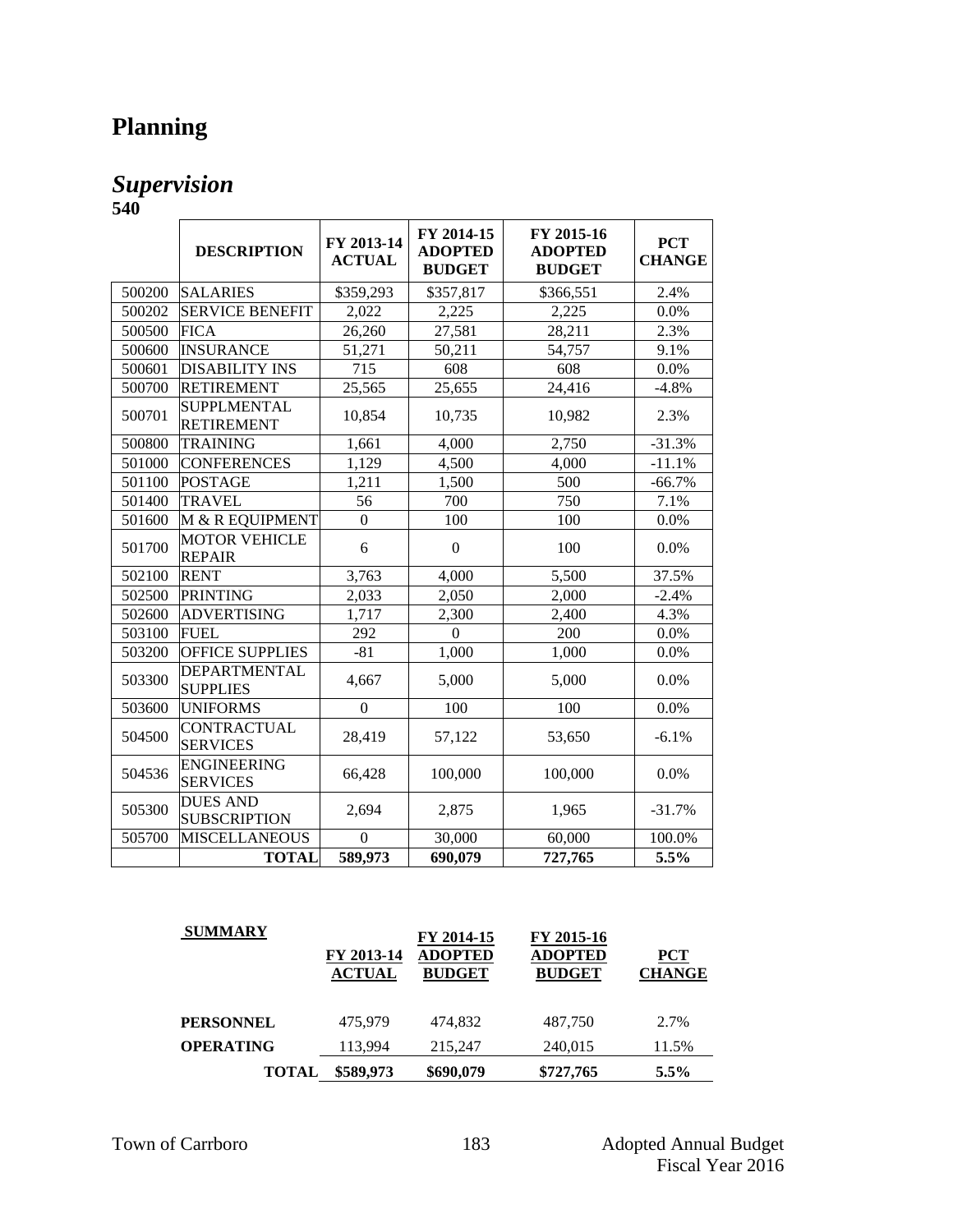### *Zoning*

|        | <b>DESCRIPTION</b>                      | FY 2013-14<br><b>ACTUAL</b> | FY 2014-15<br><b>ADOPTED</b><br><b>BUDGET</b> | FY 2015-16<br><b>ADOPTED</b><br><b>BUDGET</b> | <b>PCT</b><br><b>CHANGE</b> |
|--------|-----------------------------------------|-----------------------------|-----------------------------------------------|-----------------------------------------------|-----------------------------|
| 500200 | <b>SALARIES</b>                         | \$207,430                   | \$252,108                                     | \$233,890                                     | $-7.2%$                     |
| 500202 | <b>SERVICE BENEFIT</b>                  | 1,368                       | 1,368                                         | 1,368                                         | 0.0%                        |
| 500500 | <b>FICA</b>                             | 14,896                      | 19,429                                        | 18,001                                        | $-7.3%$                     |
| 500600 | <b>INSURANCE</b>                        | 38,753                      | 43,447                                        | 46,556                                        | 7.2%                        |
| 500601 | <b>DISABILITY INS</b>                   | 258                         | 285                                           | 270                                           | $-5.3%$                     |
| 500700 | <b>RETIREMENT</b>                       | 14,773                      | 18,076                                        | 15,573                                        | $-13.8%$                    |
| 500701 | <b>SUPPLMENTAL</b><br><b>RETIREMENT</b> | 6,271                       | 7,563                                         | 7,004                                         | $-7.4%$                     |
| 500800 | <b>TRAINING</b>                         | 630                         | 2,555                                         | 2,550                                         | $-0.2%$                     |
| 501000 | <b>CONFERENCES</b>                      | $\overline{0}$              | 3,100                                         | 1,600                                         | $-48.4%$                    |
| 501100 | <b>POSTAGE</b>                          | 112                         | 500                                           | 500                                           | 0.0%                        |
| 501400 | <b>TRAVEL</b>                           | $\boldsymbol{0}$            | 300                                           | 300                                           | 0.0%                        |
| 501600 | M & R EQUIPMENT                         | $\Omega$                    | 630                                           | 630                                           | 0.0%                        |
| 501700 | <b>MOTOR VEHICLE</b><br><b>REPAIR</b>   | 92                          | 600                                           | 600                                           | 0.0%                        |
| 502500 | <b>PRINTING</b>                         | 2,154                       | 1,500                                         | 500                                           | $-66.7%$                    |
| 502600 | <b>ADVERTISING</b>                      | 295                         | 500                                           | 500                                           | 0.0%                        |
| 503100 | <b>FUEL</b>                             | 231                         | 579                                           | 579                                           | 0.0%                        |
| 503200 | <b>OFFICE SUPPLIES</b>                  | $\overline{0}$              | 200                                           | 200                                           | 0.0%                        |
| 503300 | <b>DEPARTMENTAL</b><br><b>SUPPLIES</b>  | 237                         | 1,400                                         | 1,000                                         | $-28.6%$                    |
| 503600 | <b>UNIFORMS</b>                         | $\mathbf{0}$                | 400                                           | 300                                           | $-25.0%$                    |
| 504500 | <b>CONTRACTUAL</b><br><b>SERVICES</b>   | $\boldsymbol{0}$            | 600                                           | 600                                           | 0.0%                        |
| 505300 | <b>DUES AND</b><br><b>SUBSCRIPTION</b>  | 1,105                       | 1,185                                         | 1,185                                         | 0.0%                        |
|        | <b>TOTAL</b>                            | 288,604                     | 356,325                                       | 333,706                                       | $-6.3%$                     |

| <b>SUMMARY</b>   |              | FY 2013-14<br><b>ACTUAL</b> | FY 2014-15<br><b>ADOPTED</b><br><b>BUDGET</b> | FY 2015-16<br><b>ADOPTED</b><br><b>BUDGET</b> | <b>PCT</b><br><b>CHANGE</b> |
|------------------|--------------|-----------------------------|-----------------------------------------------|-----------------------------------------------|-----------------------------|
| <b>PERSONNEL</b> |              | 283,749                     | 342,276                                       | 322.662                                       | $-5.7\%$                    |
| <b>OPERATING</b> |              | 4,856                       | 14.049                                        | 11.044                                        | $-21.4%$                    |
|                  | <b>TOTAL</b> | \$288.604                   | \$356,325                                     | \$333,706                                     | $-6.3\%$                    |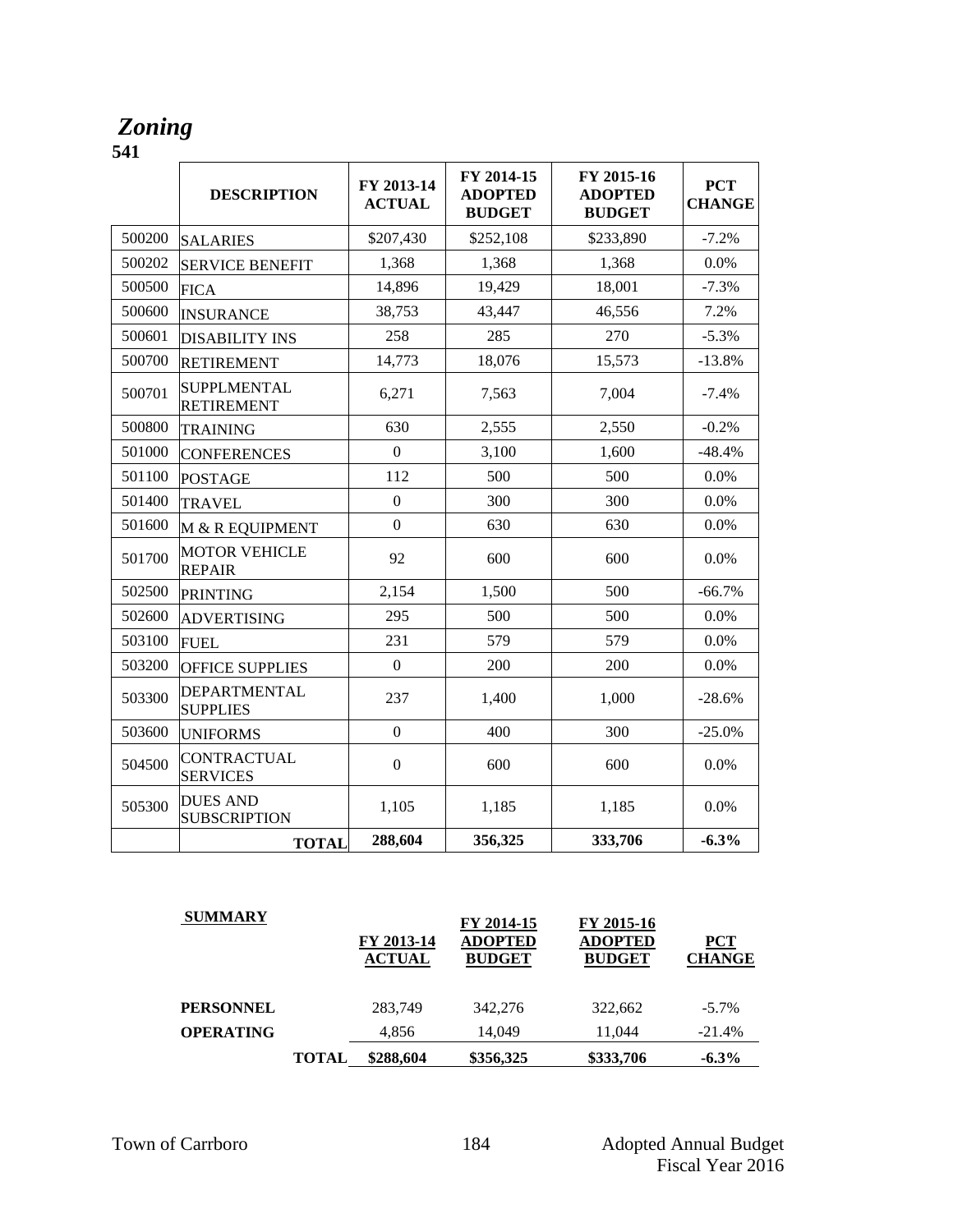### *Inspections*

|        | <b>DESCRIPTION</b>                     | FY 2013-14<br><b>ACTUAL</b> | FY 2014-15<br><b>ADOPTED</b><br><b>BUDGET</b> | FY 2015-16<br><b>ADOPTED</b><br><b>BUDGET</b> | <b>PCT</b><br><b>CHANGE</b> |
|--------|----------------------------------------|-----------------------------|-----------------------------------------------|-----------------------------------------------|-----------------------------|
| 500200 | <b>SALARIES</b>                        | \$198,627                   | \$197,865                                     | \$203,250                                     | 2.7%                        |
| 500202 | <b>SERVICE BENEFIT</b>                 | 1,983                       | 1,983                                         | 1,983                                         | 0.0%                        |
| 500500 | <b>FICA</b>                            | 14,811                      | 15,321                                        | 15,700                                        | 2.5%                        |
| 500600 | <b>INSURANCE</b>                       | 27,180                      | 26,711                                        | 29,296                                        | 9.7%                        |
| 500601 | <b>DISABILITY INS</b>                  | 468                         | 326                                           | 326                                           | 0.0%                        |
| 500700 | <b>RETIREMENT</b>                      | 14,199                      | 14,187                                        | 13,528                                        | $-4.6%$                     |
| 500701 | SUPPLMENTAL<br><b>RETIREMENT</b>       | 6,031                       | 5,936                                         | 6,085                                         | 2.5%                        |
| 500800 | <b>TRAINING</b>                        | 2,945                       | 6,500                                         | 6,500                                         | 0.0%                        |
| 501000 | <b>CONFERENCES</b>                     | $\Omega$                    | 400                                           | 451                                           | 12.8%                       |
| 501100 | <b>POSTAGE</b>                         | 98                          | 100                                           | 100                                           | 0.0%                        |
| 501200 | <b>TELEPHONE</b>                       | 1,245                       | 1,600                                         | 1,600                                         | 0.0%                        |
| 501400 | <b>TRAVEL</b>                          | 25                          | 500                                           | 500                                           | 0.0%                        |
| 501700 | <b>MOTOR VEHICLE</b><br><b>REPAIR</b>  | 411                         | 1,200                                         | 1,200                                         | 0.0%                        |
| 502500 | <b>PRINTING</b>                        | 1,144                       | 1,000                                         | 1,000                                         | 0.0%                        |
| 502600 | <b>ADVERTISING</b>                     | 280                         | 100                                           | 100                                           | 0.0%                        |
| 503100 | <b>FUEL</b>                            | 1,978                       | 2,382                                         | 2,382                                         | 0.0%                        |
| 503200 | <b>OFFICE SUPPLIES</b>                 | 72                          | 375                                           | 375                                           | 0.0%                        |
| 503300 | <b>DEPARTMENTAL</b><br><b>SUPPLIES</b> | $-648$                      | 2,400                                         | 2,400                                         | 0.0%                        |
| 503600 | <b>UNIFORMS</b>                        | 1,029                       | 1,300                                         | 1,000                                         | $-23.1%$                    |
| 504500 | CONTRACTUAL<br><b>SERVICES</b>         | $\overline{0}$              | 400                                           | 420                                           | 5.0%                        |
| 505300 | <b>DUES AND</b><br><b>SUBSCRIPTION</b> | 145                         | 580                                           | 580                                           | 0.0%                        |
|        | <b>TOTAL</b>                           | 272,025                     | 281,166                                       | 288,776                                       | 2.7%                        |

| <b>SUMMARY</b>   |                             | FY 2014-15                      | FY 2015-16                      |                             |
|------------------|-----------------------------|---------------------------------|---------------------------------|-----------------------------|
|                  | FY 2013-14<br><b>ACTUAL</b> | <b>ADOPTED</b><br><b>BUDGET</b> | <b>ADOPTED</b><br><b>BUDGET</b> | <b>PCT</b><br><b>CHANGE</b> |
|                  |                             |                                 |                                 |                             |
| <b>PERSONNEL</b> | 263,300                     | 262,329                         | 270,168                         | 3.0%                        |
| <b>OPERATING</b> | 8.725                       | 18.837                          | 18.608                          | $-1.2\%$                    |
| <b>TOTAL</b>     | \$272,025                   | \$281,166                       | \$288,776                       | $2.7\%$                     |

| <b>DEPARTMENT</b> |  |
|-------------------|--|
| SUMMARY           |  |
|                   |  |

| <b>SUMMARY</b>   | FY 2013-14<br><b>ACTUAL</b> | FY 2014-15<br><b>ADOPTED</b><br><b>BUDGET</b> | FY 2015-16<br><b>ADOPTED</b><br><b>BUDGET</b> | <b>PCT</b><br><b>CHANGE</b> |
|------------------|-----------------------------|-----------------------------------------------|-----------------------------------------------|-----------------------------|
| <b>PERSONNEL</b> | 1,023,028                   | 1,079,437                                     | 1,080,580                                     | 0.1%                        |
| <b>OPERATING</b> | 127,575                     | 248,133                                       | 269,667                                       | 8.7%                        |
|                  | TOTAL \$1,150,603           | \$1,327,570                                   | \$1,350,247                                   | $1.7\%$                     |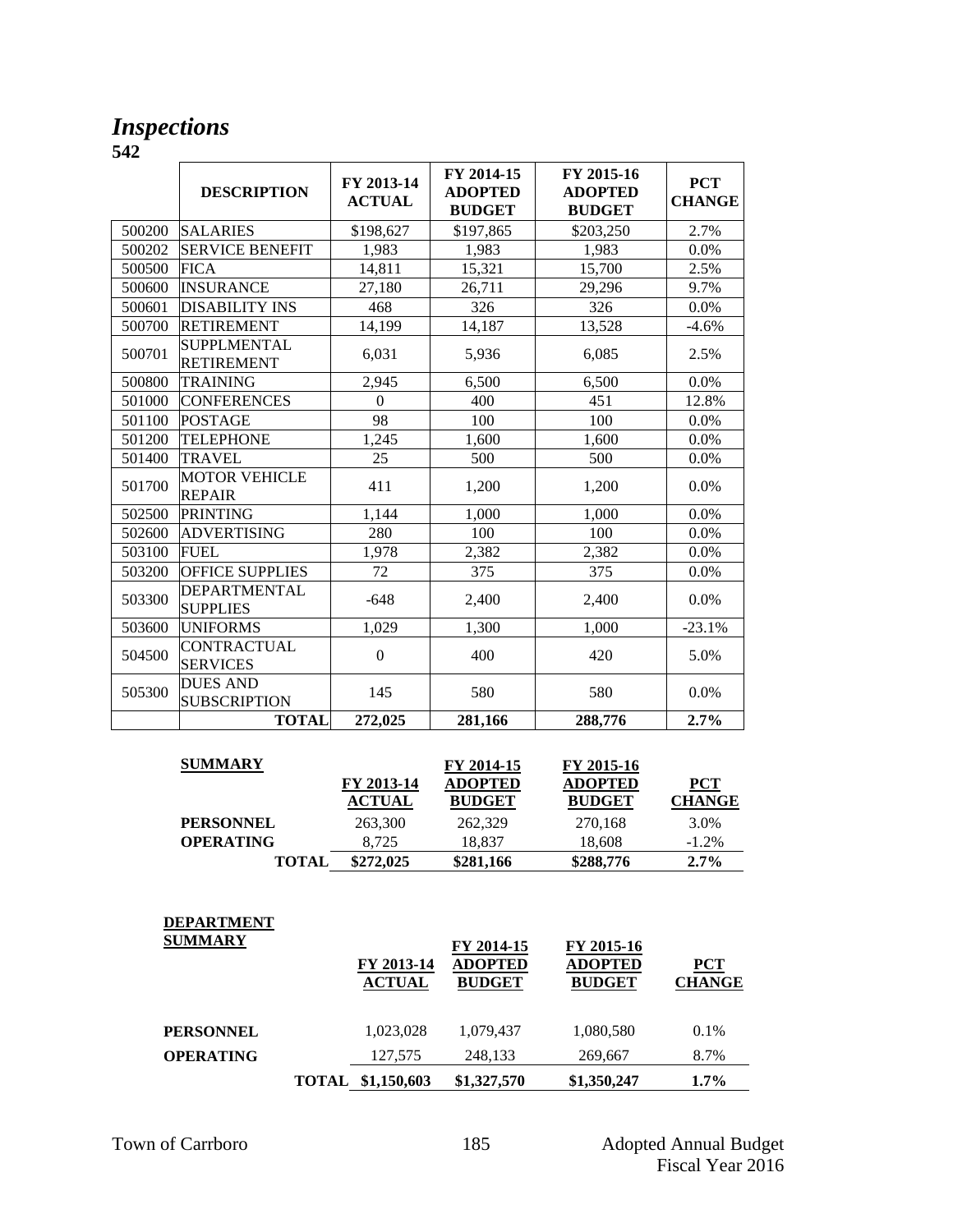### **Transportation**

**543**

|        | <b>DESCRIPTION</b>                    | FY 2013-14<br><b>ACTUAL</b> | FY 2014-15<br><b>ADOPTED</b><br><b>BUDGET</b> | FY 2015-16<br><b>ADOPTED</b><br><b>BUDGET</b> | <b>PCT</b><br><b>CHANGE</b> |
|--------|---------------------------------------|-----------------------------|-----------------------------------------------|-----------------------------------------------|-----------------------------|
| 504500 | <b>CONTRACTUAL</b><br><b>SERVICES</b> | \$1,396,423                 | \$1,472,520                                   | \$1,540,288                                   | 4.6%                        |
|        | <b>TOTAL</b>                          | 1,396,423                   | 1,472,520                                     | 1,540,288                                     | $4.6\%$                     |

#### **SUMMARY**

|                  | FY 2013-14<br><b>ACTUAL</b> | FY 2014-15<br><b>ADOPTED</b><br><b>BUDGET</b> | FY 2015-16<br><b>ADOPTED</b><br><b>BUDGET</b> | $PCT$<br><b>CHANGE</b> |
|------------------|-----------------------------|-----------------------------------------------|-----------------------------------------------|------------------------|
| <b>OPERATING</b> | 1,396,423                   | 1,472,520                                     | 1,540,288                                     | 4.6%                   |
| <b>TOTAL</b>     | \$1,396,423                 | \$1,472,520                                   | \$1,540,288                                   | $4.6\%$                |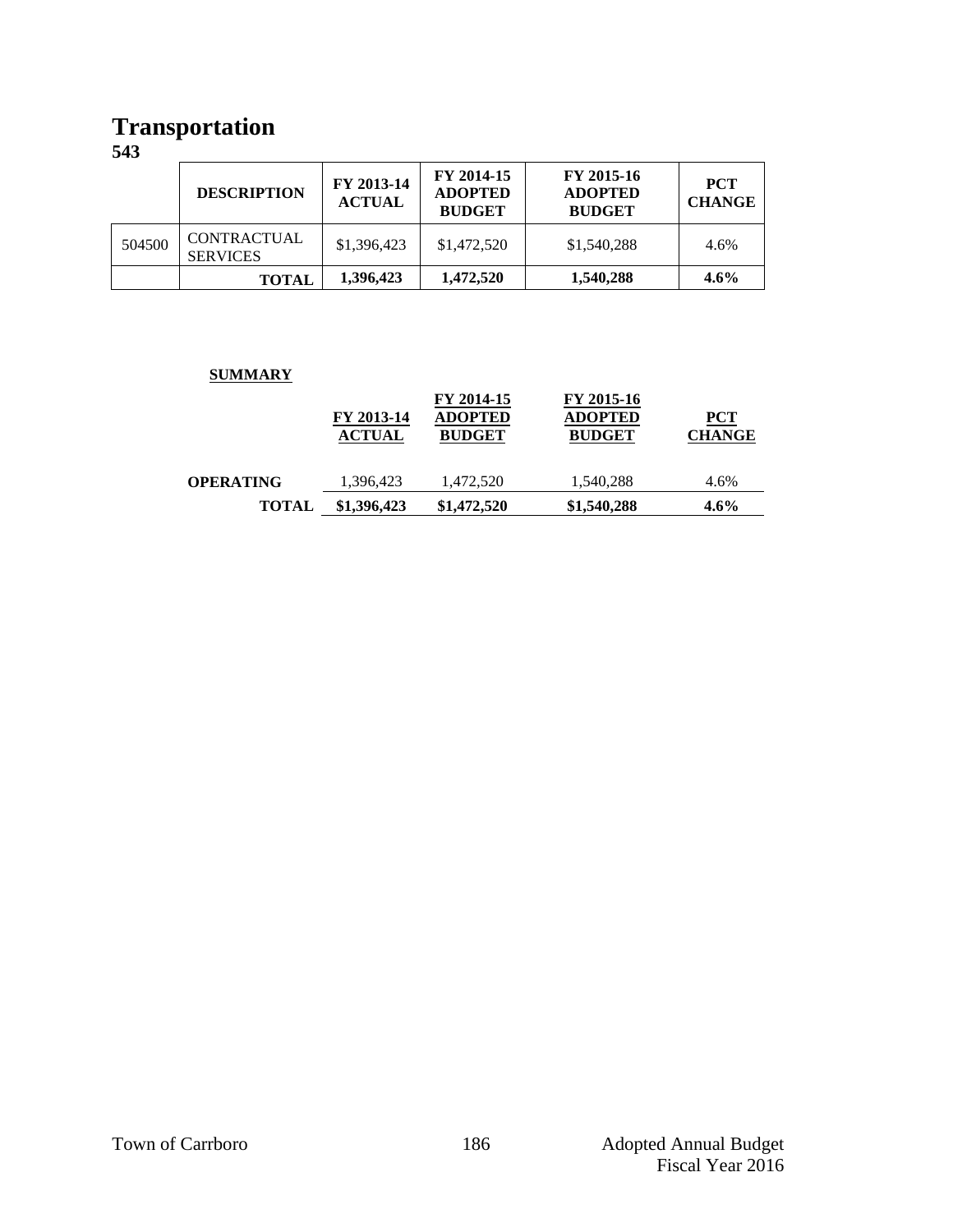### **Public Works**

### *Supervision*

|        | <b>DESCRIPTION</b>                      | FY 2013-14<br><b>ACTUAL</b> | FY 2014-15<br><b>ADOPTED</b><br><b>BUDGET</b> | FY 2015-16<br><b>ADOPTED</b><br><b>BUDGET</b> | <b>PCT</b><br><b>CHANGE</b> |
|--------|-----------------------------------------|-----------------------------|-----------------------------------------------|-----------------------------------------------|-----------------------------|
| 500200 | <b>SALARIES</b>                         | \$244,417                   | \$243,046                                     | \$248,906                                     | 2.4%                        |
| 500201 | <b>OVERTIME</b>                         | 1,856                       | 1,000                                         | $\Omega$                                      | $-100.0\%$                  |
| 500202 | <b>SERVICE BENEFIT</b>                  | 992                         | 952                                           | 952                                           | 0.0%                        |
| 500400 | TEMP. SALARY                            | $\theta$                    | $\Omega$                                      | $\Omega$                                      | 0.0%                        |
| 500500 | <b>FICA</b>                             | 17,000                      | 18,742                                        | 19,055                                        | 1.7%                        |
| 500600 | <b>INSURANCE</b>                        | 47,797                      | 46,919                                        | 49,074                                        | 4.6%                        |
| 500601 | <b>DISABILITY INS</b>                   | 399                         | 310                                           | 310                                           | 0.0%                        |
| 500700 | <b>RETIREMENT</b>                       | 17,534                      | 17,566                                        | 16,674                                        | $-5.1%$                     |
| 500701 | <b>SUPPLMENTAL</b><br><b>RETIREMENT</b> | 7,445                       | 7,350                                         | 7,467                                         | 1.6%                        |
| 500800 | <b>TRAINING</b>                         | $\boldsymbol{0}$            | 2,000                                         | 2,000                                         | 0.0%                        |
| 500900 | <b>PROFESSIONAL</b><br><b>SERVICES</b>  | 3,101                       | 20,000                                        | 20,000                                        | 0.0%                        |
| 501000 | <b>CONFERENCES</b>                      | $\overline{0}$              | 3,000                                         | 1,000                                         | $-66.7%$                    |
| 501100 | <b>POSTAGE</b>                          | 107                         | 375                                           | 200                                           | $-46.7%$                    |
| 501700 | <b>MOTOR VEHICLE</b><br><b>REPAIR</b>   | 116                         | 750                                           | 750                                           | 0.0%                        |
| 502100 | <b>RENT</b>                             | 1,434                       | 1,800                                         | 1,800                                         | 0.0%                        |
| 502500 | <b>PRINTING</b>                         | 560                         | 1,000                                         | 1,000                                         | 0.0%                        |
| 502600 | <b>ADVERTISING</b>                      | $\Omega$                    | 500                                           | 500                                           | 0.0%                        |
| 503100 | <b>FUEL</b>                             | 1,591                       | 1,813                                         | 1,813                                         | 0.0%                        |
| 503200 | <b>OFFICE SUPPLIES</b>                  | 4,212                       | 6,700                                         | 5,000                                         | $-25.4%$                    |
| 503300 | DEPARTMENTAL<br><b>SUPPLIES</b>         | 738                         | 1,713                                         | 1,500                                         | $-12.4%$                    |
| 503600 | <b>UNIFORMS</b>                         | 610                         | 1,270                                         | 1,000                                         | $-21.3%$                    |
| 504500 | <b>CONTRACTUAL</b><br><b>SERVICES</b>   | 15,400                      | 80,000                                        | $\boldsymbol{0}$                              | $-100.0\%$                  |
| 505300 | <b>DUES AND</b><br><b>SUBSCRIPTION</b>  | 1,064                       | 1,300                                         | 1,300                                         | 0.0%                        |
|        | <b>TOTAL</b>                            | 366,373                     | 458,106                                       | 380,301                                       | $-17.0%$                    |

| <b>SUMMARY</b>   | FY 2013-14<br><b>ACTUAL</b> | FY 2014-15<br><b>ADOPTED</b><br><b>BUDGET</b> | FY 2015-16<br><b>ADOPTED</b><br><b>BUDGET</b> | PCT<br><b>CHANGE</b> |
|------------------|-----------------------------|-----------------------------------------------|-----------------------------------------------|----------------------|
| <b>PERSONNEL</b> | 337,440                     | 335,885                                       | 342,438                                       | 2.0%                 |
| <b>OPERATING</b> | 28.933                      | 122.221                                       | 37,863                                        | $-69.0\%$            |
| <b>TOTAL</b>     | \$366,373                   | \$458,106                                     | \$380,301                                     | $-17.0\%$            |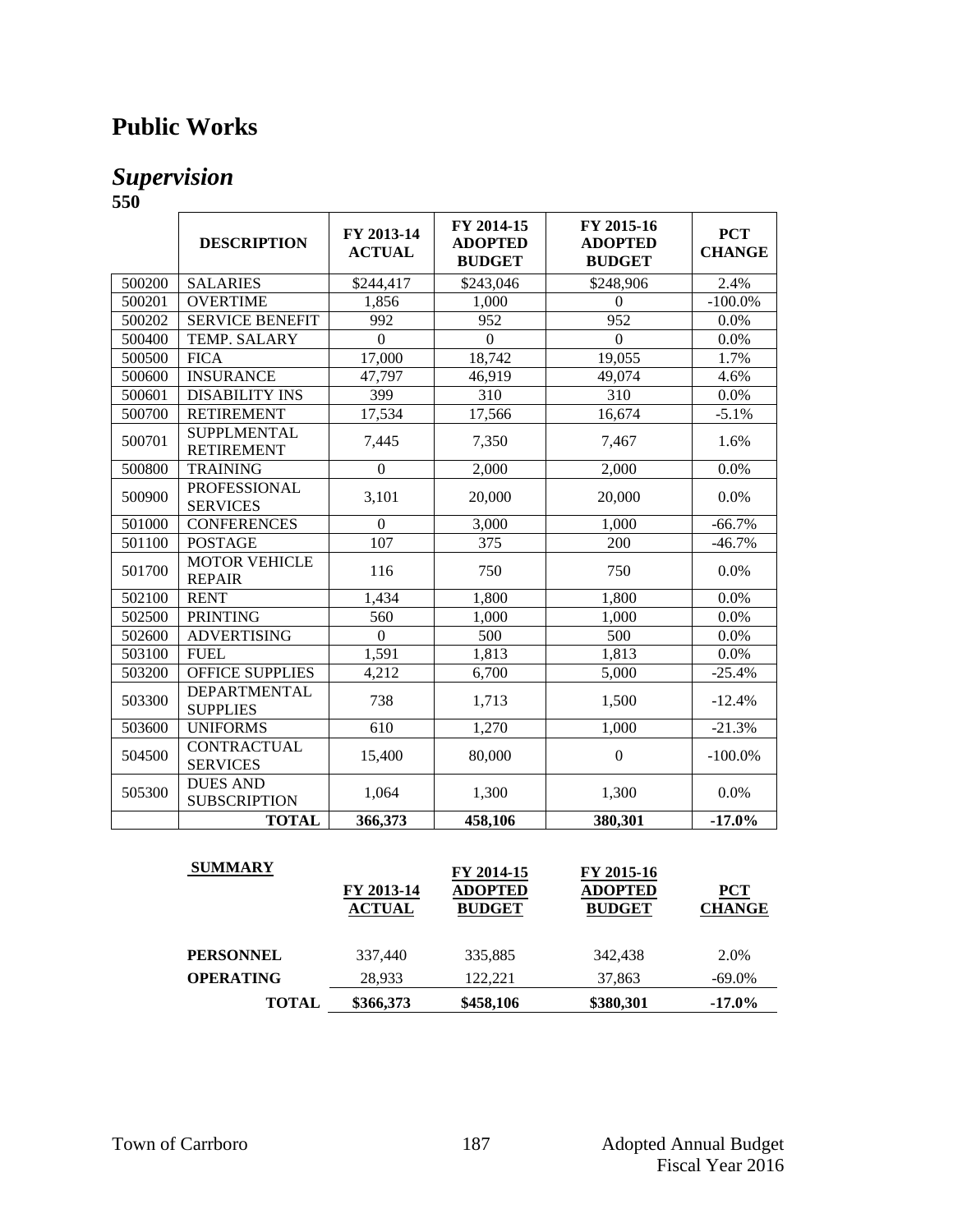### *Street Maintenance*

|        | <b>DESCRIPTION</b>                             | FY 2013-14<br><b>ACTUAL</b> | FY 2014-15<br><b>ADOPTED</b><br><b>BUDGET</b> | FY 2015-16<br><b>ADOPTED</b><br><b>BUDGET</b> | <b>PCT</b><br><b>CHANGE</b> |
|--------|------------------------------------------------|-----------------------------|-----------------------------------------------|-----------------------------------------------|-----------------------------|
| 500200 | <b>SALARIES</b>                                | \$289,277                   | \$339,324                                     | \$336,586                                     | $-0.8%$                     |
| 500201 | <b>OVERTIME</b>                                | 3,083                       | 6,000                                         | 5,000                                         | $-16.7%$                    |
| 500202 | <b>SERVICE BENEFIT</b>                         | 2,276                       | 2,276                                         | 1,408                                         | $-38.1%$                    |
| 500500 | <b>FICA</b>                                    | 22,605                      | 26,591                                        | 26,287                                        | $-1.1%$                     |
| 500600 | <b>INSURANCE</b>                               | 63,956                      | 70,032                                        | 77,323                                        | 10.4%                       |
| 500601 | <b>DISABILITY INS</b>                          | 464                         | 396                                           | 298                                           | $-24.7%$                    |
| 500700 | <b>RETIREMENT</b>                              | 21,923                      | 24,923                                        | 22,804                                        | $-8.5%$                     |
| 500701 | <b>SUPPLMENTAL</b><br><b>RETIREMENT</b>        | 9,269                       | 10,428                                        | 10,098                                        | $-3.2%$                     |
| 500800 | <b>TRAINING</b>                                | 2,794                       | 3,000                                         | 4,150                                         | 38.3%                       |
| 500811 | <b>COMMERCIAL</b><br><b>DRIVERS LICENSE</b>    | $\boldsymbol{0}$            | 75                                            | 75                                            | 0.0%                        |
| 501600 | M & R EQUIPMENT                                | 9,337                       | 15,000                                        | 15,000                                        | 0.0%                        |
| 501700 | <b>MOTOR VEHICLE</b><br><b>REPAIR</b>          | 22,875                      | 12,000                                        | 12,000                                        | 0.0%                        |
| 502100 | <b>RENT</b>                                    | 279                         | 2,500                                         | 3,000                                         | 20.0%                       |
| 503000 | <b>UTILITIES</b>                               | 172,586                     | 165,347                                       | 164,631                                       | $-0.4%$                     |
| 503100 | <b>FUEL</b>                                    | 22,569                      | 26,976                                        | 26,976                                        | 0.0%                        |
| 503300 | <b>DEPARTMENTAL</b><br><b>SUPPLIES</b>         | 32,049                      | 65,825                                        | 66,400                                        | 0.9%                        |
| 503300 | <b>DEPARTMENTAL</b><br><b>SUPPLIES</b>         | 21,127                      | $\boldsymbol{0}$                              | $\boldsymbol{0}$                              | 0.0%                        |
| 503307 | <b>VEHICLE SUPPLIES</b>                        | $\Omega$                    | $\Omega$                                      | 2,587                                         | 0.0%                        |
| 503600 | <b>UNIFORMS</b>                                | 2,553                       | 5,352                                         | 6,000                                         | 12.1%                       |
| 504500 | <b>CONTRACTUAL</b><br><b>SERVICES</b>          | 105,547                     | 156,799                                       | 169,189                                       | 7.9%                        |
| 504500 | <b>CONTRACTUAL</b><br><b>SERVICES</b>          | 15,641                      | $\boldsymbol{0}$                              | $\boldsymbol{0}$                              | 0.0%                        |
| 505300 | <b>DUES AND</b><br><b>SUBSCRIPTION</b>         | 498                         | 600                                           | 600                                           | 0.0%                        |
| 506200 | <b>OWASA SEWER FEE</b><br><b>REIMBURSEMENT</b> | 4,000                       | $\Omega$                                      | $\Omega$                                      | 0.0%                        |
| 507400 | <b>EQUIPMENT</b>                               | $\boldsymbol{0}$            | 33,075                                        | 370,000                                       | 1018.7%                     |
| 507402 | <b>OTHER CAPITAL</b><br><b>ASSETS</b>          | $\overline{0}$              | $\overline{0}$                                | $\boldsymbol{0}$                              | 0.0%                        |
|        | <b>TOTAL</b>                                   | 824,708                     | 966,519                                       | 1,320,412                                     | 36.6%                       |

| <b>SUMMARY</b>        | FY 2013-14<br><b>ACTUAL</b> | FY 2014-15<br><b>ADOPTED</b><br><b>BUDGET</b> | FY 2015-16<br><b>ADOPTED</b><br><b>BUDGET</b> | <b>PCT</b><br><b>CHANGE</b> |
|-----------------------|-----------------------------|-----------------------------------------------|-----------------------------------------------|-----------------------------|
| <b>PERSONNEL</b>      | 412,853                     | 479,970                                       | 479,804                                       | $0.0\%$                     |
| <b>OPERATING</b>      | 411,855                     | 453.474                                       | 470,608                                       | 3.8%                        |
| <b>CAPITAL OUTLAY</b> | 0                           | 33,075                                        | 370,000                                       | 1018.7%                     |
| <b>TOTAL</b>          | \$824,708                   | \$966,519                                     | \$1,320,412                                   | 36.6%                       |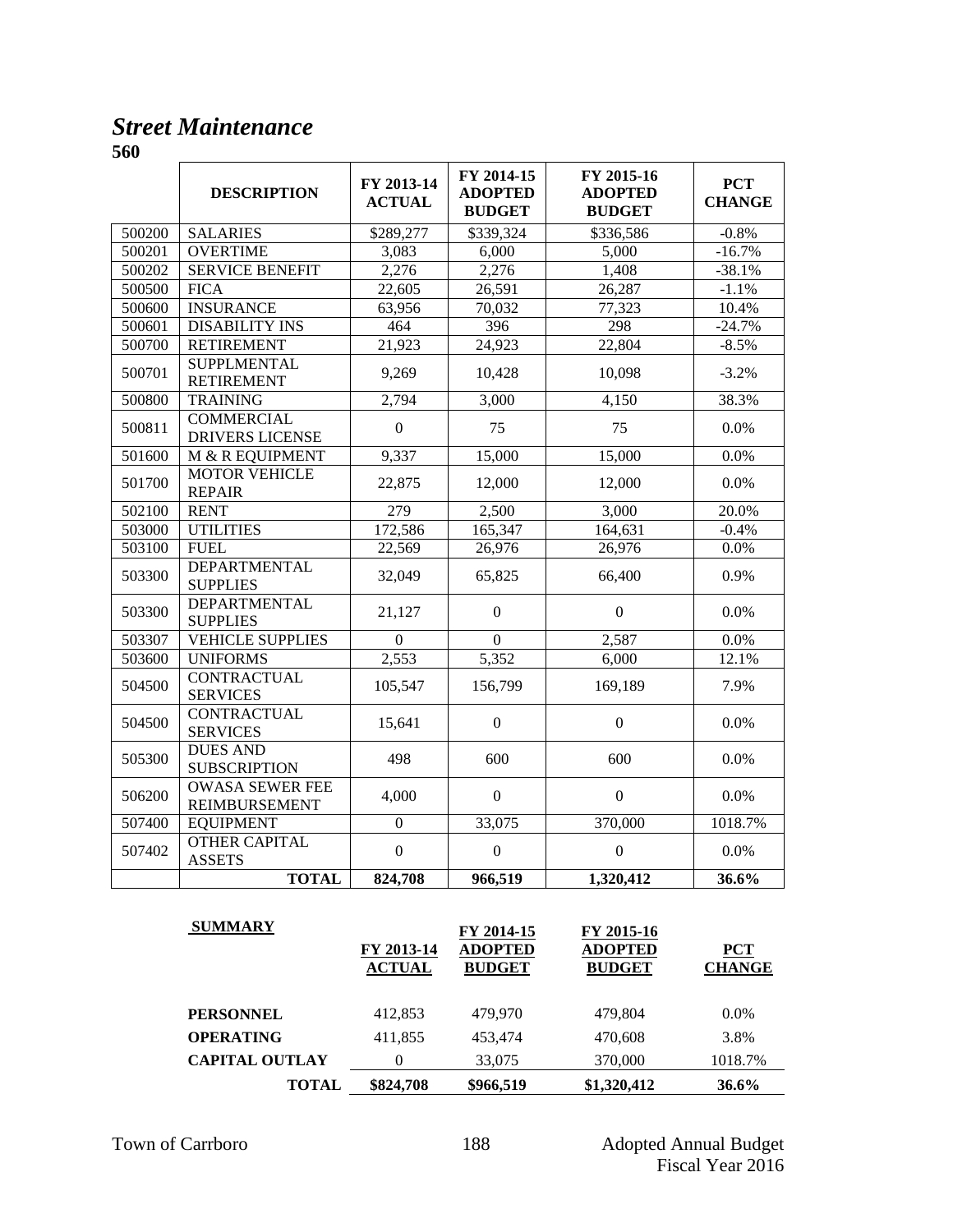*Solid Waste Management*

|        | <b>DESCRIPTION</b>                          | FY 2013-14<br><b>ACTUAL</b> | FY 2014-15<br><b>ADOPTED</b><br><b>BUDGET</b> | FY 2015-16<br><b>ADOPTED</b><br><b>BUDGET</b> | <b>PCT</b><br><b>CHANGE</b> |
|--------|---------------------------------------------|-----------------------------|-----------------------------------------------|-----------------------------------------------|-----------------------------|
| 500200 | <b>SALARIES</b>                             | \$249,638                   | \$279,242                                     | \$291,782                                     | 4.5%                        |
| 500201 | <b>OVERTIME</b>                             | 1,455                       | 1,340                                         | 1,300                                         | $-3.0\%$                    |
| 500202 | <b>SERVICE BENEFIT</b>                      | 2,479                       | 2,479                                         | 2,479                                         | 0.0%                        |
| 500500 | <b>FICA</b>                                 | 18,373                      | 21,654                                        | 22,611                                        | 4.4%                        |
| 500600 | <b>INSURANCE</b>                            | 57,337                      | 66,528                                        | 71,806                                        | 7.9%                        |
| 500601 | <b>DISABILITY INS</b>                       | 473                         | 268                                           | 268                                           | 0.0%                        |
| 500700 | <b>RETIREMENT</b>                           | 17,960                      | 20,295                                        | 19,518                                        | $-3.8%$                     |
| 500701 | <b>SUPPLMENTAL</b><br><b>RETIREMENT</b>     | 7,622                       | 8,492                                         | 8,737                                         | 2.9%                        |
| 500800 | <b>TRAINING</b>                             | $\boldsymbol{0}$            | 1,000                                         | 1,000                                         | 0.0%                        |
| 500811 | <b>COMMERCIAL</b><br><b>DRIVERS LICENSE</b> | $\boldsymbol{0}$            | 150                                           | 150                                           | 0.0%                        |
| 501600 | M & R EQUIPMENT                             | $\boldsymbol{0}$            | 2,407                                         | 1,200                                         | $-50.1%$                    |
| 501700 | <b>MOTOR VEHICLE</b><br><b>REPAIR</b>       | 57,387                      | 57,831                                        | 70,540                                        | 22.0%                       |
| 502500 | <b>PRINTING</b>                             | 2,029                       | 3,595                                         | 3,595                                         | 0.0%                        |
| 503100 | <b>FUEL</b>                                 | 79,587                      | 93,425                                        | 93,425                                        | 0.0%                        |
| 503300 | <b>DEPARTMENTAL</b><br><b>SUPPLIES</b>      | 7,152                       | 6,855                                         | 6,855                                         | 0.0%                        |
| 503303 | PURCHASE FOR<br><b>RESALE</b>               | 8,191                       | 9,648                                         | 9,530                                         | $-1.2%$                     |
| 503306 | YARD WASTE<br><b>CARTS</b>                  | 4,488                       | 5,618                                         | 5,500                                         | $-2.1%$                     |
| 503307 | <b>VEHICLE SUPPLIES</b>                     | $\Omega$                    | 1,006                                         | 1,006                                         | 0.0%                        |
| 503600 | <b>UNIFORMS</b>                             | 2,256                       | 3,746                                         | $\Omega$                                      | $-100.0\%$                  |
| 504500 | <b>CONTRACTUAL</b><br><b>SERVICES</b>       | $\boldsymbol{0}$            | $\boldsymbol{0}$                              | 20,000                                        | 0.0%                        |
| 504701 | <b>LANDFILL FEES</b>                        | 289,465                     | 299,420                                       | 309,867                                       | 3.5%                        |
| 505700 | <b>MISCELLANEOUS</b>                        | 526                         | $\Omega$                                      | $\boldsymbol{0}$                              | 0.0%                        |
| 507401 | <b>VEHICLES</b>                             | $\overline{0}$              | 268,800                                       | $\Omega$                                      | $-100.0\%$                  |
|        | <b>TOTAL</b>                                | 806,415                     | 1,153,799                                     | 941,169                                       | $-18.4%$                    |

| <b>SUMMARY</b>        | FY 2013-14<br><b>ACTUAL</b> | FY 2014-15<br><b>ADOPTED</b><br><b>BUDGET</b> | FY 2015-16<br><b>ADOPTED</b><br><b>BUDGET</b> | <b>PCT</b><br><b>CHANGE</b> |
|-----------------------|-----------------------------|-----------------------------------------------|-----------------------------------------------|-----------------------------|
| <b>PERSONNEL</b>      | 355,336                     | 400,298                                       | 418,501                                       | 4.5%                        |
| <b>OPERATING</b>      | 451,079                     | 484,701                                       | 522,668                                       | 7.8%                        |
| <b>CAPITAL OUTLAY</b> | $\bf{0}$                    | 268,800                                       | $\theta$                                      | $-100.0\%$                  |
| <b>TOTAL</b>          | \$806,415                   | \$1,153,799                                   | \$941,169                                     | $-18.4%$                    |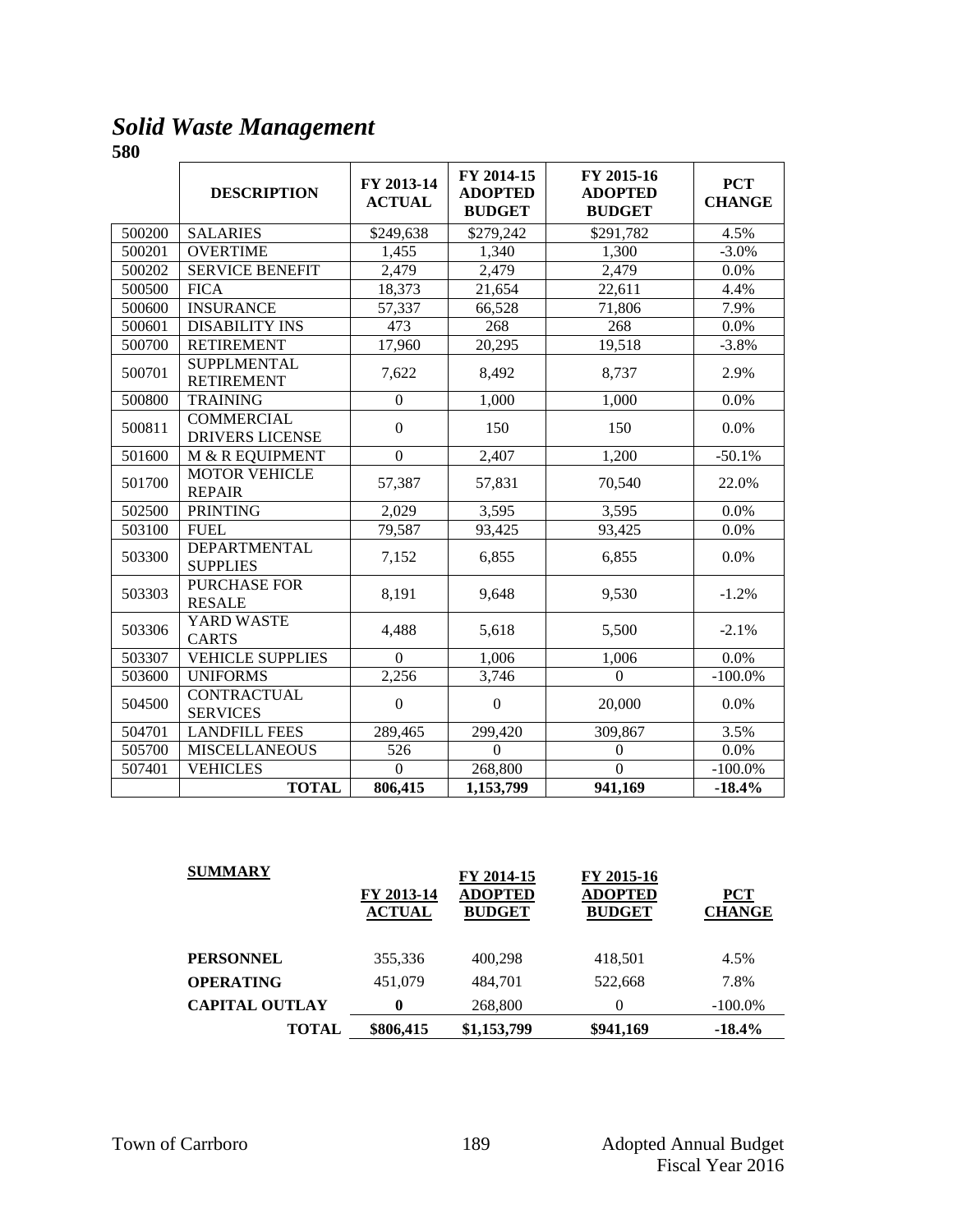### *Central Services*

|        | <b>DESCRIPTION</b>                      | FY 2013-14<br><b>ACTUAL</b> | FY 2014-15<br><b>ADOPTED</b><br><b>BUDGET</b> | FY 2015-16<br><b>ADOPTED</b><br><b>BUDGET</b> | <b>PCT</b><br><b>CHANGE</b> |
|--------|-----------------------------------------|-----------------------------|-----------------------------------------------|-----------------------------------------------|-----------------------------|
| 500200 | <b>SALARIES</b>                         | \$122,279                   | \$121,242                                     | \$126,166                                     | 4.1%                        |
| 500201 | <b>OVERTIME</b>                         | 2,126                       | 2,000                                         | 2,000                                         | 0.0%                        |
| 500202 | <b>SERVICE BENEFIT</b>                  | 952                         | 952                                           | 952                                           | 0.0%                        |
| 500500 | <b>FICA</b>                             | 9,572                       | 9,501                                         | 9,956                                         | 4.8%                        |
| 500600 | <b>INSURANCE</b>                        | 20,662                      | 20,136                                        | 22,255                                        | 10.5%                       |
| 500601 | <b>DISABILITY INS</b>                   | 556                         | 432                                           | 432                                           | 0.0%                        |
| 500700 | <b>RETIREMENT</b>                       | 8,916                       | 8,905                                         | 8,556                                         | $-3.9%$                     |
| 500701 | <b>SUPPLMENTAL</b><br><b>RETIREMENT</b> | 3,787                       | 3,726                                         | 3,785                                         | 1.6%                        |
| 500800 | <b>TRAINING</b>                         | $\boldsymbol{0}$            | 500                                           | 500                                           | 0.0%                        |
| 501200 | <b>TELEPHONE</b>                        | 8,717                       | 7,420                                         | 7,420                                         | 0.0%                        |
| 501600 | M & R EQUIPMENT                         | 100                         | $\boldsymbol{0}$                              | 1,000                                         | 0.0%                        |
| 501601 | <b>MANDR</b><br><b>BUILDINGS</b>        | 93,174                      | 118,900                                       | 118,400                                       | $-0.4%$                     |
| 501700 | <b>MOTOR VEHICLE</b><br><b>REPAIR</b>   | 1,338                       | 700                                           | 700                                           | 0.0%                        |
| 503000 | <b>UTILITIES</b>                        | 132,863                     | 147,386                                       | 148,885                                       | 1.0%                        |
| 503100 | <b>FUEL</b>                             | 3,476                       | 4,108                                         | 4,108                                         | 0.0%                        |
| 503101 | <b>FUEL SYSTEM</b>                      | 783                         | 783                                           | 900                                           | 14.9%                       |
| 503300 | DEPARTMENTAL<br><b>SUPPLIES</b>         | 17,266                      | 21,134                                        | 21,405                                        | 1.3%                        |
| 503600 | <b>UNIFORMS</b>                         | 1,014                       | 1,606                                         | 1,650                                         | 2.7%                        |
| 504500 | <b>CONTRACTUAL</b><br><b>SERVICES</b>   | 52,550                      | 37,276                                        | 37,560                                        | 0.8%                        |
|        | <b>TOTAL</b>                            | 480,131                     | 506,707                                       | 516,630                                       | 2.0%                        |

| <b>SUMMARY</b>   | FY 2013-14<br><b>ACTUAL</b> | FY 2014-15<br><b>ADOPTED</b><br><b>BUDGET</b> | FY 2015-16<br><b>ADOPTED</b><br><b>BUDGET</b> | <b>PCT</b><br><b>CHANGE</b> |
|------------------|-----------------------------|-----------------------------------------------|-----------------------------------------------|-----------------------------|
| <b>PERSONNEL</b> | 168,851                     | 166,894                                       | 174.102                                       | 4.3%                        |
| <b>OPERATING</b> | 311,280                     | 339,813                                       | 342.528                                       | 0.8%                        |
| TOTAL            | \$480,131                   | \$506,707                                     | \$516,630                                     | $2.0\%$                     |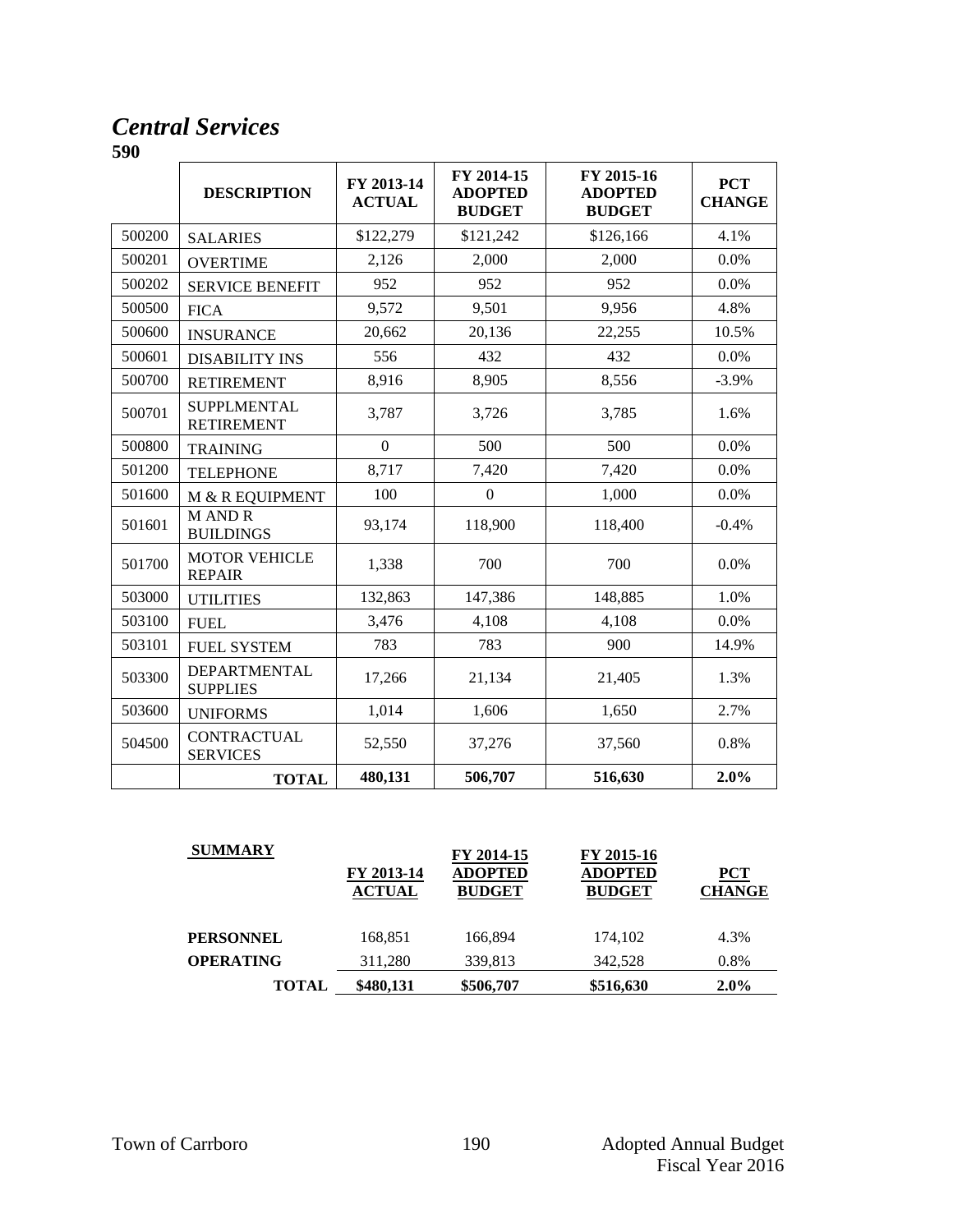### *Fleet Maintenance*

|        | <b>DESCRIPTION</b>                      | FY 2013-14<br><b>ACTUAL</b> | FY 2014-15<br><b>ADOPTED</b><br><b>BUDGET</b> | FY 2015-16<br><b>ADOPTED</b><br><b>BUDGET</b> | <b>PCT</b><br><b>CHANGE</b> |
|--------|-----------------------------------------|-----------------------------|-----------------------------------------------|-----------------------------------------------|-----------------------------|
| 500200 | <b>SALARIES</b>                         | \$134,009                   | \$133,495                                     | \$139,164                                     | 4.2%                        |
| 500201 | <b>OVERTIME</b>                         | $\Omega$                    | 500                                           | 500                                           | 0.0%                        |
| 500202 | <b>SERVICE BENEFIT</b>                  | 1,364                       | 1,364                                         | 1,364                                         | 0.0%                        |
| 500500 | <b>FICA</b>                             | 10,138                      | 10,355                                        | 10,822                                        | 4.5%                        |
| 500600 | <b>INSURANCE</b>                        | 24,800                      | 24,164                                        | 26,675                                        | 10.4%                       |
| 500601 | <b>DISABILITY INS</b>                   | 326                         | 273                                           | 273                                           | $0.0\%$                     |
| 500700 | <b>RETIREMENT</b>                       | 9,624                       | 9,705                                         | 9,282                                         | $-4.4%$                     |
| 500701 | <b>SUPPLMENTAL</b><br><b>RETIREMENT</b> | 4,086                       | 4,061                                         | 4,175                                         | 2.8%                        |
| 500800 | <b>TRAINING</b>                         | $\Omega$                    | 2,350                                         | 2,400                                         | 2.1%                        |
| 501600 | M & R EQUIPMENT                         | 526                         | 2,000                                         | 2,000                                         | 0.0%                        |
| 501700 | <b>MOTOR VEHICLE</b><br><b>REPAIR</b>   | 573                         | 3,900                                         | 3,900                                         | $0.0\%$                     |
| 503100 | <b>FUEL</b>                             | 3,326                       | 3,805                                         | 4,075                                         | 7.1%                        |
| 503300 | <b>DEPARTMENTAL</b><br><b>SUPPLIES</b>  | 6,341                       | 6,000                                         | 7,500                                         | 25.0%                       |
| 503600 | <b>UNIFORMS</b>                         | 961                         | 1,606                                         | 1,606                                         | 0.0%                        |
| 504500 | CONTRACTUAL<br><b>SERVICES</b>          | 13,221                      | 13,600                                        | 16,100                                        | 18.4%                       |
| 507400 | <b>EQUIPMENT</b>                        | 12,212                      | 7,100                                         | $\overline{0}$                                | $-100.0\%$                  |
|        | <b>TOTAL</b>                            | 221,508                     | 224,278                                       | 229,836                                       | 2.5%                        |

| <b>SUMMARY</b>        | FY 2013-14<br><b>ACTUAL</b> | FY 2014-15<br><b>ADOPTED</b><br><b>BUDGET</b> | FY 2015-16<br><b>ADOPTED</b><br><b>BUDGET</b> | ${PCT}$<br><b>CHANGE</b> |
|-----------------------|-----------------------------|-----------------------------------------------|-----------------------------------------------|--------------------------|
| <b>PERSONNEL</b>      | 184,348                     | 183,917                                       | 192,255                                       | 4.5%                     |
| <b>OPERATING</b>      | 24.948                      | 33,261                                        | 37,581                                        | 13.0%                    |
| <b>CAPITAL OUTLAY</b> | 12.212                      | 7,100                                         | $\theta$                                      | $-100.0\%$               |
| <b>TOTAL</b>          | \$221,508                   | \$224,278                                     | \$229,836                                     | 2.5%                     |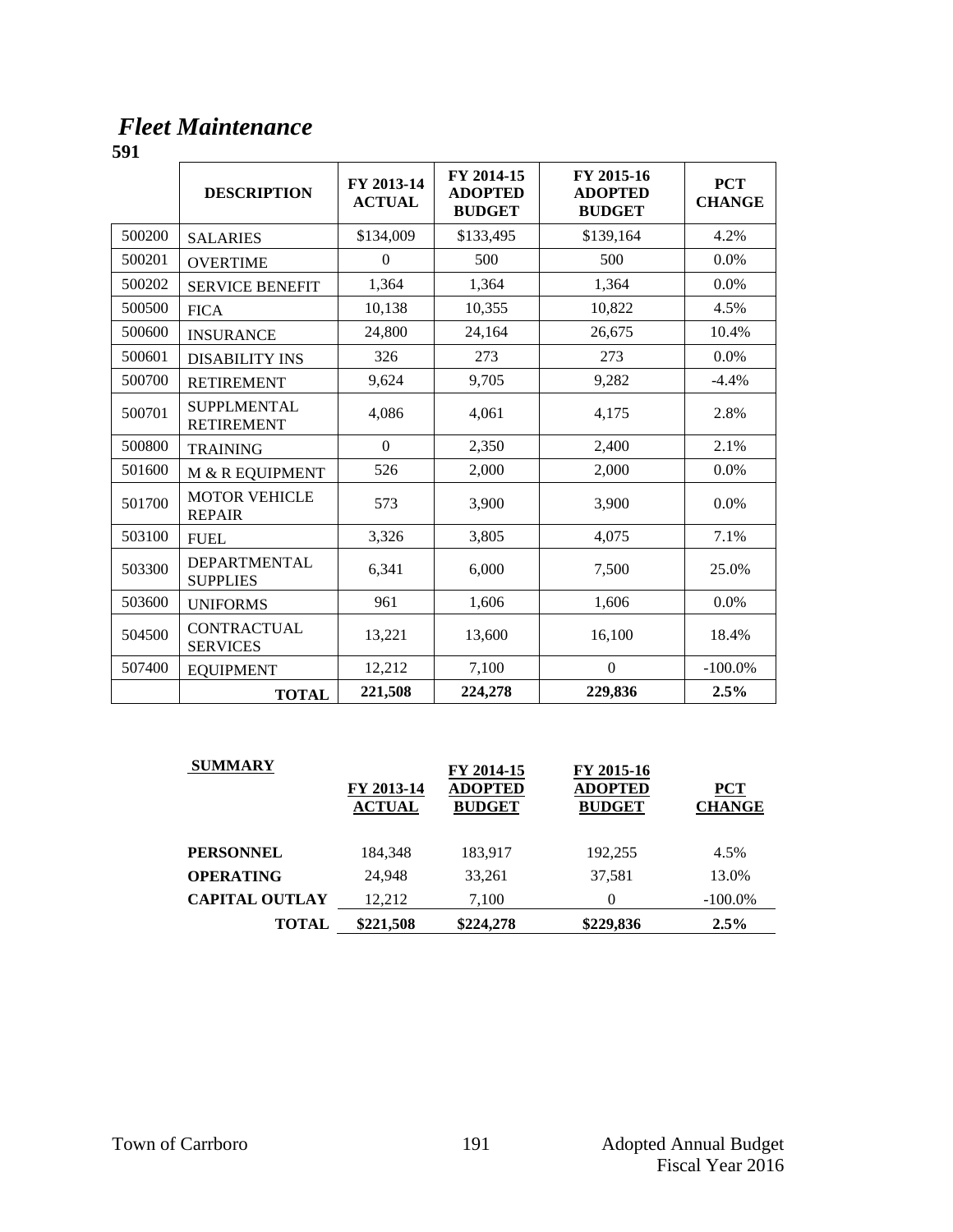#### *Landscaping*

|        | <b>DESCRIPTION</b>                                    | FY 2013-14<br><b>ACTUAL</b> | FY 2014-15<br><b>ADOPTED</b><br><b>BUDGET</b> | FY 2015-16<br><b>ADOPTED</b><br><b>BUDGET</b> | <b>PCT</b><br><b>CHANGE</b> |
|--------|-------------------------------------------------------|-----------------------------|-----------------------------------------------|-----------------------------------------------|-----------------------------|
| 500200 | <b>SALARIES</b>                                       | \$271,587                   | \$276,014                                     | \$289,533                                     | 4.9%                        |
| 500201 | <b>OVERTIME</b>                                       | 1,973                       | 3,000                                         | 3,000                                         | 0.0%                        |
| 500202 | <b>SERVICE BENEFIT</b>                                | 2,023                       | 2,232                                         | 2,232                                         | 0.0%                        |
| 500500 | <b>FICA</b>                                           | 19,563                      | 21,515                                        | 22,587                                        | 5.0%                        |
| 500600 | <b>INSURANCE</b>                                      | 69,894                      | 67,350                                        | 74,326                                        | 10.4%                       |
| 500601 | <b>DISABILITY INS</b>                                 | 481                         | 268                                           | 268                                           | 0.0%                        |
| 500700 | <b>RETIREMENT</b>                                     | 19,516                      | 20,165                                        | 19,524                                        | $-3.2%$                     |
| 500701 | <b>SUPPLMENTAL</b><br><b>RETIREMENT</b>               | 8,282                       | 8,437                                         | 8,686                                         | 3.0%                        |
| 500800 | <b>TRAINING</b>                                       | 2,014                       | 1,700                                         | 1,700                                         | 0.0%                        |
| 500811 | <b>COMMERCIAL</b><br><b>DRIVERS</b><br><b>LICENSE</b> | 100                         | 200                                           | 200                                           | 0.0%                        |
| 501600 | M & R<br><b>EQUIPMENT</b>                             | 3,737                       | 12,000                                        | 10,000                                        | $-16.7%$                    |
| 501602 | M & R PARKS                                           | 829                         | 2,500                                         | 2,500                                         | 0.0%                        |
| 501603 | M & R GROUNDS                                         | $\boldsymbol{0}$            | 1,200                                         | 1,200                                         | 0.0%                        |
| 501700 | <b>MOTOR VEHICLE</b><br><b>REPAIR</b>                 | 2,098                       | 7,500                                         | 7,500                                         | 0.0%                        |
| 502100 | <b>RENT</b>                                           | 902                         | 2,200                                         | 2,200                                         | 0.0%                        |
| 503001 | PARK UTILITIES                                        | 35,751                      | 36,100                                        | 41,850                                        | 15.9%                       |
| 503100 | <b>FUEL</b>                                           | 17,416                      | 22,077                                        | 21,591                                        | $-2.2%$                     |
| 503300 | DEPARTMENTAL<br><b>SUPPLIES</b>                       | 25,492                      | 81,850                                        | 50,800                                        | $-37.9%$                    |
| 503301 | <b>PARK SUPPLIES</b>                                  | 20,548                      | 35,240                                        | 41,450                                        | 17.6%                       |
| 503307 | <b>VEHICLE</b><br><b>SUPPLIES</b>                     | $\boldsymbol{0}$            | 2,012                                         | $\boldsymbol{0}$                              | $-100.0\%$                  |
| 503600 | <b>UNIFORMS</b>                                       | 2,128                       | 4,282                                         | 4,282                                         | 0.0%                        |
| 504500 | CONTRACTUAL<br><b>SERVICES</b>                        | 68,667                      | 147,980                                       | 102,340                                       | $-30.8%$                    |
| 505300 | <b>DUES AND</b><br><b>SUBSCRIPTION</b>                | 365                         | 500                                           | 500                                           | 0.0%                        |
| 507400 | <b>EQUIPMENT</b>                                      | $\boldsymbol{0}$            | 215,300                                       | 37,768                                        | $-82.5%$                    |
| 507401 | <b>VEHICLES</b>                                       | $\boldsymbol{0}$            | $\boldsymbol{0}$                              | $\boldsymbol{0}$                              | 0.0%                        |
|        | <b>TOTAL</b>                                          | 573,366                     | 971,622                                       | 746,037                                       | $-23.2%$                    |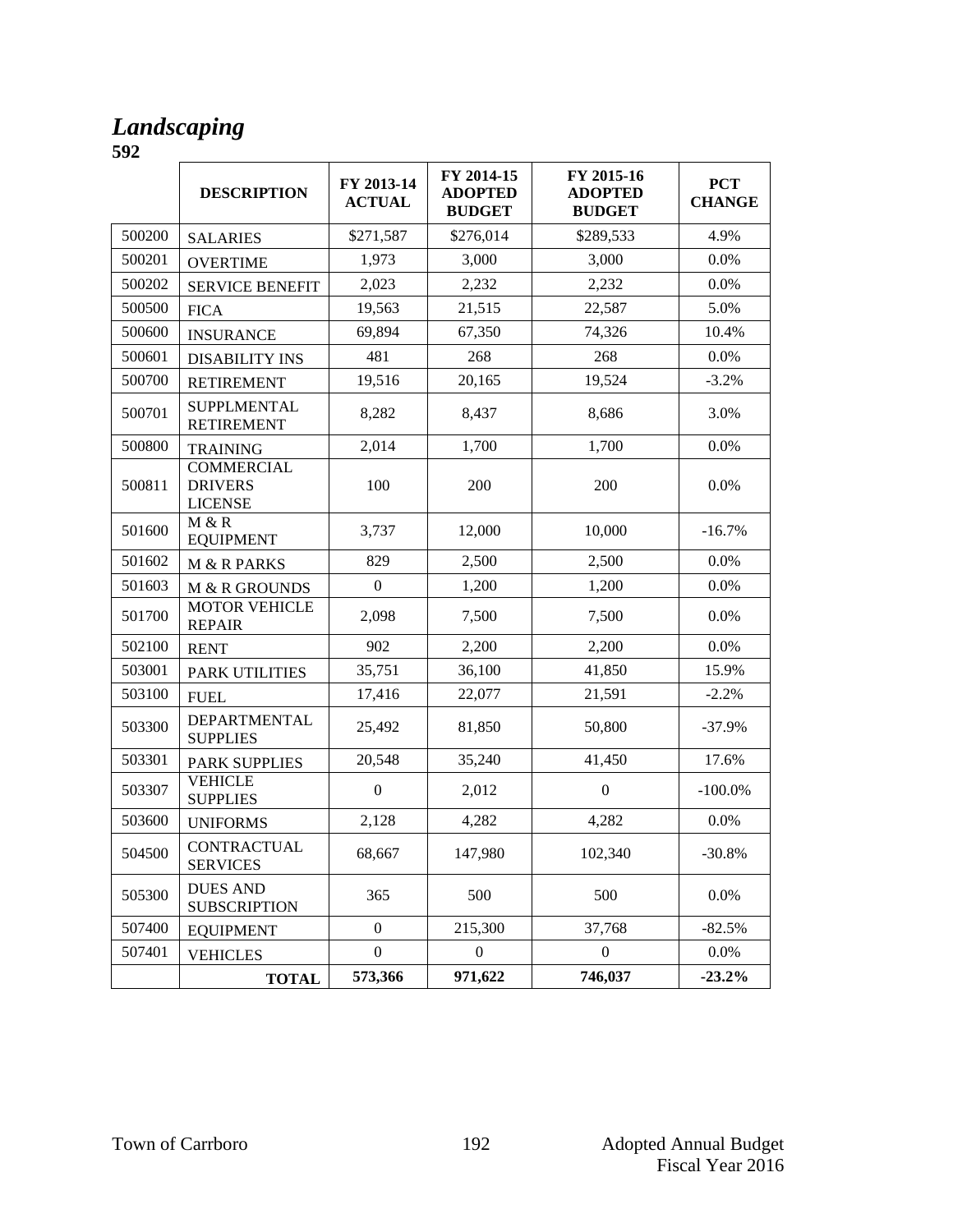| <b>SUMMARY</b>   |                             | FY 2014-15                      | FY 2015-16                      |                             |
|------------------|-----------------------------|---------------------------------|---------------------------------|-----------------------------|
|                  | FY 2013-14<br><b>ACTUAL</b> | <b>ADOPTED</b><br><b>BUDGET</b> | <b>ADOPTED</b><br><b>BUDGET</b> | <b>PCT</b><br><b>CHANGE</b> |
|                  |                             |                                 |                                 |                             |
| <b>PERSONNEL</b> | 393,320                     | 398,981                         | 420,156                         | 5.3%                        |
| <b>OPERATING</b> | 180,046                     | 357,341                         | 288,113                         | $-19.4%$                    |
| <b>CAPITAL</b>   |                             |                                 |                                 |                             |
| <b>OUTLAY</b>    | $\theta$                    | 215,300                         | 37,768                          | $-82.5%$                    |
| <b>TOTAL</b>     | \$573,366                   | \$971,622                       | \$746,037                       | $-23.2\%$                   |

#### **DEPARTMENT SUMMARY**

|                             | FY 2013-14<br><b>ACTUAL</b> | FY 2014-15<br><b>ADOPTED</b><br><b>BUDGET</b> | FY 2015-16<br><b>ADOPTED</b><br><b>BUDGET</b> | <b>PCT</b><br><b>CHANGE</b> |
|-----------------------------|-----------------------------|-----------------------------------------------|-----------------------------------------------|-----------------------------|
| PERSONNEL                   | 1,852,147                   | 1,965,945                                     | 2,027,256                                     | 3.1%                        |
| <b>OPERATING</b><br>CAPITAL | 1,408,141                   | 1,790,811                                     | 1,699,361                                     | $-5.1\%$                    |
| <b>OUTLAY</b>               | 12,212                      | 524,275                                       | 407,768                                       | $-22.2%$                    |
| <b>TOTAL</b>                | \$3,272,500                 | \$4,281,031                                   | \$4,134,385                                   | $-3.4\%$                    |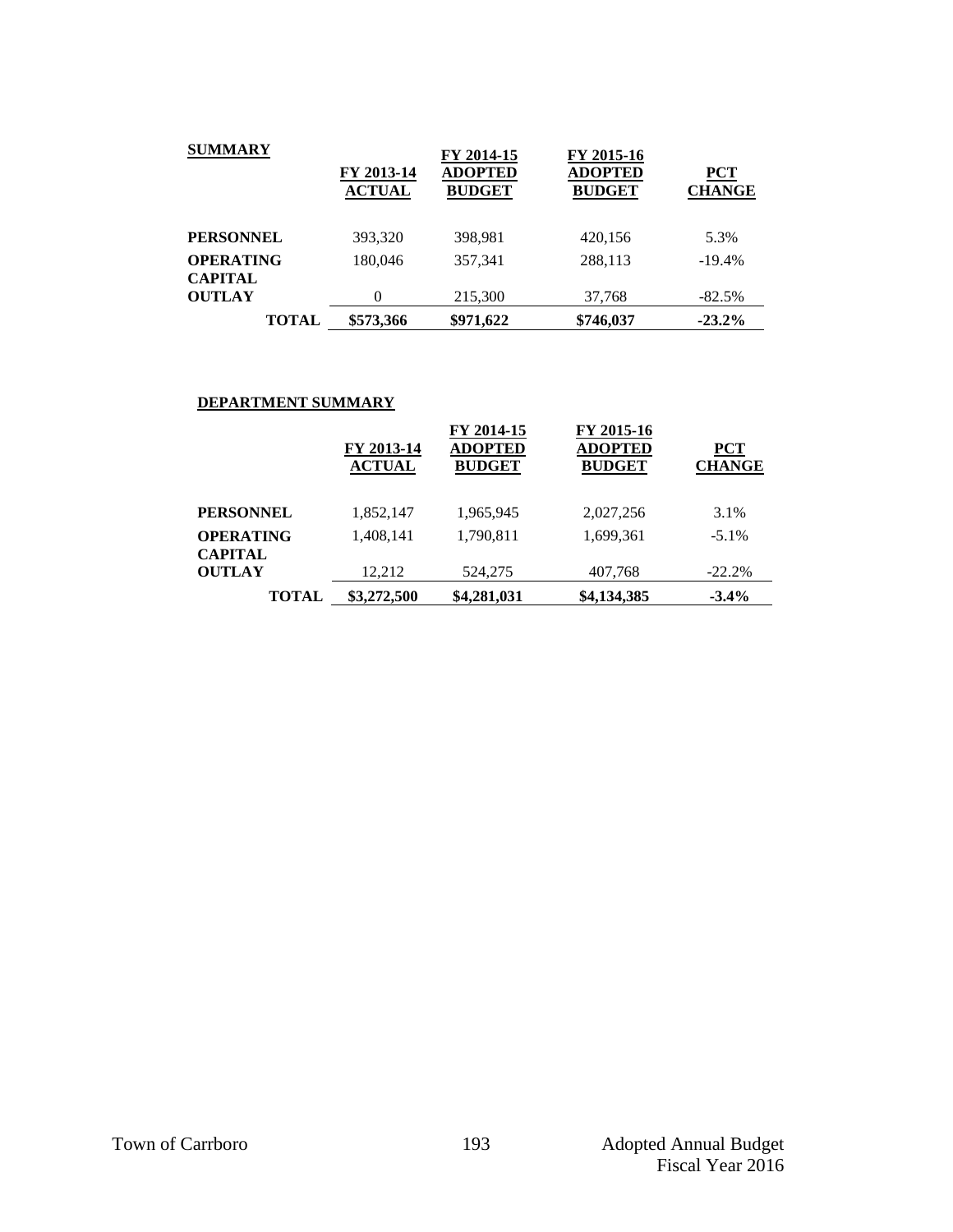# **Recreation and Parks**

#### *Supervision* **620**

|        | <b>DESCRIPTION</b>                      | FY 2013-14<br><b>ACTUAL</b> | FY 2014-15<br><b>ADOPTED</b><br><b>BUDGET</b> | FY 2015-16<br><b>ADOPTED</b><br><b>BUDGET</b> | <b>PCT</b><br><b>CHANGE</b> |
|--------|-----------------------------------------|-----------------------------|-----------------------------------------------|-----------------------------------------------|-----------------------------|
| 500200 | <b>SALARIES</b>                         | \$93,857                    | \$92,218                                      | \$95,063                                      | 3.1%                        |
| 500202 | <b>SERVICE</b><br><b>BENEFIT</b>        | $\mathbf{0}$                | 456                                           | 456                                           | 0.0%                        |
| 500500 | <b>FICA</b>                             | 7,133                       | 7,098                                         | 7,316                                         | 3.1%                        |
| 500600 | <b>INSURANCE</b>                        | 6,887                       | 6,764                                         | 7,523                                         | 11.2%                       |
| 500601 | <b>DISABILITY INS</b>                   | 127                         | 127                                           | 127                                           | 0.0%                        |
| 500700 | <b>RETIREMENT</b>                       | 6,673                       | 6,612                                         | 6,341                                         | $-4.1%$                     |
| 500701 | <b>SUPPLMENTAL</b><br><b>RETIREMENT</b> | 2,833                       | 2,767                                         | 2,852                                         | 3.1%                        |
| 500800 | <b>TRAINING</b>                         | 908                         | 1,300                                         | 1,300                                         | 0.0%                        |
| 501000 | <b>CONFERENCES</b>                      | 1,765                       | 2,100                                         | 2,100                                         | 0.0%                        |
| 501100 | <b>POSTAGE</b>                          | 50                          | 250                                           | 250                                           | 0.0%                        |
| 502100 | <b>RENT</b>                             | 3,708                       | 5,700                                         | 5,700                                         | 0.0%                        |
| 502500 | <b>PRINTING</b>                         | $\mathbf{0}$                | 465                                           | 465                                           | 0.0%                        |
| 503200 | <b>OFFICE</b><br><b>SUPPLIES</b>        | $\boldsymbol{0}$            | 1,200                                         | 1,200                                         | 0.0%                        |
| 503300 | DEPARTMENTAL<br><b>SUPPLIES</b>         | 1,268                       | 1,189                                         | 1,189                                         | 0.0%                        |
| 504500 | <b>CONTRACTUAL</b><br><b>SERVICES</b>   | 10,333                      | 10,200                                        | 10,200                                        | 0.0%                        |
| 505300 | <b>DUES AND</b><br><b>SUBSCRIPTION</b>  | 90                          | 300                                           | 300                                           | 0.0%                        |
| 505600 | <b>CASH</b><br><b>OVER/SHORT</b>        | $\boldsymbol{0}$            | $\boldsymbol{0}$                              | $\boldsymbol{0}$                              | 0.0%                        |
|        | <b>TOTAL</b>                            | 135,632                     | 138,746                                       | 142,382                                       | 2.6%                        |

| <b>SUMMARY</b>   | FY 2013-14<br><b>ACTUAL</b> | FY 2014-15<br><b>ADOPTED</b><br><b>BUDGET</b> | FY 2015-16<br><b>ADOPTED</b><br><b>BUDGET</b> | <b>PCT</b><br><b>CHANGE</b> |
|------------------|-----------------------------|-----------------------------------------------|-----------------------------------------------|-----------------------------|
| <b>PERSONNEL</b> | 117,510                     | 116,042                                       | 119,678                                       | 3.1%                        |
| <b>OPERATING</b> | 18.122                      | 22,704                                        | 22,704                                        | $0.0\%$                     |
| <b>TOTAL</b>     | \$135,632                   | \$138,746                                     | \$142,382                                     | 2.6%                        |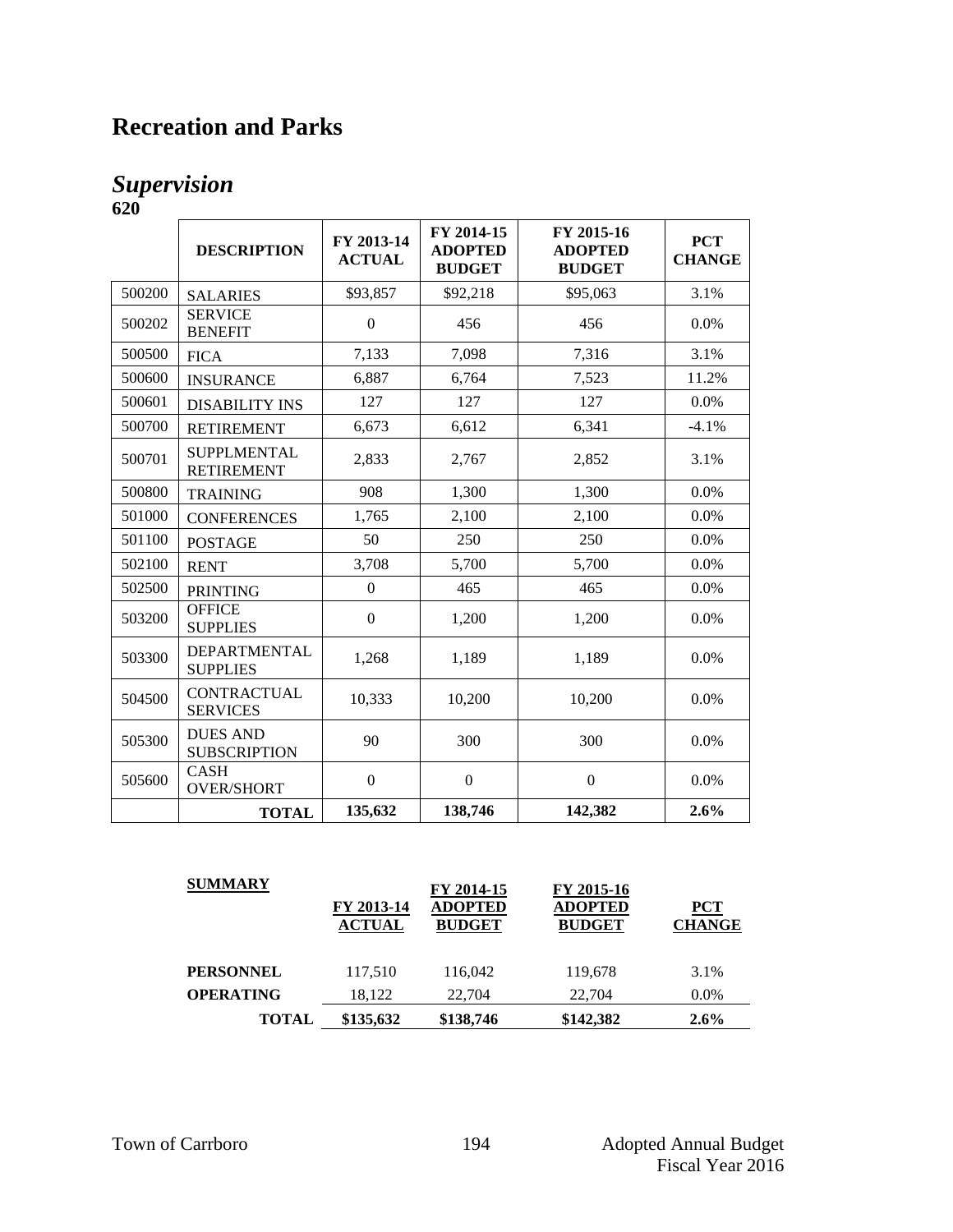### *Playgrounds and Parks*

|        | <b>DESCRIPTION</b>                     | FY 2013-14<br><b>ACTUAL</b> | FY 2014-15<br><b>ADOPTED</b><br><b>BUDGET</b> | FY 2015-16<br><b>ADOPTED</b><br><b>BUDGET</b> | <b>PCT</b><br><b>CHANGE</b> |
|--------|----------------------------------------|-----------------------------|-----------------------------------------------|-----------------------------------------------|-----------------------------|
| 500900 | <b>PROFESSIONAL</b><br><b>SERVICES</b> | \$0                         | \$7,000                                       | \$7,000                                       | $0.0\%$                     |
| 501602 | <b>M &amp; R PARKS</b>                 | 250                         | 3,920                                         | 3,920                                         | $0.0\%$                     |
| 502100 | <b>RENT</b>                            | 1,991                       | 2,870                                         | 2.870                                         | $0.0\%$                     |
| 502600 | <b>ADVERTISING</b>                     | $\Omega$                    | 500                                           | 500                                           | $0.0\%$                     |
| 503300 | <b>DEPARTMENTAL</b><br><b>SUPPLIES</b> | 430                         | 2,788                                         | 2.788                                         | $0.0\%$                     |
| 507402 | <b>OTHER CAPITAL</b><br><b>ASSETS</b>  | 21.891                      | 71,261                                        | $\theta$                                      | $-100.0\%$                  |
|        | <b>TOTAL</b>                           | 24,562                      | 88,339                                        | 17.078                                        | $-80.7%$                    |

| <b>SUMMARY</b>                     | FY 2013-14<br><b>ACTUAL</b> | FY 2014-15<br><b>ADOPTED</b><br><b>BUDGET</b> | FY 2015-16<br><b>ADOPTED</b><br><b>BUDGET</b> | <b>PCT</b><br><b>CHANGE</b> |
|------------------------------------|-----------------------------|-----------------------------------------------|-----------------------------------------------|-----------------------------|
| <b>OPERATING</b><br><b>CAPITAL</b> | 2.671                       | 17.078                                        | 17,078                                        | $0.0\%$                     |
| <b>OUTLAY</b>                      | 21,891                      | 71.261                                        |                                               | $-100.0\%$                  |
| <b>TOTAL</b>                       | \$24,562                    | \$88,339                                      | \$17,078                                      | $-80.7\%$                   |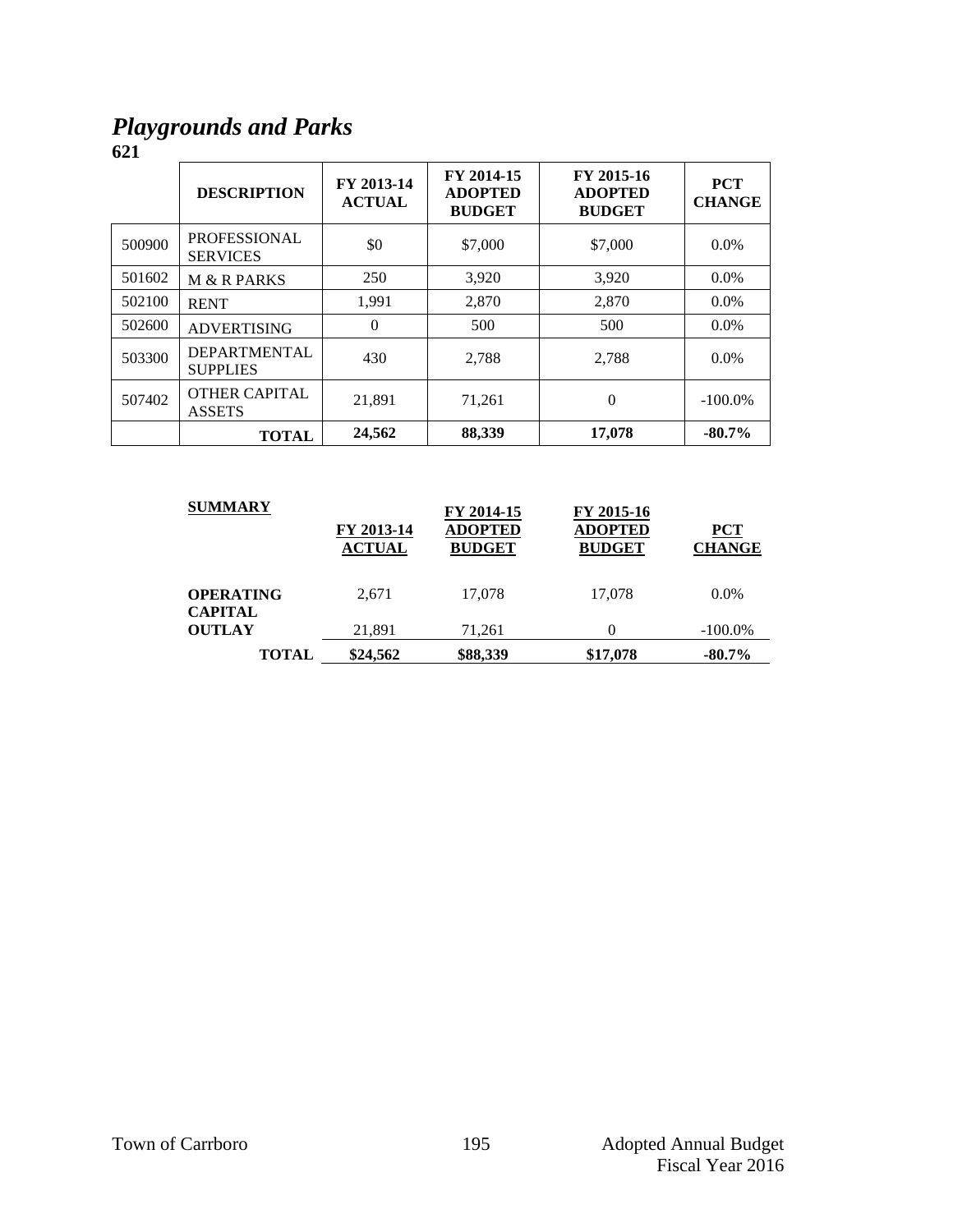#### *General Programs*

|        | <b>DESCRIPTION</b>                      | FY 2013-14<br><b>ACTUAL</b> | FY 2014-15<br><b>ADOPTED</b><br><b>BUDGET</b> | FY 2015-16<br><b>ADOPTED</b><br><b>BUDGET</b> | <b>PCT</b><br><b>CHANGE</b> |
|--------|-----------------------------------------|-----------------------------|-----------------------------------------------|-----------------------------------------------|-----------------------------|
| 500200 | <b>SALARIES</b>                         | \$304,979                   | \$305,089                                     | \$312,980                                     | 2.6%                        |
| 500202 | <b>SERVICE BENEFIT</b>                  | 2,687                       | 2,231                                         | 2,231                                         | 0.0%                        |
| 500400 | TEMP. SALARY                            | 142,587                     | 215,506                                       | 215,506                                       | 0.0%                        |
| 500500 | <b>FICA</b>                             | 33,711                      | 40,030                                        | 40,633                                        | 1.5%                        |
| 500600 | <b>INSURANCE</b>                        | 48,758                      | 47,508                                        | 52,450                                        | 10.4%                       |
| 500601 | <b>DISABILITY INS</b>                   | 538                         | 310                                           | 328                                           | 5.8%                        |
| 500700 | <b>RETIREMENT</b>                       | 21,741                      | 21,874                                        | 20,876                                        | $-4.6%$                     |
| 500701 | <b>SUPPLMENTAL</b><br><b>RETIREMENT</b> | 9,229                       | 9,153                                         | 9,390                                         | 2.6%                        |
| 500800 | <b>TRAINING</b>                         | 615                         | 2,500                                         | 2,500                                         | 0.0%                        |
| 501000 | <b>CONFERENCES</b>                      | $\theta$                    | 5,898                                         | 2,571                                         | $-56.4%$                    |
| 501100 | <b>POSTAGE</b>                          | 6,085                       | 6,490                                         | 6,490                                         | 0.0%                        |
| 501200 | <b>TELEPHONE</b>                        | 602                         | 680                                           | 680                                           | 0.0%                        |
| 501600 | M & R EQUIPMENT                         | 62                          | $\overline{300}$                              | $\overline{300}$                              | 0.0%                        |
| 501700 | <b>MOTOR VEHICLE</b><br><b>REPAIR</b>   | 574                         | 1,050                                         | 1,050                                         | 0.0%                        |
| 502100 | <b>RENT</b>                             | 18,068                      | 32,332                                        | 47,780                                        | 47.8%                       |
| 502500 | <b>PRINTING</b>                         | 12,852                      | 22,000                                        | 18,250                                        | $-17.0%$                    |
| 502600 | <b>ADVERTISING</b>                      | 1,983                       | 2,400                                         | 2,610                                         | 8.7%                        |
| 503100 | <b>FUEL</b>                             | 1,356                       | 1,916                                         | 1,916                                         | 0.0%                        |
| 503200 | <b>OFFICE SUPPLIES</b>                  | 1,195                       | 1,400                                         | 1,400                                         | 0.0%                        |
| 503300 | <b>DEPARTMENTAL</b><br><b>SUPPLIES</b>  | 39,937                      | 44,212                                        | 44,212                                        | 0.0%                        |
| 503600 | <b>UNIFORMS</b>                         | 25,440                      | 27,942                                        | 25,542                                        | $-8.6%$                     |
| 504500 | <b>CONTRACTUAL</b><br><b>SERVICES</b>   | 82,390                      | 102,731                                       | 102,896                                       | 0.2%                        |
| 504702 | SPECIAL CLASSES                         | 300                         | $\boldsymbol{0}$                              | $\boldsymbol{0}$                              | 0.0%                        |
| 504703 | <b>COMMUNITY EVENTS</b>                 | 286                         | $\mathbf{0}$                                  | $\mathbf{0}$                                  | 0.0%                        |
| 504703 | <b>CARRBORO DAY</b>                     | 4,755                       | 8,200                                         | 9,200                                         | 12.2%                       |
| 504703 | <b>MUSIC FESTIVAL</b>                   | 29,691                      | 35,500                                        | 35,500                                        | 0.0%                        |
| 504703 | POETRY ALIVE                            | 3,128                       | 3,750                                         | 4,250                                         | 13.3%                       |
| 504703 | <b>JULY 4TH</b>                         | 16,575                      | 20,000                                        | 20,000                                        | 0.0%                        |
| 504703 | FILM FESTIVAL                           | 10,939                      | 11,750                                        | 13,950                                        | 18.7%                       |
| 504703 | <b>COMMUNITY EVENTS</b>                 | 4,396                       | 10,000                                        | 10,000                                        | 0.0%                        |
| 505300 | <b>DUES AND</b><br><b>SUBSCRIPTION</b>  | 707                         | 1,741                                         | 1,741                                         | $0.0\%$                     |
|        | <b>TOTAL</b>                            | 826,166                     | 984,493                                       | 1,007,232                                     | 2.3%                        |

| <b>SUMMARY</b>   |              | FY 2013-14<br><b>ACTUAL</b> | FY 2014-15<br><b>ADOPTED</b><br><b>BUDGET</b> | FY 2015-16<br><b>ADOPTED</b><br><b>BUDGET</b> | $PCT$<br><b>CHANGE</b> |
|------------------|--------------|-----------------------------|-----------------------------------------------|-----------------------------------------------|------------------------|
| <b>PERSONNEL</b> |              | 564,230                     | 641,701                                       | 654.394                                       | 2.0%                   |
| <b>OPERATING</b> |              | 261,936                     | 342.792                                       | 352,838                                       | 2.9%                   |
|                  | <b>TOTAL</b> | \$826,166                   | \$984,493                                     | \$1,007,232                                   | $2.3\%$                |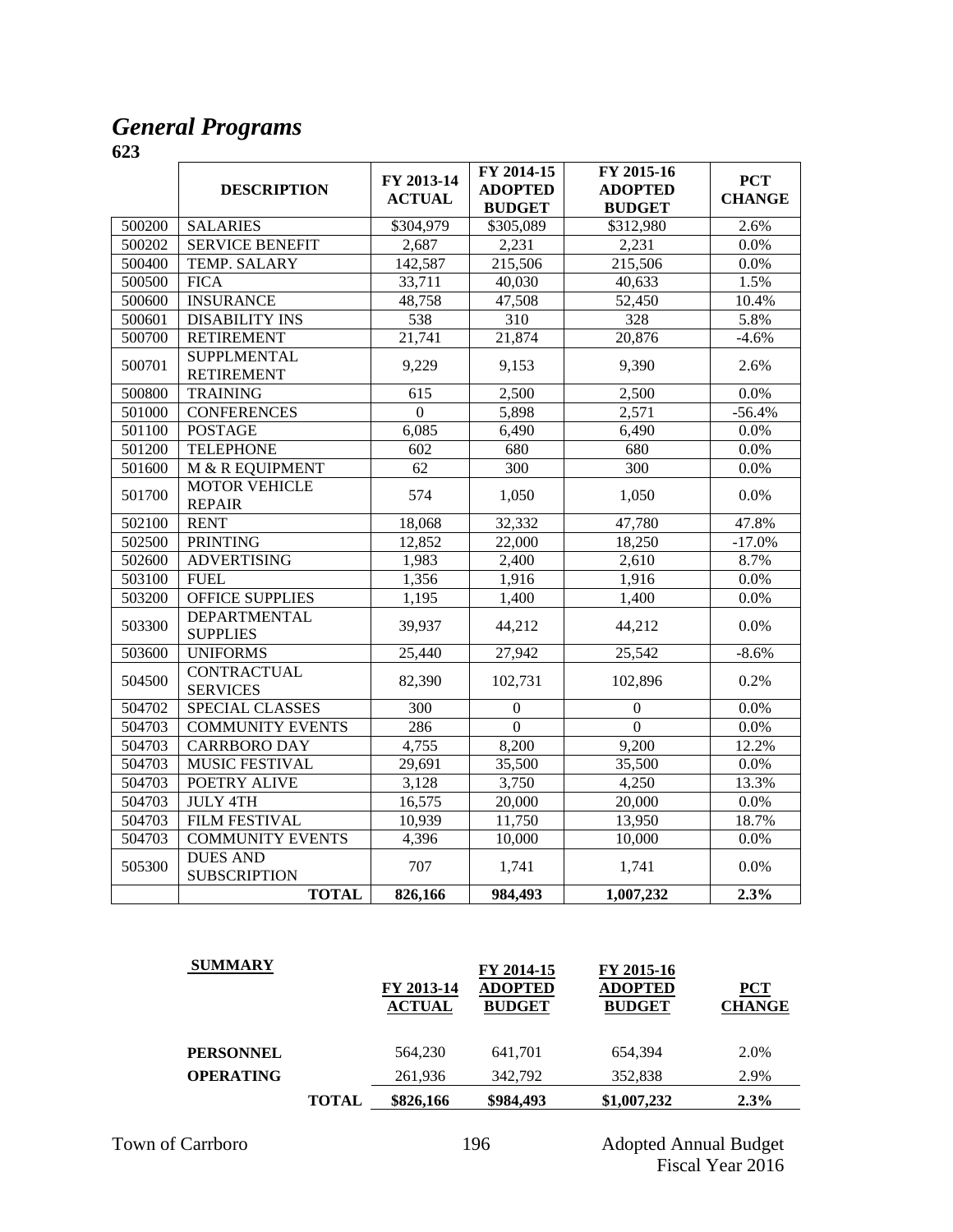### *Recreation Facilities*

|        | <b>DESCRIPTION</b>                      | FY 2013-14<br><b>ACTUAL</b> | FY 2014-15<br><b>ADOPTED</b><br><b>BUDGET</b> | FY 2015-16<br><b>ADOPTED</b><br><b>BUDGET</b> | <b>PCT</b><br><b>CHANGE</b> |
|--------|-----------------------------------------|-----------------------------|-----------------------------------------------|-----------------------------------------------|-----------------------------|
| 500200 | <b>SALARIES</b>                         | \$166,012                   | \$165,375                                     | \$203,878                                     | 23.3%                       |
| 500202 | <b>SERVICE</b><br><b>BENEFIT</b>        | 1,611                       | 1,611                                         | 1,611                                         | 0.0%                        |
| 500300 | PART TIME<br><b>SALARIES</b>            | 81,367                      | 76,350                                        | 52,707                                        | $-31.0%$                    |
| 500400 | TEMP. SALARY                            | 25,950                      | 35,532                                        | 35,532                                        | 0.0%                        |
| 500500 | <b>FICA</b>                             | 20,119                      | 21,354                                        | 19,772                                        | $-7.4%$                     |
| 500600 | <b>INSURANCE</b>                        | 37,285                      | 56,976                                        | 62,488                                        | 9.7%                        |
| 500601 | <b>DISABILITY INS</b>                   | 302                         | 248                                           | 248                                           | 0.0%                        |
| 500700 | <b>RETIREMENT</b>                       | 17,625                      | 17,333                                        | 17,114                                        | $-1.3%$                     |
| 500701 | <b>SUPPLMENTAL</b><br><b>RETIREMENT</b> | 5,037                       | 7,252                                         | 7,698                                         | 6.2%                        |
| 500800 | <b>TRAINING</b>                         | 446                         | 1,500                                         | 1,500                                         | 0.0%                        |
| 501000 | <b>CONFERENCES</b>                      | $\Omega$                    | 1,658                                         | 1,658                                         | 0.0%                        |
| 501100 | <b>POSTAGE</b>                          | 580                         | 700                                           | 700                                           | 0.0%                        |
| 501200 | <b>TELEPHONE</b>                        | 317                         | 510                                           | 510                                           | 0.0%                        |
| 501400 | <b>TRAVEL</b>                           | $\boldsymbol{0}$            | 800                                           | 800                                           | 0.0%                        |
| 501600 | M & R<br><b>EQUIPMENT</b>               | 556                         | 1,490                                         | 1,490                                         | 0.0%                        |
| 501601 | <b>MANDR</b><br><b>BUILDINGS</b>        | 43,252                      | 49,902                                        | 49,902                                        | 0.0%                        |
| 502500 | <b>PRINTING</b>                         | 410                         | 800                                           | 800                                           | 0.0%                        |
| 502600 | <b>ADVERTISING</b>                      | $\Omega$                    | 800                                           | 800                                           | 0.0%                        |
| 503200 | <b>OFFICE</b><br><b>SUPPLIES</b>        | 197                         | 1,000                                         | 1,000                                         | 0.0%                        |
| 503300 | DEPARTMENTAL<br><b>SUPPLIES</b>         | 2,479                       | 13,796                                        | 8,796                                         | $-36.2%$                    |
| 504500 | <b>CONTRACTUAL</b><br><b>SERVICES</b>   | 9,100                       | 600                                           | 600                                           | 0.0%                        |
| 505300 | <b>DUES AND</b><br><b>SUBSCRIPTION</b>  | 1,748                       | 1,937                                         | 1,937                                         | $0.0\%$                     |
|        | <b>TOTAL</b>                            | 414,393                     | 457,524                                       | 471,541                                       | 3.1%                        |

| <b>SUMMARY</b>   | FY 2013-14    | FY 2014-15<br><b>ADOPTED</b> | FY 2015-16<br><b>ADOPTED</b> | <b>PCT</b>    |
|------------------|---------------|------------------------------|------------------------------|---------------|
|                  | <b>ACTUAL</b> | <b>BUDGET</b>                | <b>BUDGET</b>                | <b>CHANGE</b> |
| <b>PERSONNEL</b> | 355,308       | 382,031                      | 401,048                      | 5.0%          |
| <b>OPERATING</b> | 59,085        | 75.493                       | 70.493                       | $-6.6\%$      |
| <b>TOTAL</b>     | \$414,393     | \$457,524                    | \$471,541                    | $3.1\%$       |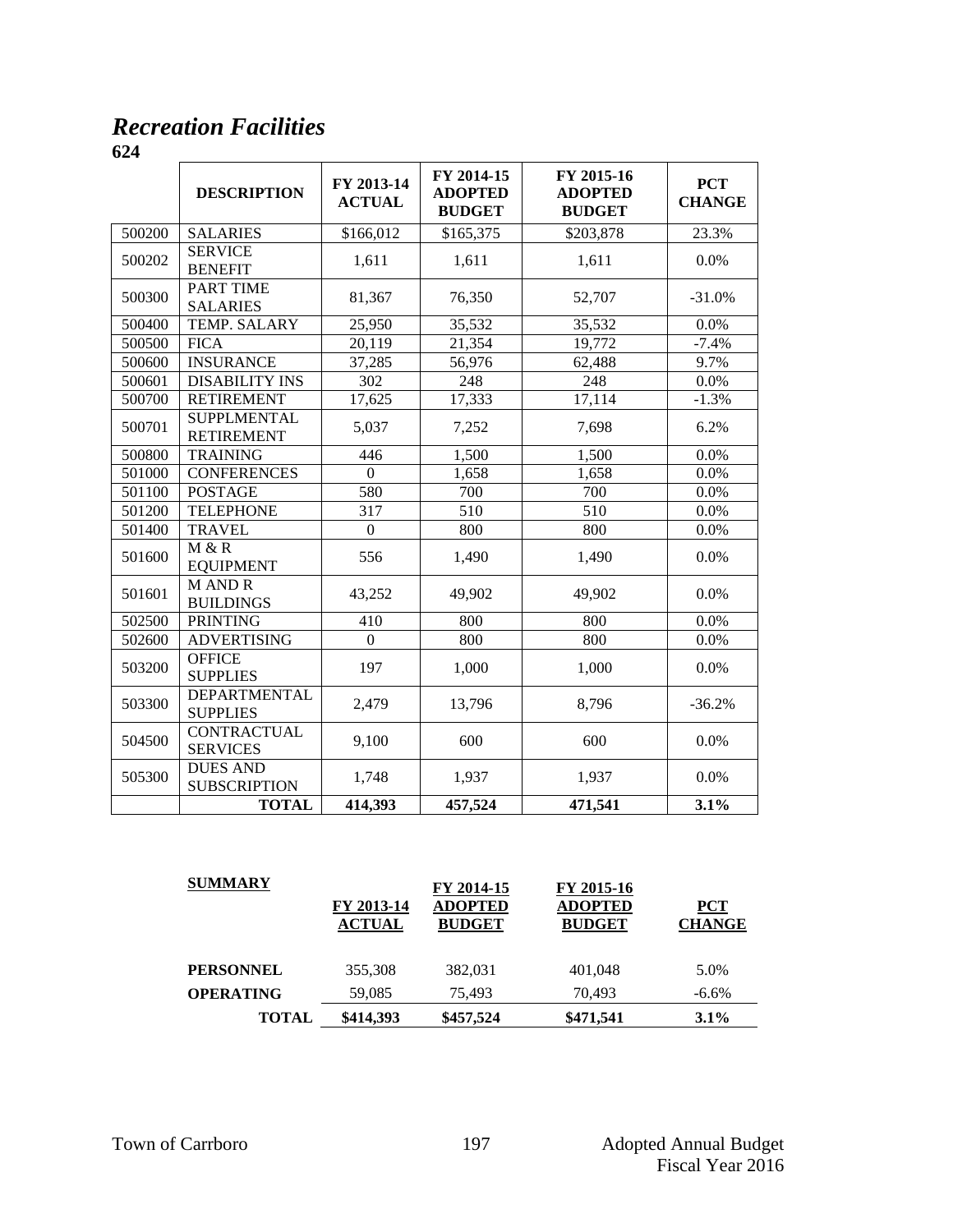#### **DEPARTMENT SUMMARY**

|                       | FY 2013-14<br><b>ACTUAL</b> | FY 2014-15<br><b>ADOPTED</b><br><b>BUDGET</b> | FY 2015-16<br><b>ADOPTED</b><br><b>BUDGET</b> | <b>PCT</b><br><b>CHANGE</b> |
|-----------------------|-----------------------------|-----------------------------------------------|-----------------------------------------------|-----------------------------|
| PERSONNEL             | \$1,037,048                 | \$1,139,774                                   | \$1,175,120                                   | 3.1%                        |
| <b>OPERATING</b>      | \$341,815                   | \$458,067                                     | \$463.113                                     | 1.1%                        |
| <b>CAPITAL OUTLAY</b> | \$21,891                    | \$71,261                                      | \$0                                           | $-100.0\%$                  |
|                       | <b>TOTAL \$1,400,753</b>    | \$1,669,102                                   | \$1,638,233                                   | $-1.8\%$                    |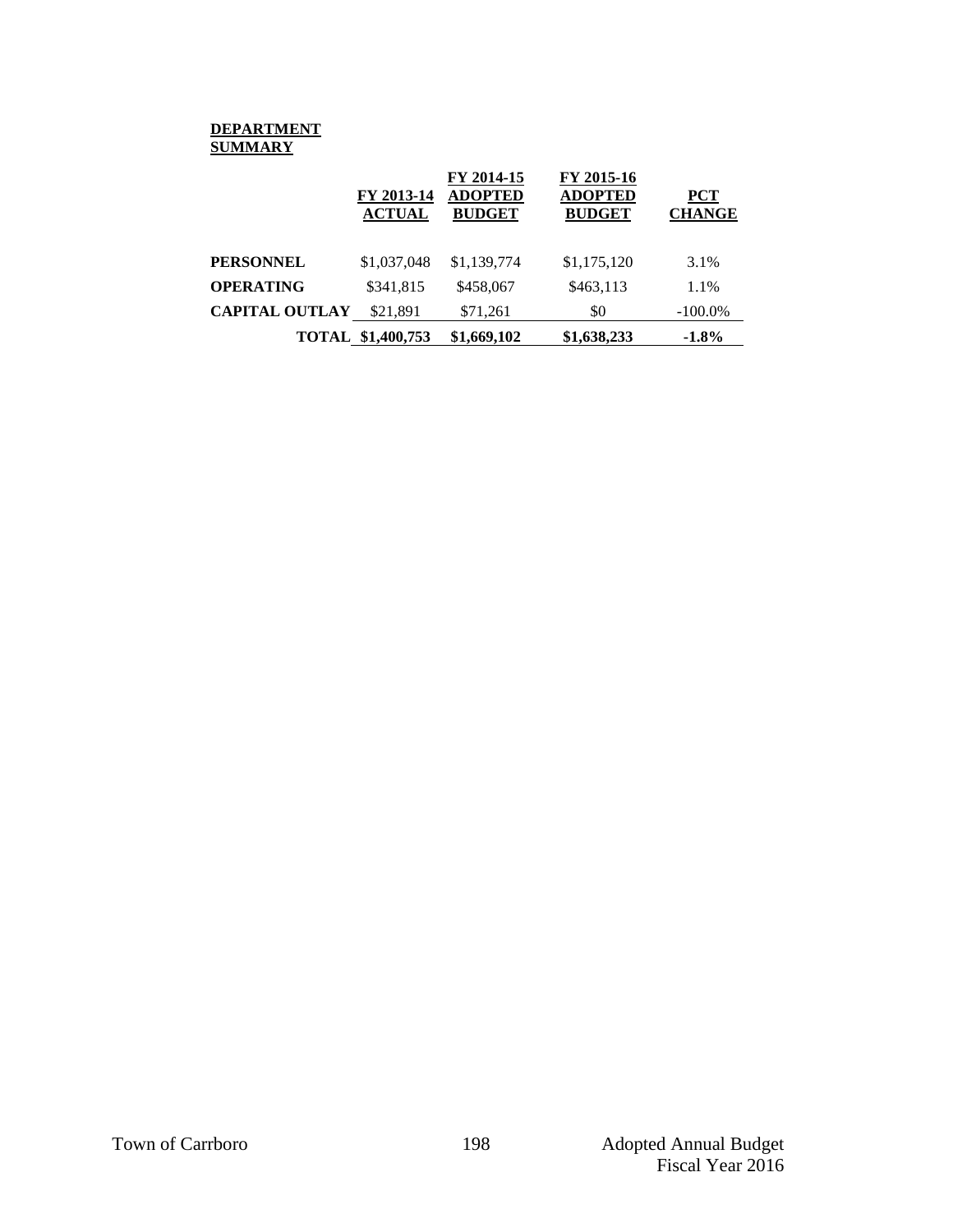# **Nondepartmental**

# *General*

|        | <b>DESCRIPTION</b>                                   | FY 2013-14<br><b>ACTUAL</b> | FY 2014-15<br><b>ADOOPTED</b><br><b>BUDGET</b> | FY 2015-16<br><b>ADOPTED</b><br><b>BUDGET</b> | <b>PCT</b><br><b>CHANGE</b> |
|--------|------------------------------------------------------|-----------------------------|------------------------------------------------|-----------------------------------------------|-----------------------------|
| 500203 | <b>LUMP SUM</b><br><b>PERFORMANCE</b><br><b>PYMT</b> | $\theta$                    | \$373,960                                      | \$0                                           | $-100.0\%$                  |
| 500603 | DEPENDENT HEALTH<br><b>INSURANCE</b>                 | $\Omega$                    | 168,520                                        | 294,127                                       | 74.5%                       |
| 500606 | <b>UNEMPLOYMENT</b><br><b>INS RESERVE</b>            | $\Omega$                    | 33,063                                         | 33,812                                        | 2.3%                        |
| 505700 | <b>MISCELLANEOUS</b>                                 | $\theta$                    | $\theta$                                       | 198,070                                       | $0.0\%$                     |
|        | <b>TOTAL</b>                                         | $\bf{0}$                    | 575,543                                        | 526,009                                       | $-8.6%$                     |

| <b>SUMMARY</b>   | FY 2013-14<br><b>ACTUAL</b> | FY 2014-15<br><b>ADOPTED</b><br><b>BUDGET</b> | FY 2015-16<br><b>ADOPTED</b><br><b>BUDGET</b> | <b>PCT</b><br><b>CHANGE</b> |
|------------------|-----------------------------|-----------------------------------------------|-----------------------------------------------|-----------------------------|
| <b>PERSONNEL</b> | $\theta$                    | 575.543                                       | 327.939                                       | $-43.0\%$                   |
| <b>OPERATING</b> | 0                           |                                               | 198,070                                       | $0.0\%$                     |
| <b>TOTAL</b>     | 0                           | \$575,543                                     | \$526,009                                     | $-8.6\%$                    |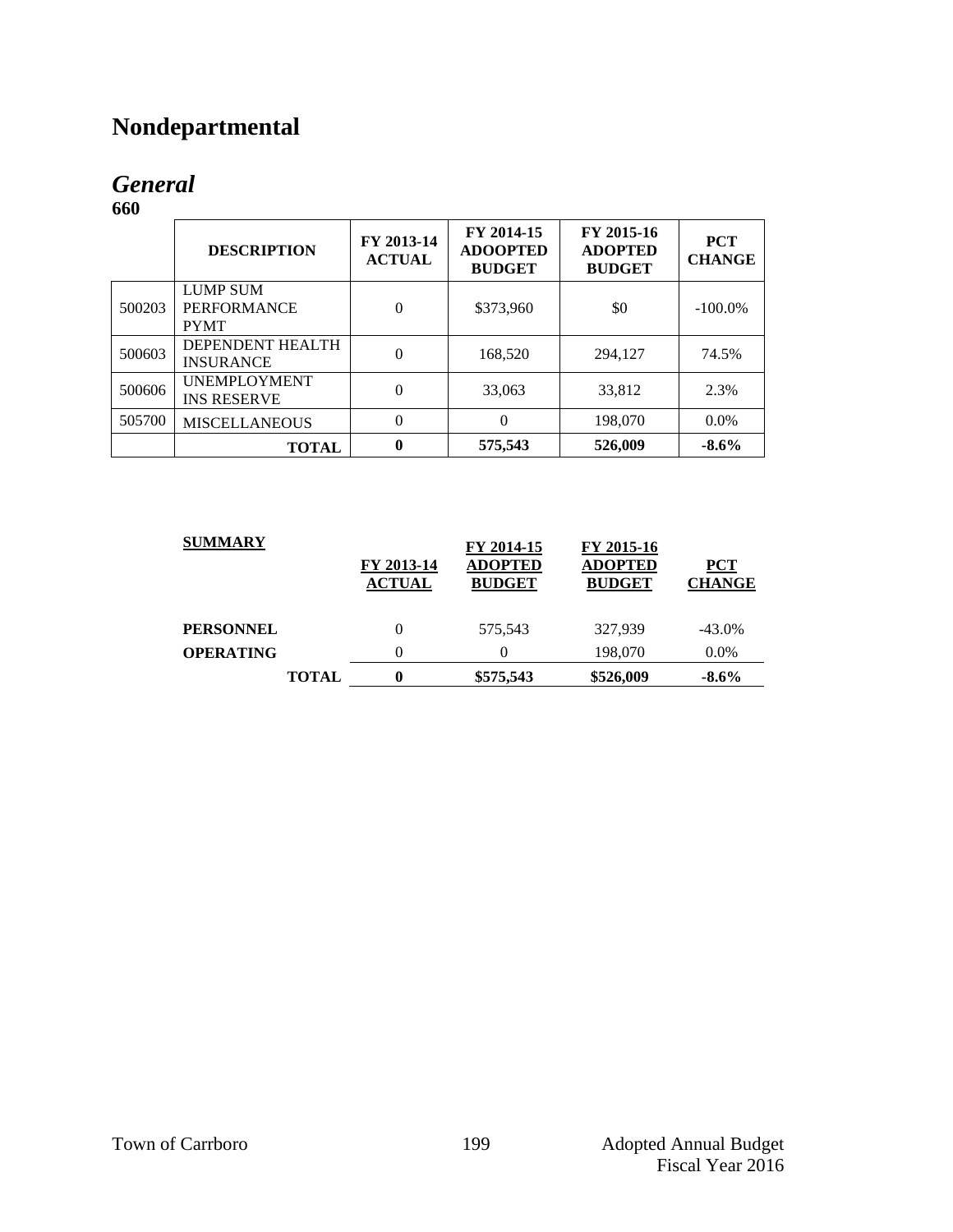### *Transfers*

|        | <b>DESCRIPTION</b>                           | FY 2013-14<br><b>ACTUAL</b> | FY 2014-15<br><b>ADOPTED</b><br><b>BUDGET</b> | FY 2015-16<br><b>ADOPTED</b><br><b>BUDGET</b> | <b>PCT</b><br><b>CHANGE</b> |
|--------|----------------------------------------------|-----------------------------|-----------------------------------------------|-----------------------------------------------|-----------------------------|
| 592007 | <b>TRANSFER TO</b><br><b>CAPITAL RESERVE</b> |                             | \$136,704                                     | \$301,000                                     | 120%                        |
|        | <b>TOTAL</b>                                 |                             | 136,704                                       | 301,000                                       | 120%                        |

| <b>SUMMARY</b>   | FY 2013-14<br><b>ACTUAL</b> | FY 2014-15<br><b>ADOPTED</b><br><b>BUDGET</b> | FY 2015-16<br>ADOPTED<br><b>BUDGET</b> | $PCT$<br><b>CHANGE</b> |
|------------------|-----------------------------|-----------------------------------------------|----------------------------------------|------------------------|
| <b>OPERATING</b> |                             | 136,704                                       | 301,000                                | 120%                   |
| <b>TOTAL</b>     | 0                           | \$136,704                                     | \$301,000                              | 120%                   |

| <b>DEPARTMENT</b> |                             |                                               |                                               |                             |  |
|-------------------|-----------------------------|-----------------------------------------------|-----------------------------------------------|-----------------------------|--|
| <b>SUMMARY</b>    | FY 2013-14<br><b>ACTUAL</b> | FY 2014-15<br><b>ADOPTED</b><br><b>BUDGET</b> | FY 2015-16<br><b>ADOPTED</b><br><b>BUDGET</b> | <b>PCT</b><br><b>CHANGE</b> |  |
| <b>PERSONNEL</b>  | 0                           | 575,543.00                                    | 327,939.00                                    | 34.6%                       |  |
| <b>OPERATING</b>  |                             | 136,704.00                                    | 499,070.00                                    | $0.0\%$                     |  |
| <b>TOTAL</b>      | 0                           | \$712,247                                     | \$827,009                                     | $16.1\%$                    |  |